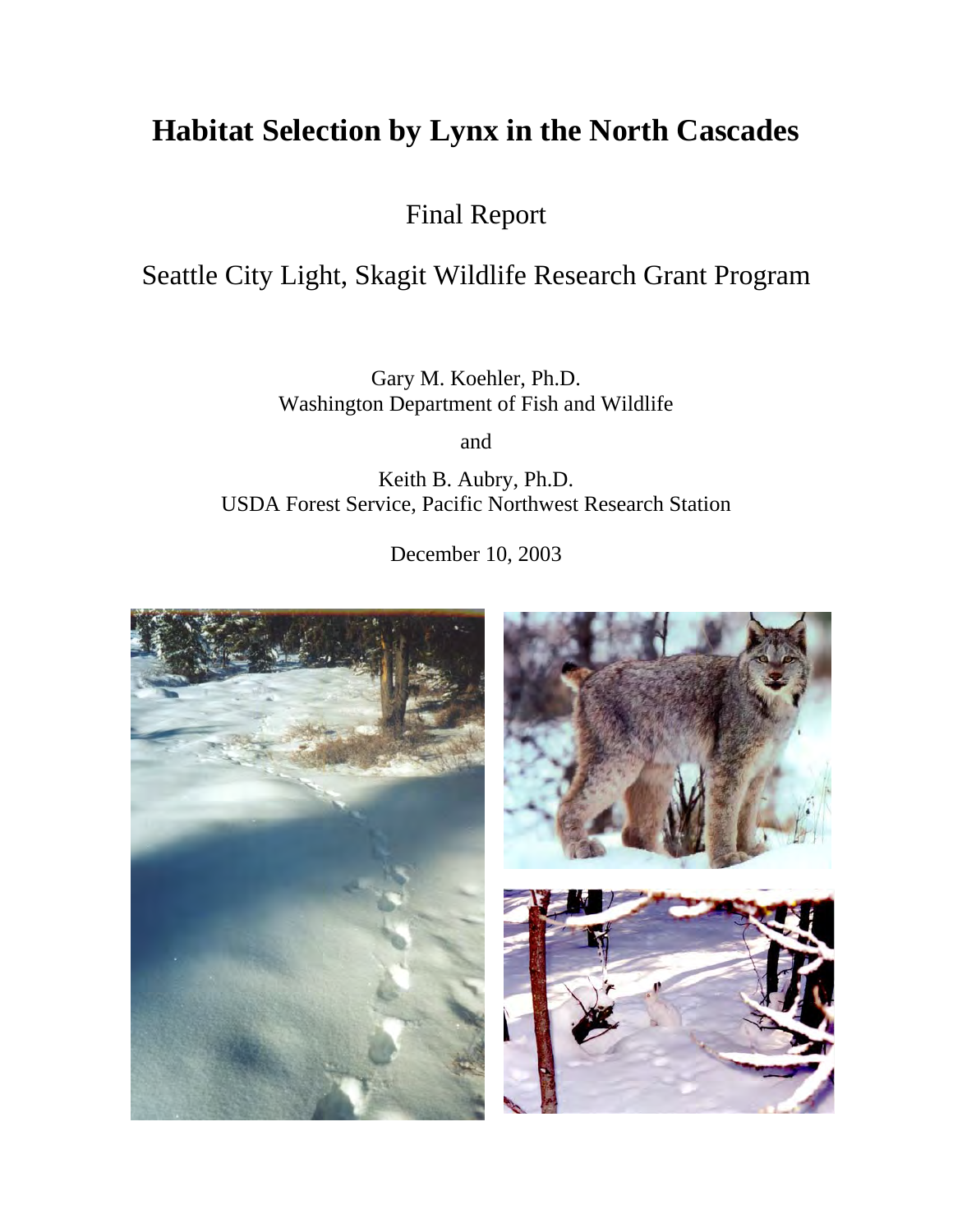Winter Habitat Selection and Food Habits of Lynx on the

Okanogan Plateau, Washington

Jeff A. von Kienast

A thesis submitted in partial fulfillment of the requirements for the degree of

Master of Science

University of Washington 2003

Program Authorized to Offer Degree: College of Forest Resources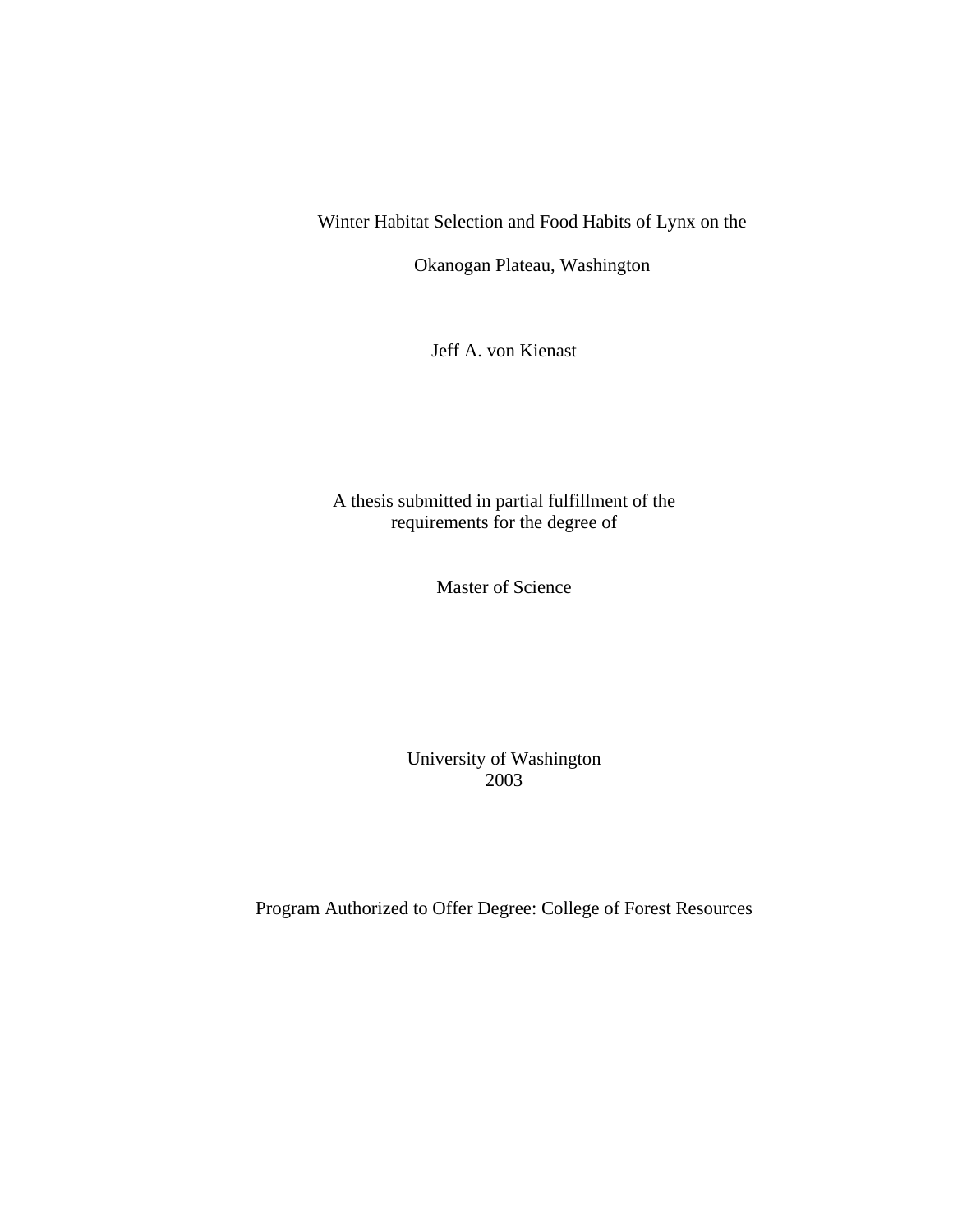University of Washington Graduate School

This is to certify that I have examined this copy of a masters' thesis by

Jeff A. von Kienast

and have found that it is complete and satisfactory in all respects, And that any and all revisions required by the final Examining committee have been made.

 $\overline{\phantom{a}}$  ,  $\overline{\phantom{a}}$  ,  $\overline{\phantom{a}}$  ,  $\overline{\phantom{a}}$  ,  $\overline{\phantom{a}}$  ,  $\overline{\phantom{a}}$  ,  $\overline{\phantom{a}}$  ,  $\overline{\phantom{a}}$  ,  $\overline{\phantom{a}}$  ,  $\overline{\phantom{a}}$  ,  $\overline{\phantom{a}}$  ,  $\overline{\phantom{a}}$  ,  $\overline{\phantom{a}}$  ,  $\overline{\phantom{a}}$  ,  $\overline{\phantom{a}}$  ,  $\overline{\phantom{a}}$ 

 $\overline{\phantom{a}}$  ,  $\overline{\phantom{a}}$  ,  $\overline{\phantom{a}}$  ,  $\overline{\phantom{a}}$  ,  $\overline{\phantom{a}}$  ,  $\overline{\phantom{a}}$  ,  $\overline{\phantom{a}}$  ,  $\overline{\phantom{a}}$  ,  $\overline{\phantom{a}}$  ,  $\overline{\phantom{a}}$  ,  $\overline{\phantom{a}}$  ,  $\overline{\phantom{a}}$  ,  $\overline{\phantom{a}}$  ,  $\overline{\phantom{a}}$  ,  $\overline{\phantom{a}}$  ,  $\overline{\phantom{a}}$ 

Committee Members:

 $\overline{\phantom{a}}$  ,  $\overline{\phantom{a}}$  ,  $\overline{\phantom{a}}$  ,  $\overline{\phantom{a}}$  ,  $\overline{\phantom{a}}$  ,  $\overline{\phantom{a}}$  ,  $\overline{\phantom{a}}$  ,  $\overline{\phantom{a}}$  ,  $\overline{\phantom{a}}$  ,  $\overline{\phantom{a}}$  ,  $\overline{\phantom{a}}$  ,  $\overline{\phantom{a}}$  ,  $\overline{\phantom{a}}$  ,  $\overline{\phantom{a}}$  ,  $\overline{\phantom{a}}$  ,  $\overline{\phantom{a}}$ Stephen D. West

Keith B. Aubry

James K. Agee

Date: \_\_\_\_\_\_\_\_\_\_\_\_\_\_\_\_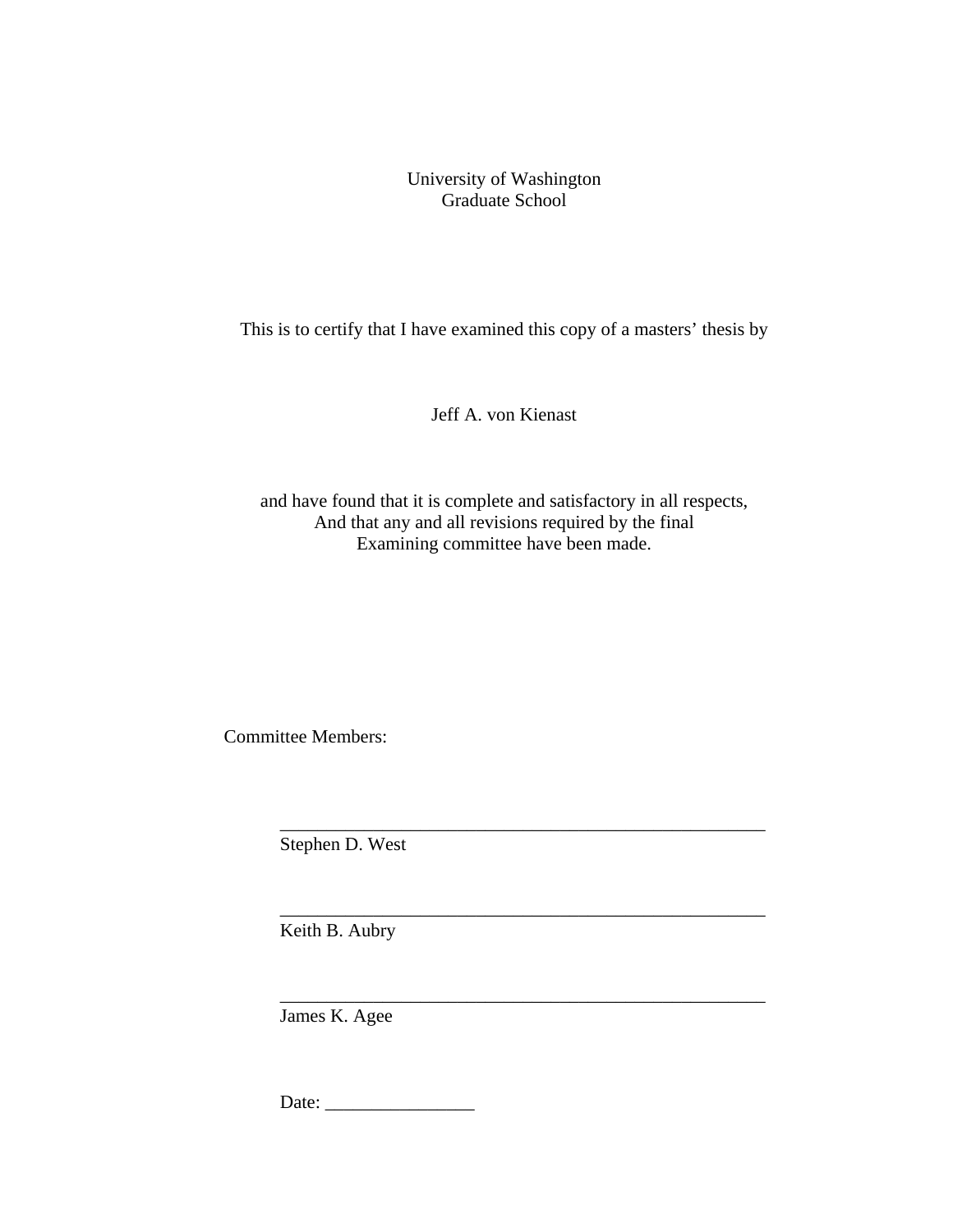# TABLE OF CONTENTS

| Chapter I:  |  |  |  |  |  |  |  |
|-------------|--|--|--|--|--|--|--|
|             |  |  |  |  |  |  |  |
|             |  |  |  |  |  |  |  |
|             |  |  |  |  |  |  |  |
|             |  |  |  |  |  |  |  |
|             |  |  |  |  |  |  |  |
|             |  |  |  |  |  |  |  |
|             |  |  |  |  |  |  |  |
|             |  |  |  |  |  |  |  |
|             |  |  |  |  |  |  |  |
|             |  |  |  |  |  |  |  |
|             |  |  |  |  |  |  |  |
|             |  |  |  |  |  |  |  |
|             |  |  |  |  |  |  |  |
|             |  |  |  |  |  |  |  |
|             |  |  |  |  |  |  |  |
|             |  |  |  |  |  |  |  |
|             |  |  |  |  |  |  |  |
|             |  |  |  |  |  |  |  |
| Chapter II: |  |  |  |  |  |  |  |
|             |  |  |  |  |  |  |  |
|             |  |  |  |  |  |  |  |
|             |  |  |  |  |  |  |  |
|             |  |  |  |  |  |  |  |
|             |  |  |  |  |  |  |  |
|             |  |  |  |  |  |  |  |
|             |  |  |  |  |  |  |  |
|             |  |  |  |  |  |  |  |
|             |  |  |  |  |  |  |  |
|             |  |  |  |  |  |  |  |
|             |  |  |  |  |  |  |  |
|             |  |  |  |  |  |  |  |
|             |  |  |  |  |  |  |  |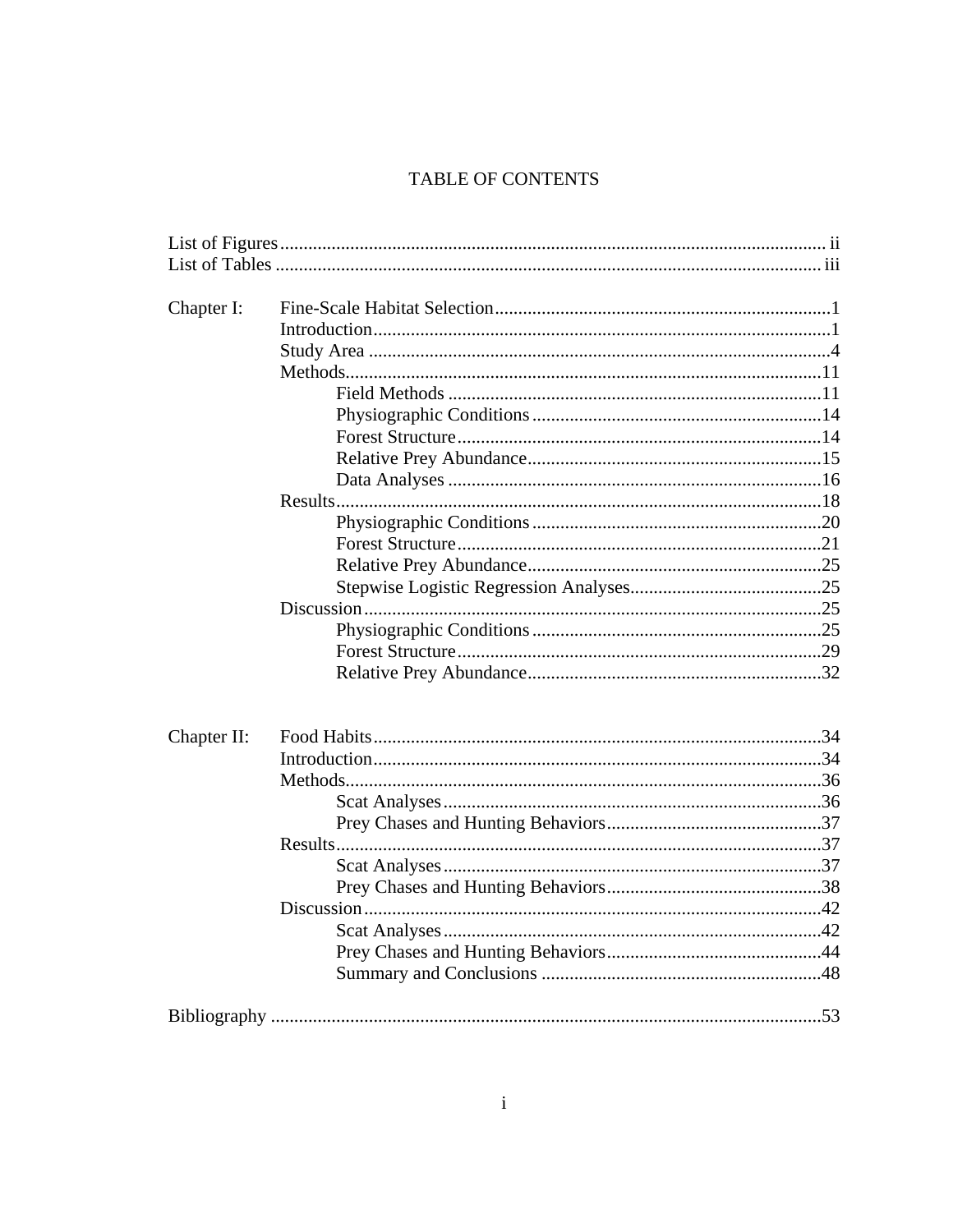# LIST OF FIGURES

# *Number*

| 2. Forest cover types on the Okanogan Plateau, Washington and point locations from      |  |
|-----------------------------------------------------------------------------------------|--|
| 3. Land ownership and major patterns of disturbance on the Okanogan Plateau,            |  |
| 4. Forest cover types and outer boundary of lynx snowtracking study on the              |  |
| 5. Lynx zones and availability transects sampled on the Okanogan Plateau,               |  |
|                                                                                         |  |
| 7. Size class and number of stems per plot on lynx trails and availability transects on |  |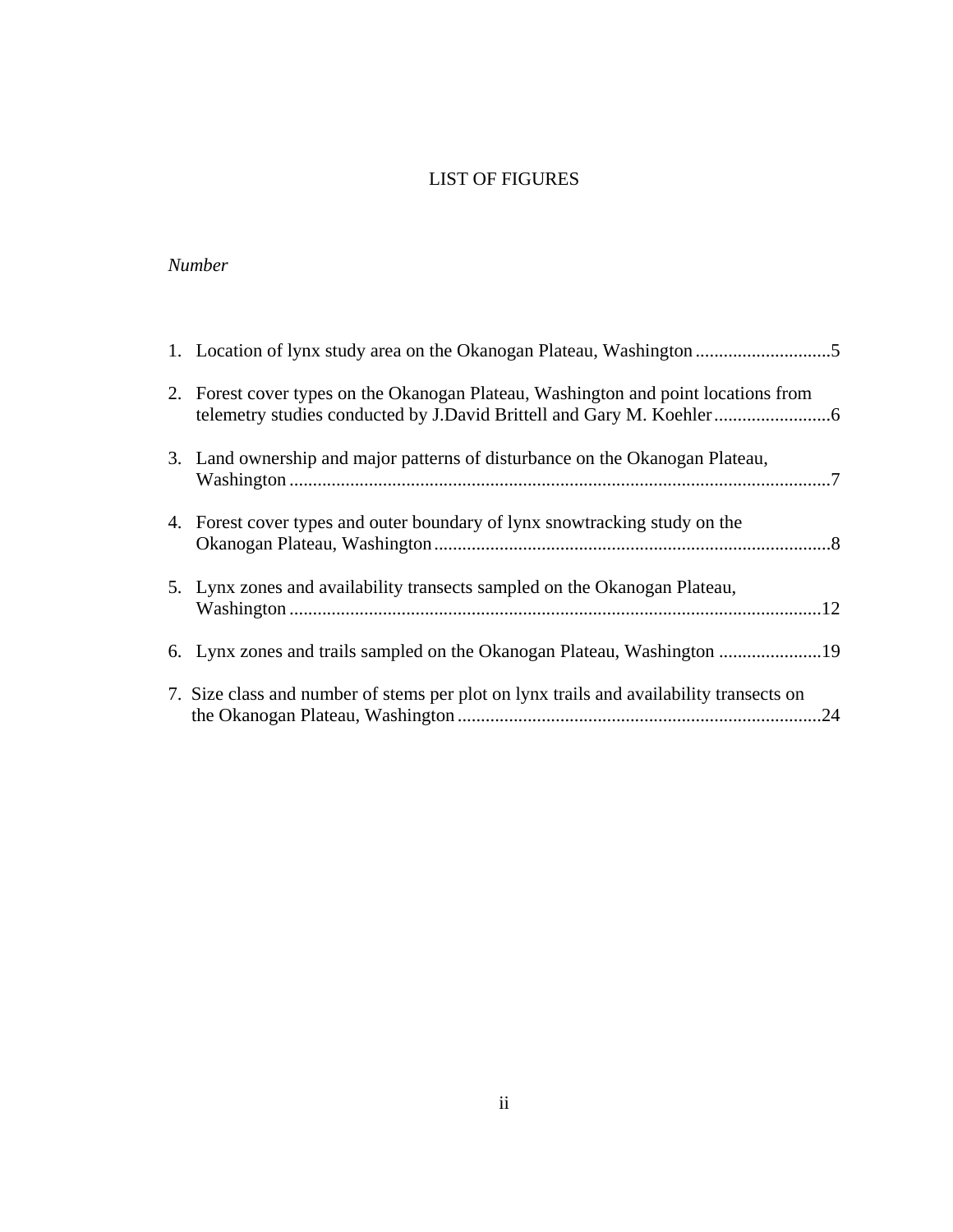# LIST OF TABLES

# *Number*

| 1. Descriptive statistics for datasets used in logistic regression analyses of habitat<br>selection by lynx on the Okanogan Plateau, Washington during the winters of |     |
|-----------------------------------------------------------------------------------------------------------------------------------------------------------------------|-----|
| 2. Physiographic variables used in stepwise logistic regression analyses of habitat<br>selection by lynx on the Okanogan Plateau, Washington during the winters of    | .22 |
| 3. Forest structure variables used in stepwise logistic regression analyses of habitat<br>selection by lynx on the Okanogan Plateau, Washington during the winters of | .23 |
| 4. Prey variables used in stepwise logistic regression analyses of habitat selection<br>by lynx on the Okanogan Plateau, Washington during the winters of 2000/01     |     |
| 5. Food items found in 46 lynx scats collected on the Okanogan Plateau, Washington                                                                                    |     |
| 6. Results of prey chases by lynx on the Okanogan Plateau, Washington during the                                                                                      |     |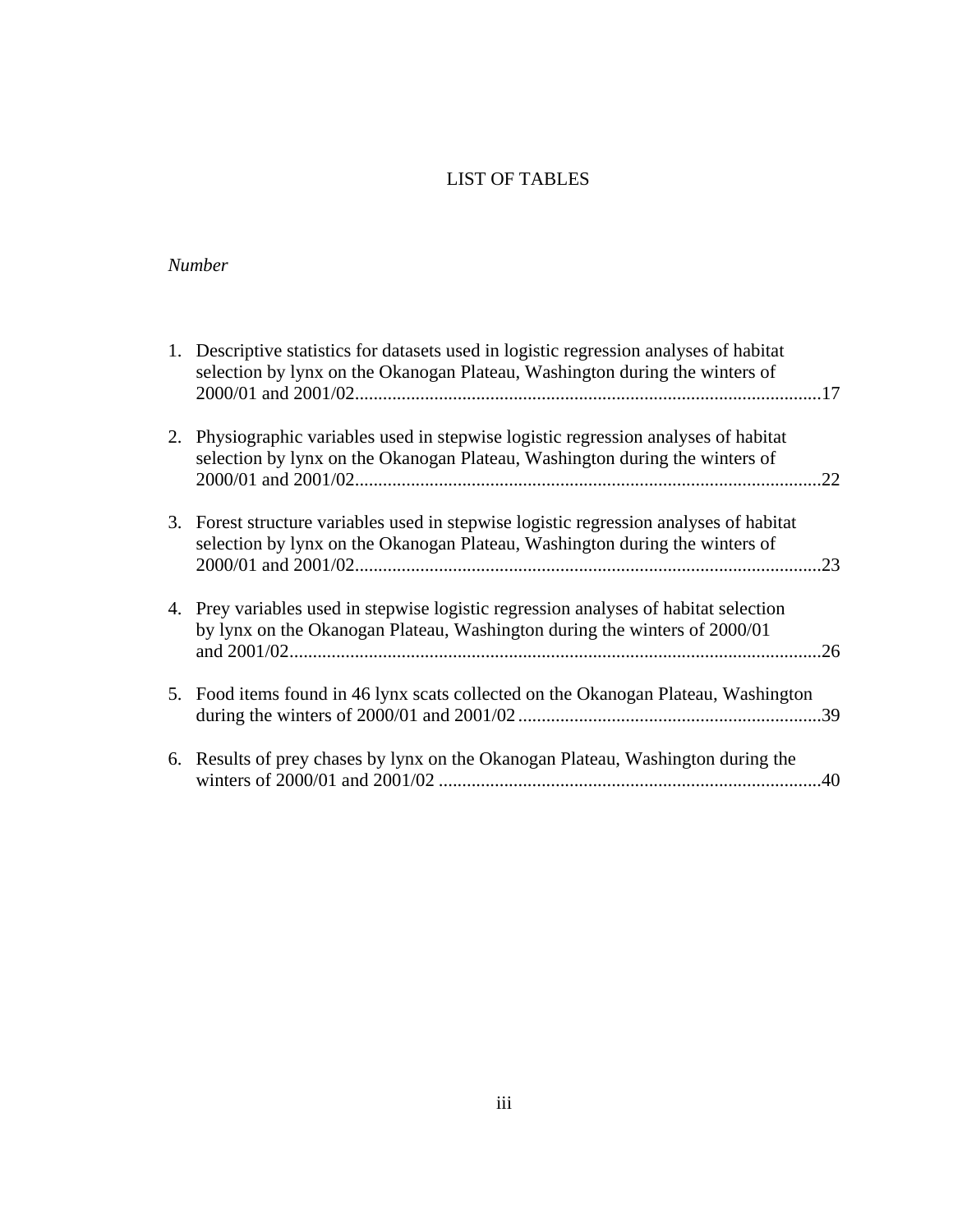#### ACKNOWLEDGMENTS

Primary funding for the first year of this study was provided by Seattle City Light. The U.S. Fish and Wildlife Service provided the majority of funding for year 2. Michelle Lynn, Bryon Holt, and Martha Jensen were instrumental in acquiring the funding from their respective agencies. The U.S. Forest Service provided a great deal of support for this study. The Okanogan National Forest provided field quarters, snowmobiles, and training for my crew, the Rogue River National Forest provided snowmobiles and field computers, and the Pacific Northwest Research Station provided snowmobiles and field equipment. The Washington Department of Fish and Wildlife provided additional funding and field equipment. I especially wish to thank Keith Aubry, Bob Naney, John Rohrer, and Jim Goode of the U.S. Forest Service and Gary Koehler of the Washington Department of Fish and Wildlife for all of their efforts in supporting this project. I wish to thank my graduate committee members Stephen D. West, Keith B. Aubry, and James K. Agee for their advice and review of this thesis. Cathy Raley provided valuable statistical advice and answered incessant questions from me about statistical software. Tim Max and Pat Cunningham provided statistical advice for the hierarchical logistic regression design. Extensive GIS support was provided by Beth Galleher, Leslie Jagger, and Rick Jordan of the Pacific Northwest Research Station, and is greatly appreciated. Field assistants on this study were Ben Maletzke, Dan Harrington, Sherrie Farmer, Justin Hadwen, Mike Kroeger and Keith Bagnall. My field assistants worked during difficult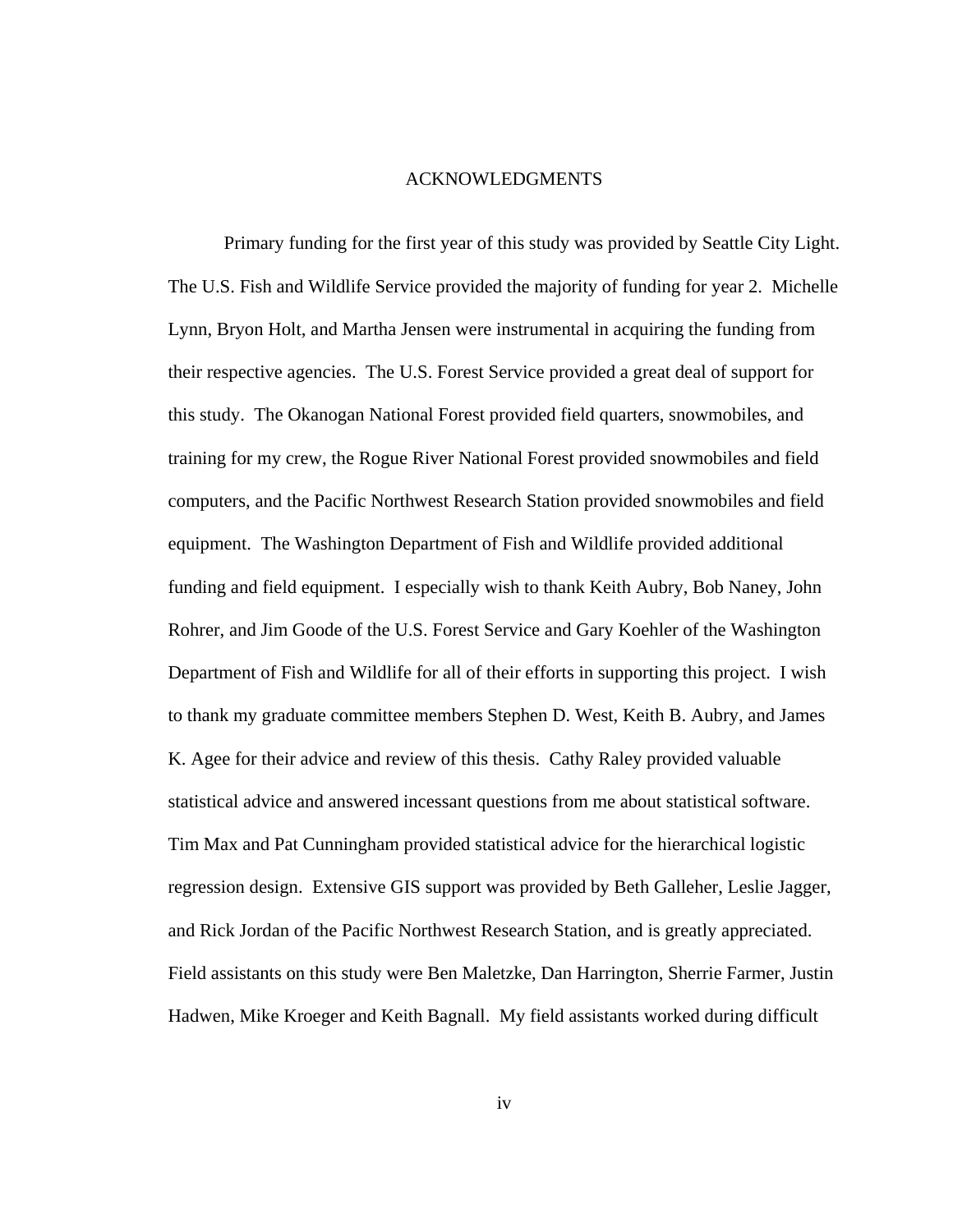and sometimes dangerous field conditions and I truly appreciated their work ethic, professionalism, and good judgment. Thanks to Mark Skatrud and Gary Koehler who helped me to learn the study area, and to Mark Skatrud and Mike Tessendorf for sharing their data on lynx locations and GIS coverages with me. Gary Allard and the crew at Hamilton Farm Equipment in Okanogan provided us with excellent service during our many snowmobile breakdowns and always got us up-and-running again quickly. Lastly, I am indebted to the Principal Investigators of this study, Keith B. Aubry and Gary M. Koehler, for their patience and advice, and for providing me with the opportunity to conduct the fieldwork and to obtain a Master of Science degree.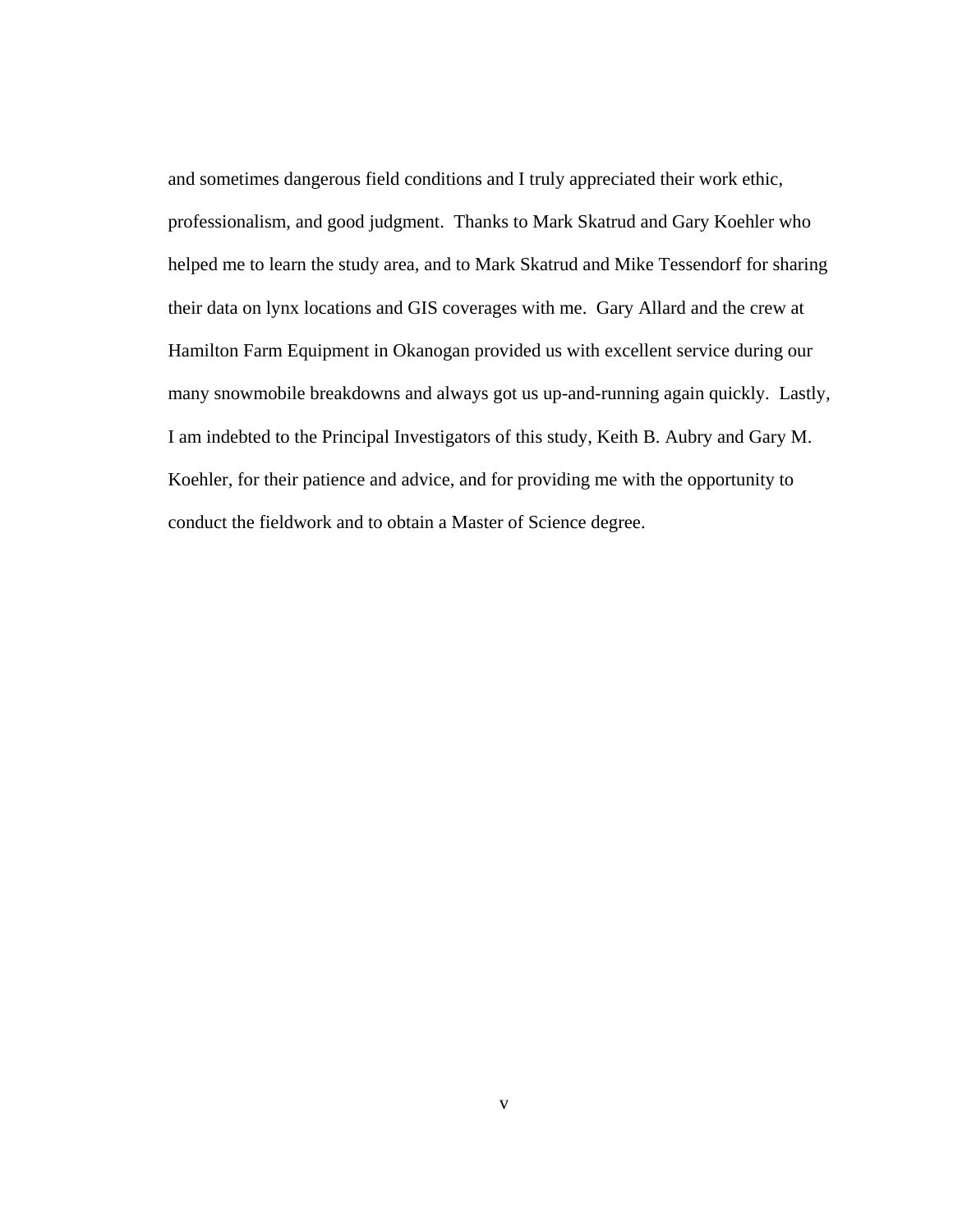# **CHAPTER I: FINE-SCALE HABITAT SELECTION**

#### **INTRODUCTION**

The conservation of Canada lynx (*Lynx canadensis*) in the U.S. is an extremely emotional issue that has generated a level of public interest comparable to that which surrounded the federal listing decision for the northern spotted owl (*Strix occidentalis caurina*) in the late 1980's. Lynx interest groups have recently purchased timber rights in a portion of the Loomis State Forest in Washington at a cost of over \$16 million, and activists reportedly burned a ski lodge in Colorado to protest inadequate protection of lynx habitat. Some have argued that logging, road construction, and ski and snowmobile areas may destroy lynx habitat and provide human access that disrupts hunting activities, kitten rearing, and increases the likelihood that lynx will be killed illegally or incidentally (Ruediger et al. 2000). However, reliable information from lynx populations in southern boreal forests that could be used to evaluate the validity of these claims is lacking. Numerous petitions have been submitted to list the lynx under the federal Endangered Species Act, and several lawsuits were filed against the U.S. Fish and Wildlife Service during the 1990's (Ruggiero and McKelvey 2000). These actions eventually led to federal listing of the lynx as "threatened" in the contiguous U.S. due to the inadequacy of existing regulatory mechanisms (USFWS 2000).

 In the western states, lynx are known to select areas where lodgepole pine, (*Pinus contorta*) is predominant. In Montana, Koehler et al. (1979) reported 23 of 29 relocations of lynx were in densely stocked lodgepole pine stands. Lynx used lodgepole pine and Engelmann spruce (*Picea engelmannii)*-subalpine fir (*Abies lasiocarpa*) forest cover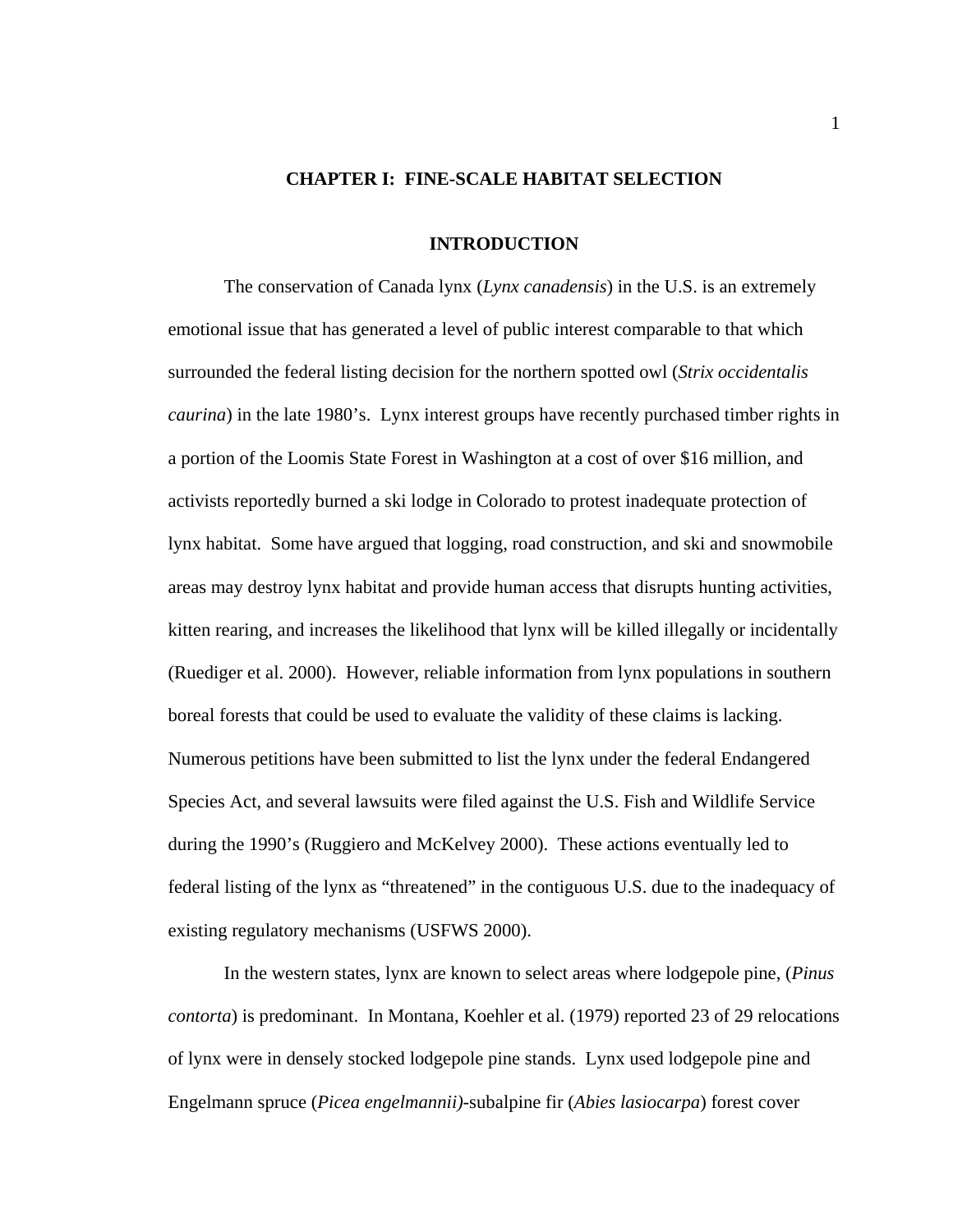types more than expected in the northern Cascade Range of Washington (Koehler 1990). In Washington, lynx primarily occupy mid- and late-successional (>40 yr old) subalpine fir/lodgepole pine forests (Koehler 1990, McKelvey et al. 2000*a*), and in Montana (Koehler et al. 1979) and Nova Scotia (Parker 1981, Parker et al. 1983) lynx select midsuccessional (20-40 yr old) conifer forests. Mid-successional forests that result from wildfires (Koehler 1990, Poole et al. 1996) and timber harvesting (Parker 1981, Thompson et al. 1989) are believed to be preferred by lynx because they support abundant snowshoe hare (*Lepus americanus*) populations on which lynx depend for both survival and reproduction (Parker 1981, Koehler 1990, Koehler and Aubry 1994, Hodges 2000*a*, McKelvey et al. 2000*a*).

 Koehler and Brittell (1990) provided lynx management guidelines for forest managers. These findings provided the foundation for lynx habitat management plans for the Okanogan National Forest, Washington Department of Natural Resources Loomis State Forest, Plum Creek Timber Company, and Boise Cascade Corporation timberlands. Because of the recommendations made by Koehler and Brittell (1990), management plans developed for the Loomis State Forest and private timberlands in Washington primarily address snowshoe hare habitat requirements; other than considerations for denning habitat, these plans do not directly address lynx habitat relations. However, the timber management guidelines presented by Koehler and Brittell (1990) were based on informed hypotheses about the habitat relations of lynx and snowshoe hares that have never been rigorously tested. Good hare habitat may not always be good lynx habitat, because lynx hunting success may be determined, in part, by stand structure (Murray et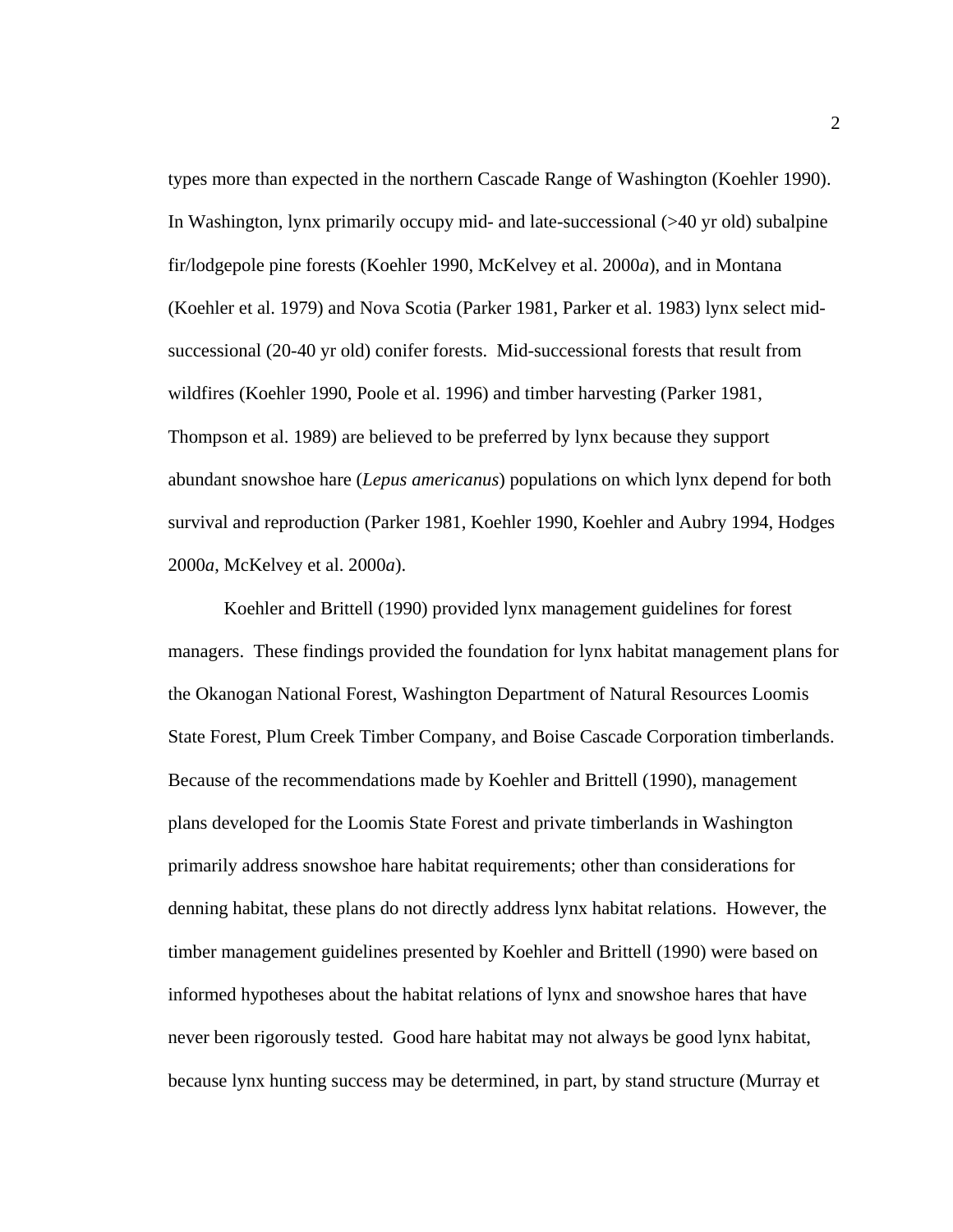al. 1995) and prey vulnerability (Murray and Boutin 1991, Haglund 1966), as well as snowshoe hare density (Murray et al. 1994, O' Donoghue et al. 1998*a*).

The age or structural conditions of forests that are selected by lynx for hunting in western montane regions are not well understood, yet are likely to be important determinants of habitat quality for lynx. Knowledge of lynx habitat relations in the U.S. at any spatial scale is limited (Aubry et al. 2000*b*), and studies of lynx habitat use in the western mountains of the contiguous U.S. are urgently needed (Koehler and Aubry, 1994). New research on lynx in the U.S. should address multiple spatial scales and multiple levels of biological organization (Aubry et al., 2000*b*). Radiotelemetry studies of lynx that documented habitat use in the U.S. (Smith 1984, Brainard 1985, Koehler et al. 1979, Koehler 1990) have monitored relatively few animals, and such studies do not provide reliable information on fine-scale habitat selection (i.e., within forest stands; Aubry et al. 2000*a*). Intensive snow-tracking studies comparing habitat use with availability may provide insights into fine-scale habitat selection by lynx that could be used to design silvicultural treatments and forest management strategies that will be beneficial to this listed species.

Beginning in the 1980's, extensive timber harvesting (both clearcuts and precommercial thinning) has occurred on the Loomis State Forest, whereas none has occurred on the adjacent portion of the Okanogan National Forest. In addition, a standreplacement fire (the Thunder Mountain fire) occurred on the Okanogan National Forest in 1994. Both of these areas were included in the study area where Brittell et al. (1989) and Koehler (1990) conducted lynx research in the 1980's. These stand and landscape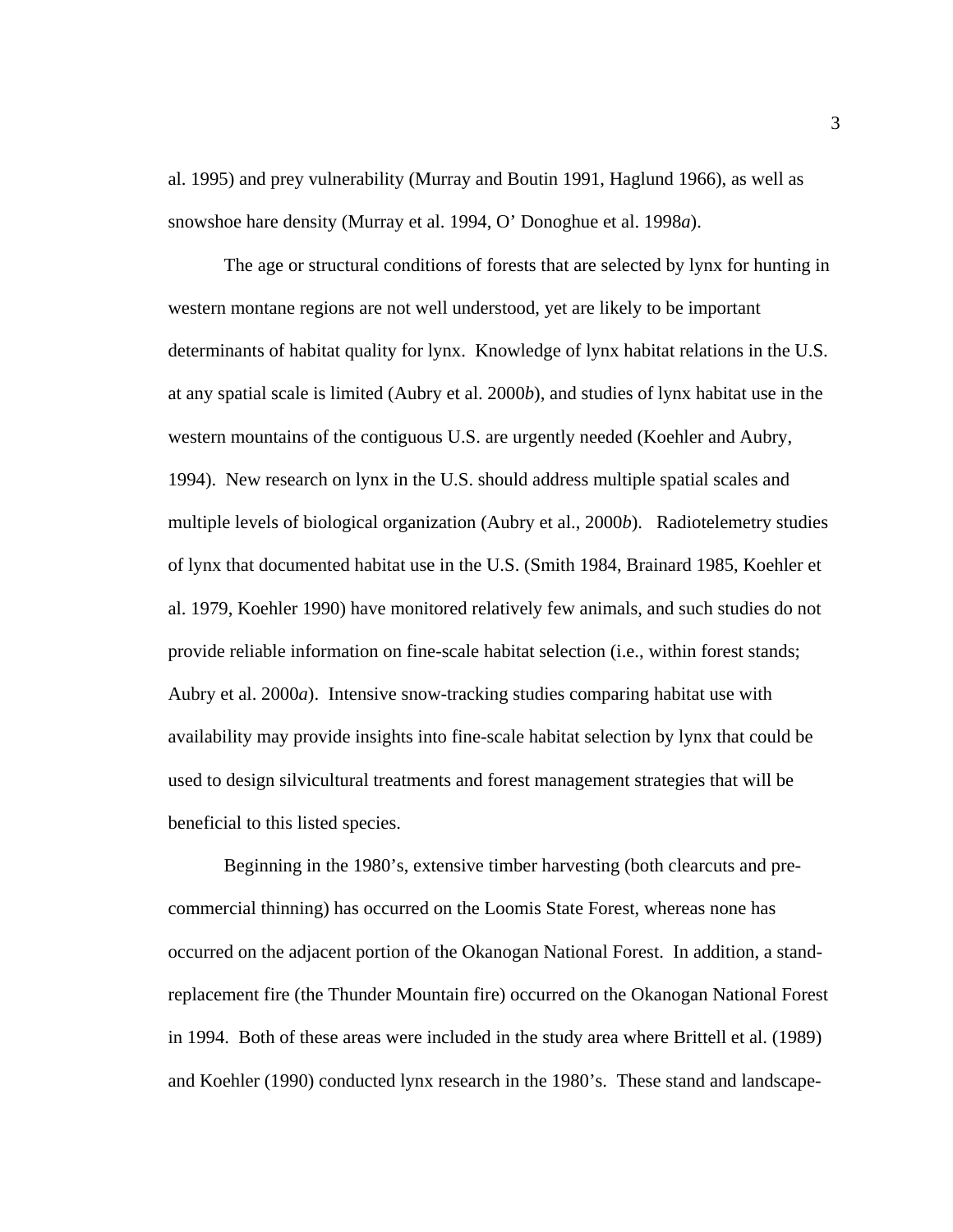scale differences in both natural and anthropogenic disturbances, and the continued presence of a resident population of lynx in that area, provide a unique opportunity to investigate fine-scale habitat selection by lynx.

# **STUDY AREA**

The study was conducted on the Okanogan Plateau in the north-central Cascade Range of Washington, approximately 25 km northwest of Conconully, Washington (Figure 1). The study area is 200 km², is within the Okanogan Highlands physiographic province (Franklin and Dyrness 1973), and was delineated primarily from telemetry locations (Figure 2) obtained by Koehler (1990) and Brittell et al. (1989). Thus, lynx were known to occur throughout the study area.

The study area is characterized by moderate slopes and broad, rounded summits with elevations ranging from 1,400 to 2,260 m. Borders of the study area are defined by the Chewuck River on the west and the headwaters of the Middle Fork Toats Coulee Creek and Sinlehekin Creek drainages on the east. Lands are managed by the Okanogan National Forest and Washington Department of Natural Resources, Loomis State Forest (Figure 3). Forests occur on 85 percent of the area; burned areas on 9 percent; herbaceous plant communities on 3 percent; shrub communities on 3 percent; and rock, snow, and other cover categories on 1 percent (Bio/West, Inc., Figure 4).Major forest associations within the study area are Engelmann spruce and subalpine fir, with lodgepole pine being the dominant early seral species. Aspen (*Populus tremuloides*) occurs occasionally on mid-slope and riparian areas. Douglas-fir (*Pseudotsuga*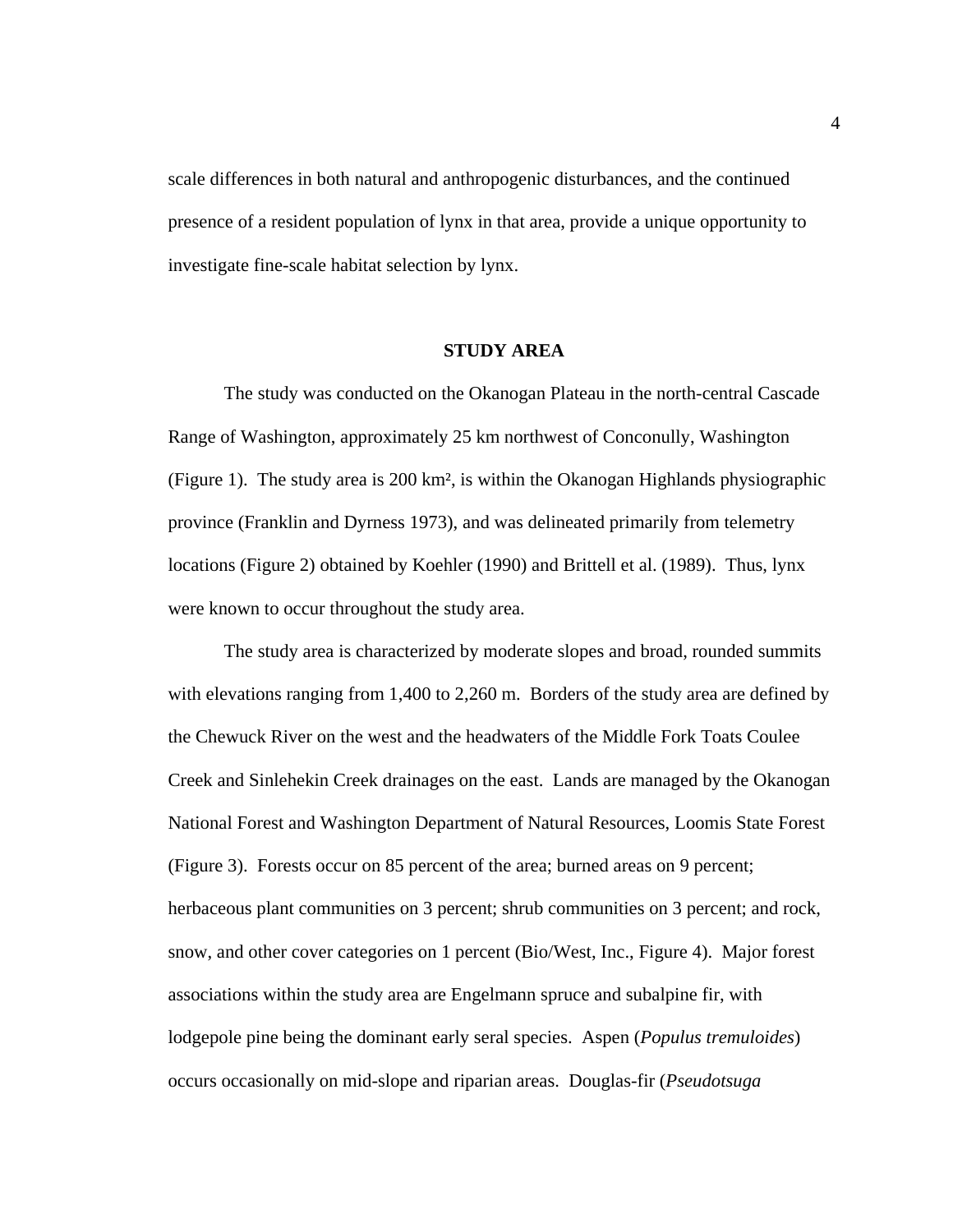

Figure 1. Location of lynx study area on the Okanogan Plateau, Washington.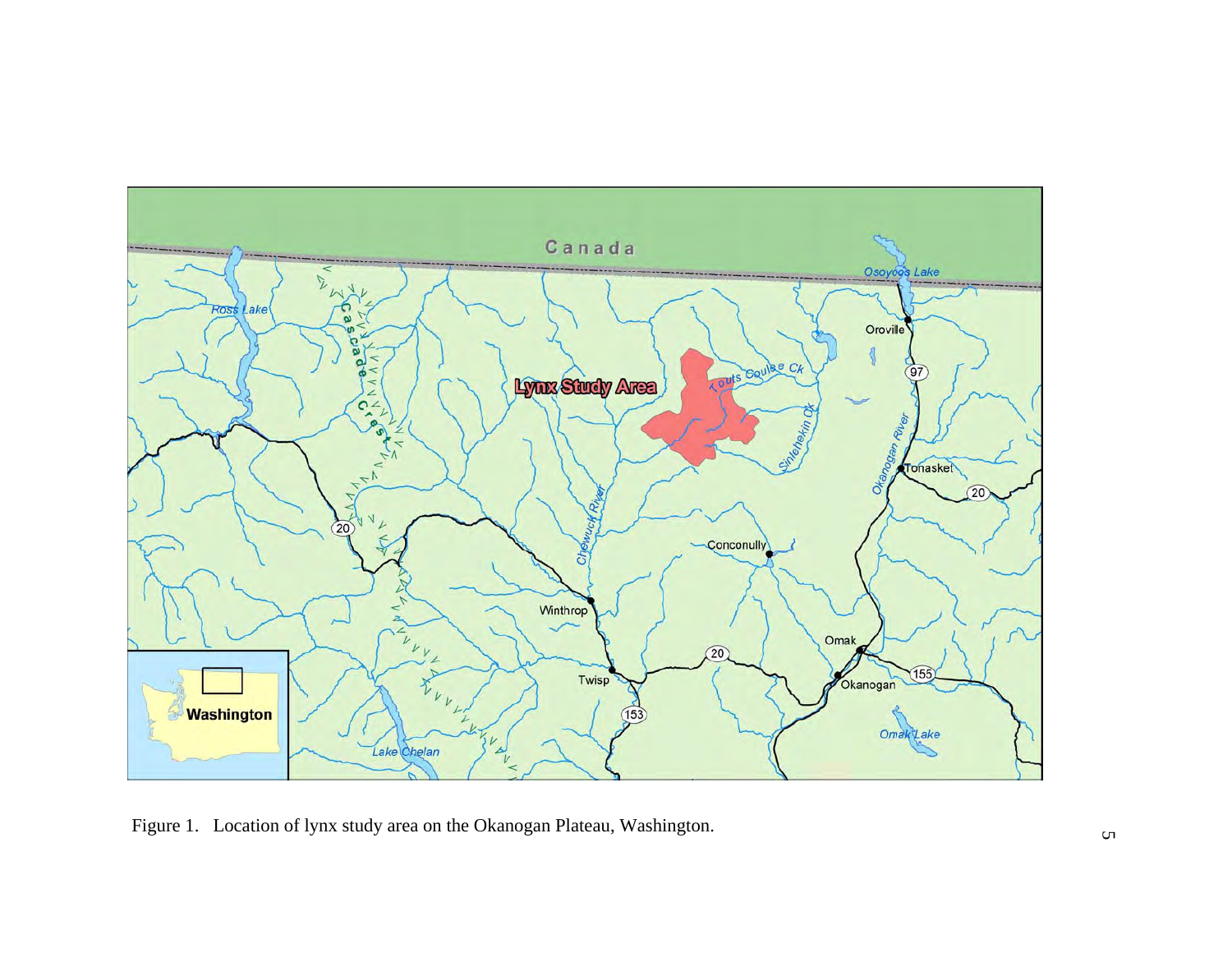

Figure 2. Forest cover types on the Okanogan Plateau, Washington (data from Utah State Veg Grids). Point locations from radiotelemetry studies of lynx conducted by J. David Brittell and Gary M. Koehler during the 1980s are shown as burgundy circles. The Thunder Mountain fire (shown in orange) occurred after these studies took place.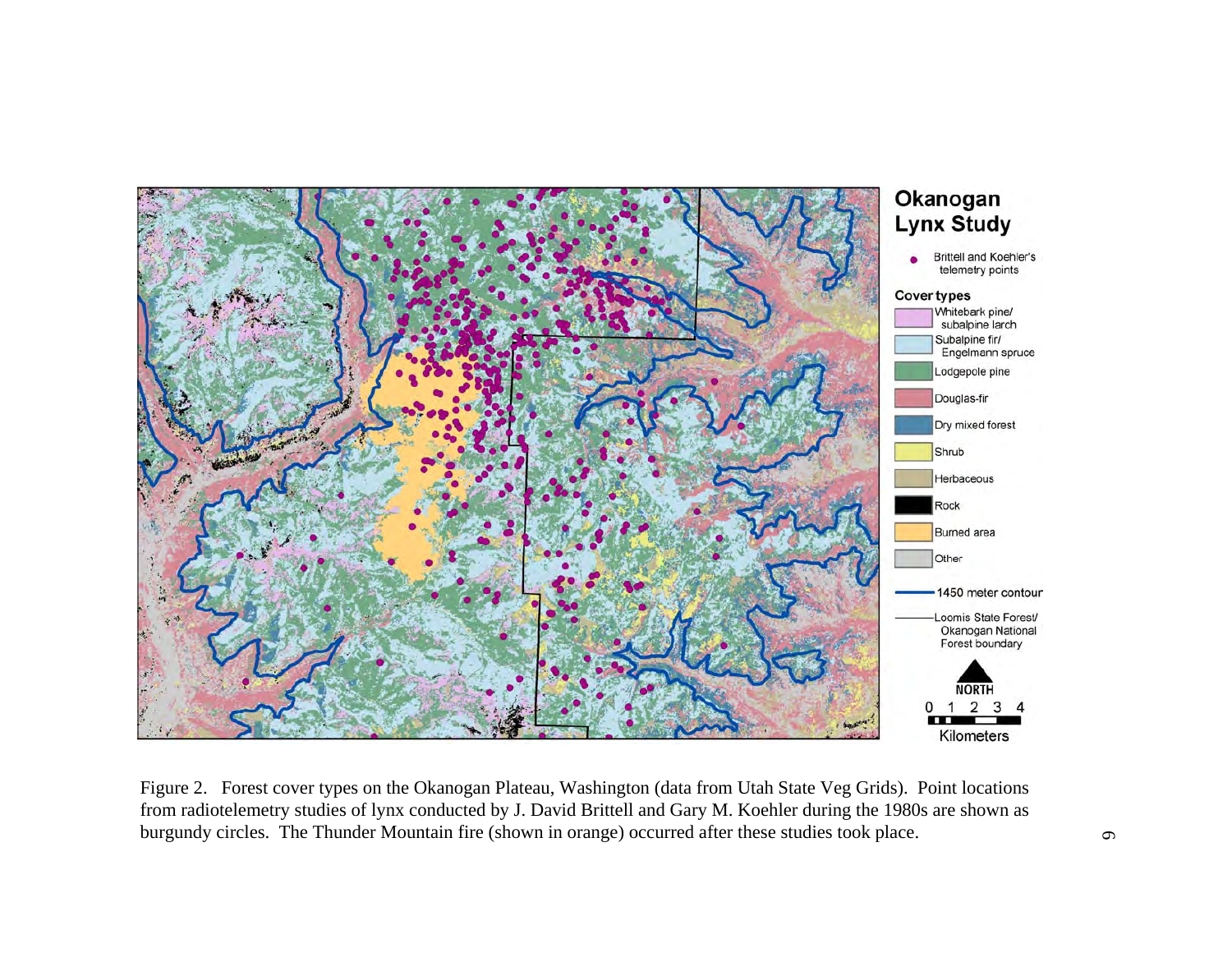

Figure 3. Land ownership and major patterns of disturbance on the Okanogan Plateau, Washington. The Okanogan National Forest is shown in green and the Loomis State Forest is shown in yellow. The 1994 Thunder Mountain fire is shown in orange and harvest units since 1991 are shown in blue.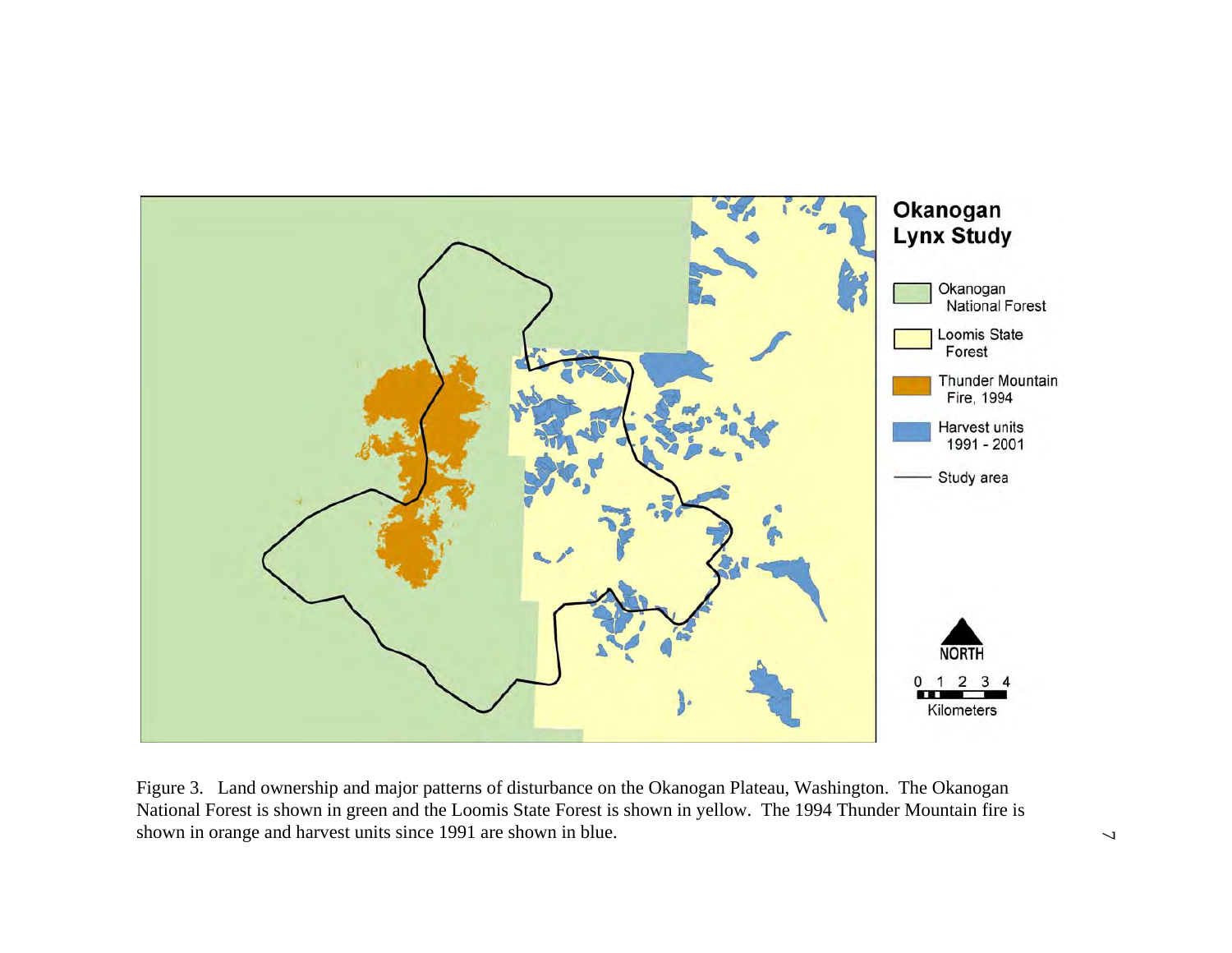

Figure 4. Forest cover types and outer boundary of lynx snowtracking study area on the Okanogan Plateau, Washington.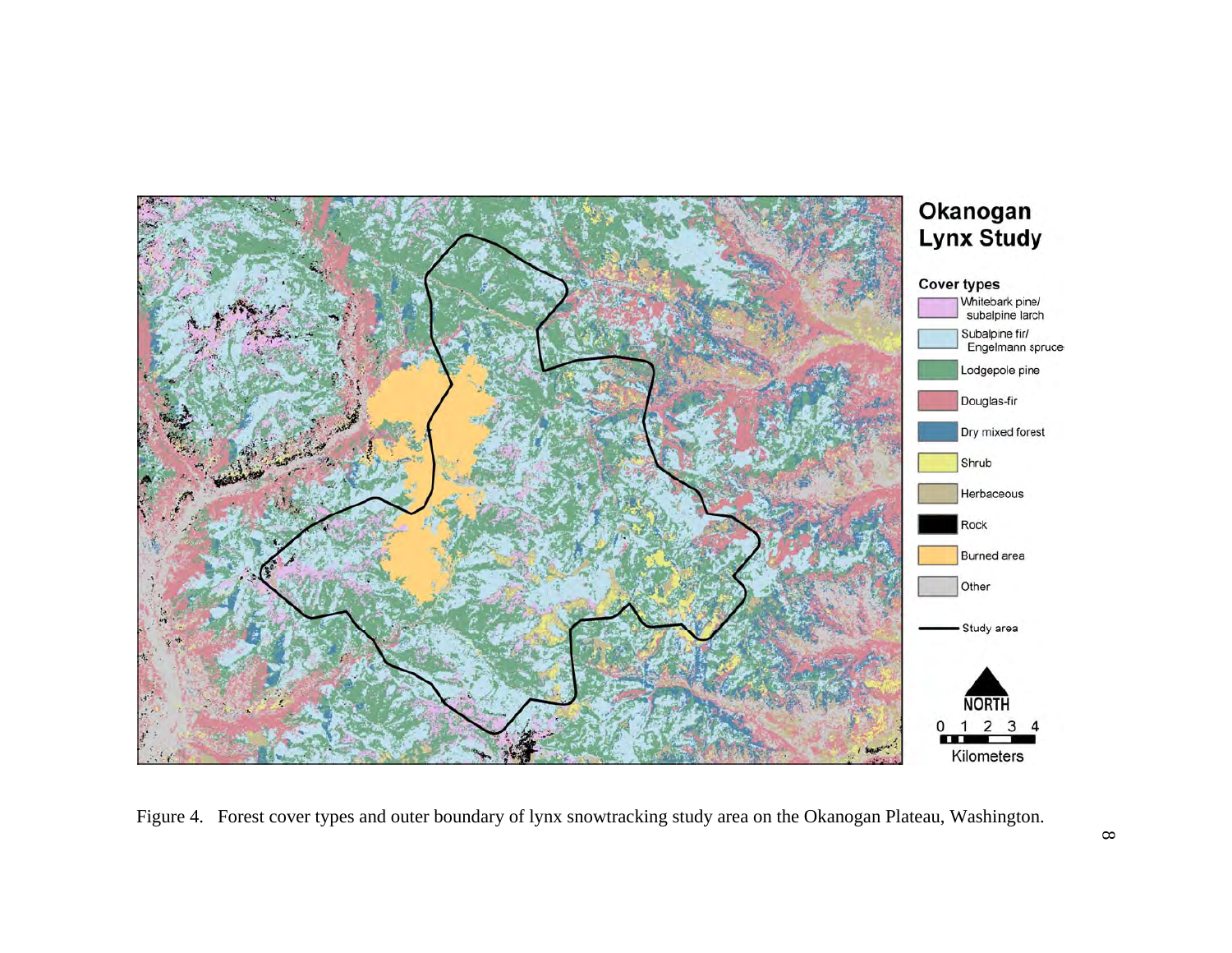*menziesii*) dominates on south-facing aspects at lower elevations. Whitebark pine (*Pinus albicaulis*) and subalpine larch (*Larix lyalli*) are found near timberline. Small to moderate-sized openings frequently occur near ridgelines, and vegetation within these non-forested habitats are generally composed of herbaceous plants with sagebrush types (*Artemisia* spp.) interspersed. Several wet meadows are located within the central portion of the study area.

Snow covers the area from November through April, but snowpacks may persist on north-facing slopes until June (Brittell et al. 1989). Snow depths at the Mutton Creek snow course station (Natural Resources Conservation Service 2003*a*), located approximately 4 km south of the study area boundary at 1,730 m, averaged 60 cm during winter 2000/01 (year 1) and 99 cm during winter 2001/02 (year 2). Snow depth was not measured at higher elevations within the study area, but based on our field observations, did not appear to exceed 2 m. The average minimum and maximum temperatures in the central portion of the study area for February are  $-9.3^{\circ}$  C and  $-2.5^{\circ}$  C, respectively (Daly and Taylor 2000).

Wildfires are an important determinant of forest composition within the study area. The majority of fires result from lightning strikes. The Thunder Mountain fire burned approximately 18 km² within the study area in 1994. Fire-return intervals have been estimated at 250 yr (Fahnestock 1976) in the Pasayten Wilderness, located north and west of the study area, and 109-137 yr in the North Cascades (Agee 2000), however, large fires have burned more frequently within the study area in recent years (Thunder Mountain fire in 1994 and Thirtymile fire in 2001). Subalpine fir and Engelmann spruce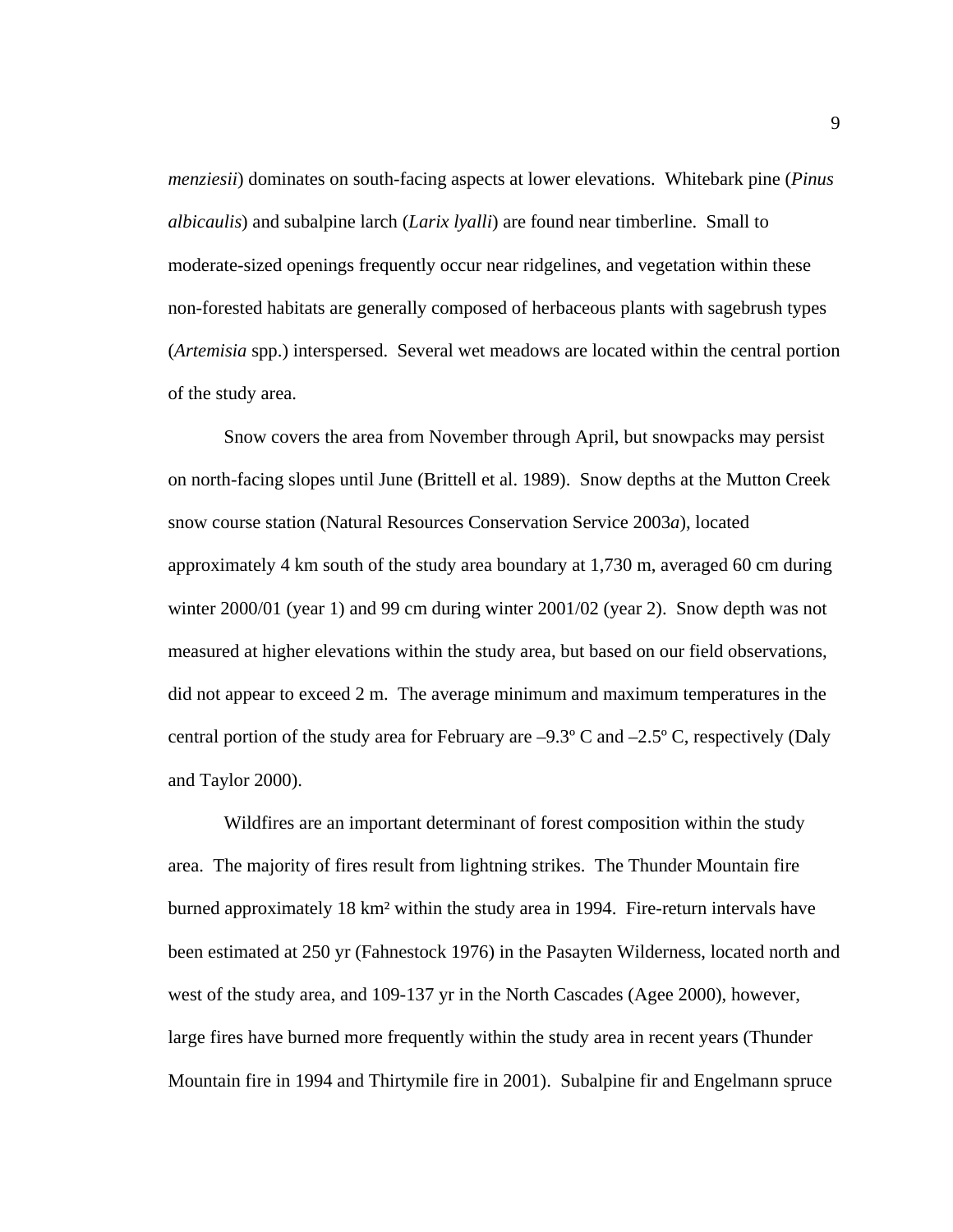are both considered to be intolerant of fire, possessing thin bark, a low crown with persistent branches, and shallow root systems, which generally results in tree mortality when exposed to fire (Agee 1993). Because of the lack of fire resistance among dominant tree species, most large fires in this area tend to be stand-replacement events (Agee 1993).

Potential prey of lynx in the study area include the snowshoe hare, red squirrel (*Tamiasciurus hudsonicus*), Columbian ground squirrel (*Spermophilus columbianus*), porcupine (*Erethizon dorsatum*), beaver (*Castor canadensis*), voles (*Clethrionomys* spp, *Microtus* spp, *Phenacomys intermedius*, *Synaptomys borealis*), blue grouse (*Dendragapus obscurus*), and spruce grouse (*Falcipennis canadensis*). Moose (*Alces alces*), and mule deer (*Odocoileus hemionus*) may be available as carrion. Other carnivores that inhabit the study area and may compete with lynx include the mountain lion (*Felis concolor*), bobcat (*Lynx rufus*), coyote (*Canis latrans*), American marten (*Martes americana*), long-tailed weasel (*Mustela frenata*), and short-tailed weasel (*Mustela erminea*). Avian predators that are present in winter and may compete with lynx include goshawks (*Accipiter gentilis*) and, possibly, great-horned owls (*Bubo virginianus*).

The area was historically and is currently grazed by domestic cattle during the summer months. There are a few gravel roads within the Okanogan National Forest portion of the study area, but logging roads are numerous on the Loomis State Forest, due to intensive clear-cutting and partial cutting in the last 2 decades. Snowmobiling is a popular winter activity in the study area, and several groomed trails are available in the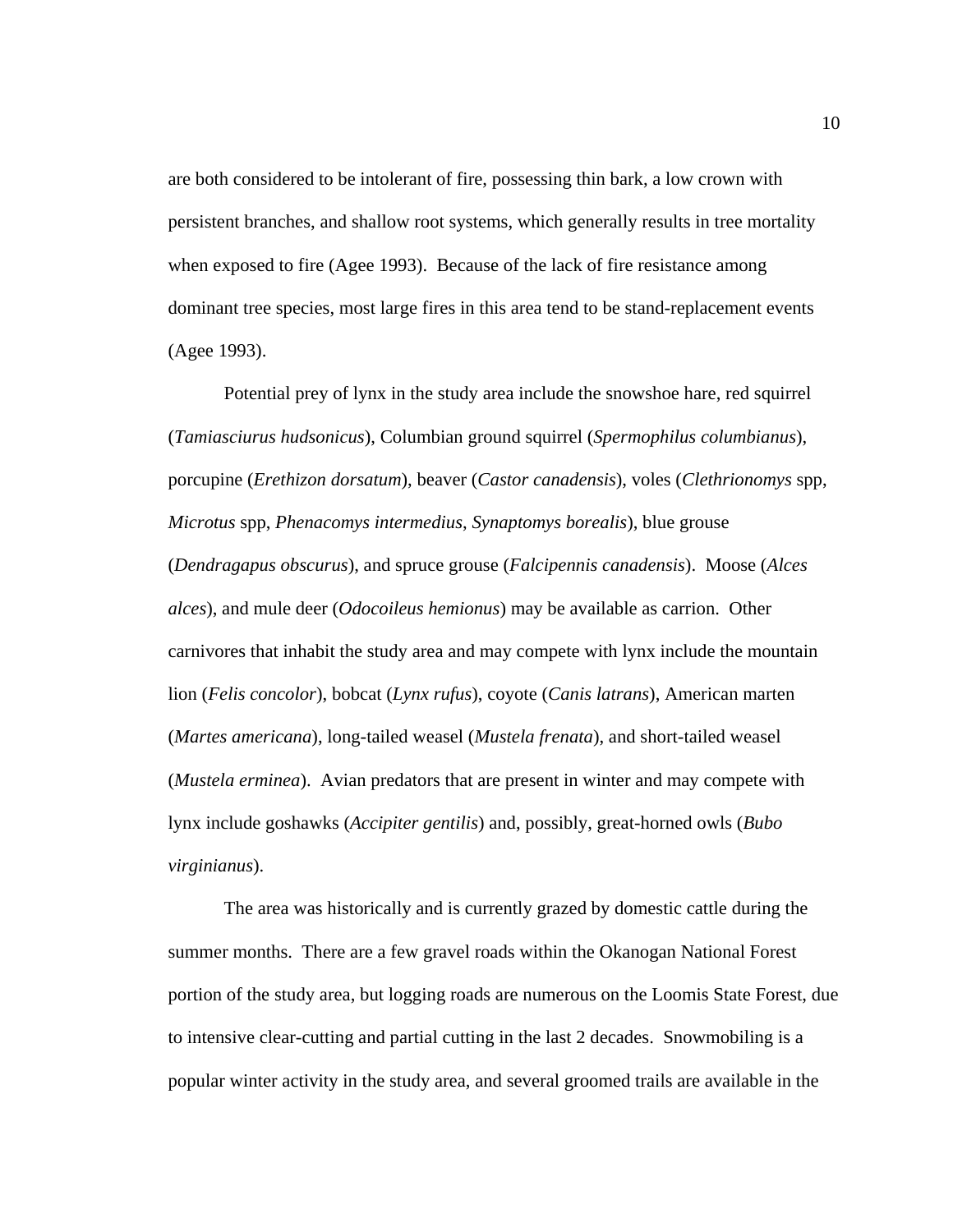Okanogan National Forest. Snowmobile access within the Loomis State Forest is not confined to groomed routes. Snowmobile activity is heavy during the weekends, but generally few snowmobiles are seen during the week.

Trapping for lynx occurred in the study area until 1981 when the season was suspended to facilitate Brittell and Koehler's field studies (Brittell et al. 1989). The history of trapping and lynx management in this area are discussed in Brittell et al. (1989) and McKelvey et al. (2000*b*).

#### **METHODS**

# **Field Methods**

Field work was conducted from December 27, 2000 to March 7, 2001 and again from December 12, 2001 to March 11, 2002. Snowmobiles provided all access to and within the study area.

Investigation of habitat selection by lynx was accomplished by comparing habitat conditions on systematically arrayed transects (availability) to those along lynx trails (use). Surveys along transects were used to quantify available forest conditions and relative prey abundances throughout the study area. Snow tracking of lynx was used to describe fine-scale habitat use. Sampling on transects and tracking of lynx were conducted on snowshoes. A systematic survey grid covering the entire study area was generated using a Geographic Information System (GIS). Seventy-eight 2-km transects were placed 1 km apart within the study area, which was divided into six comparably sized zones (Figure 5), each of which approximated the average size of a female lynx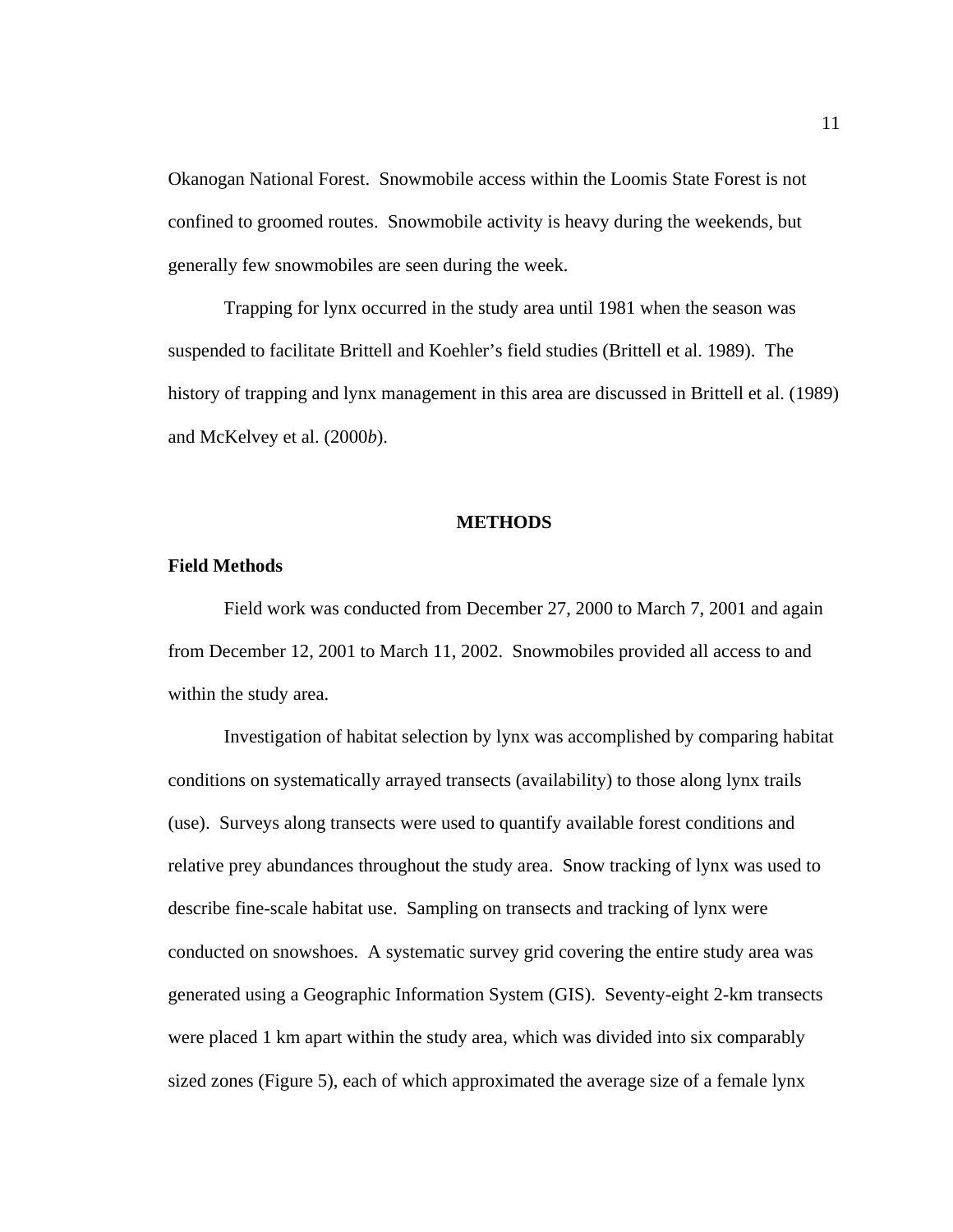

Figure 5. Lynx zones and availability transects sampled on the Okanogan Plateau, Washington. Transects sampled during the winter of 2000/01 are shown in red; transects sampled during the winter of 2001/02 are shown in blue.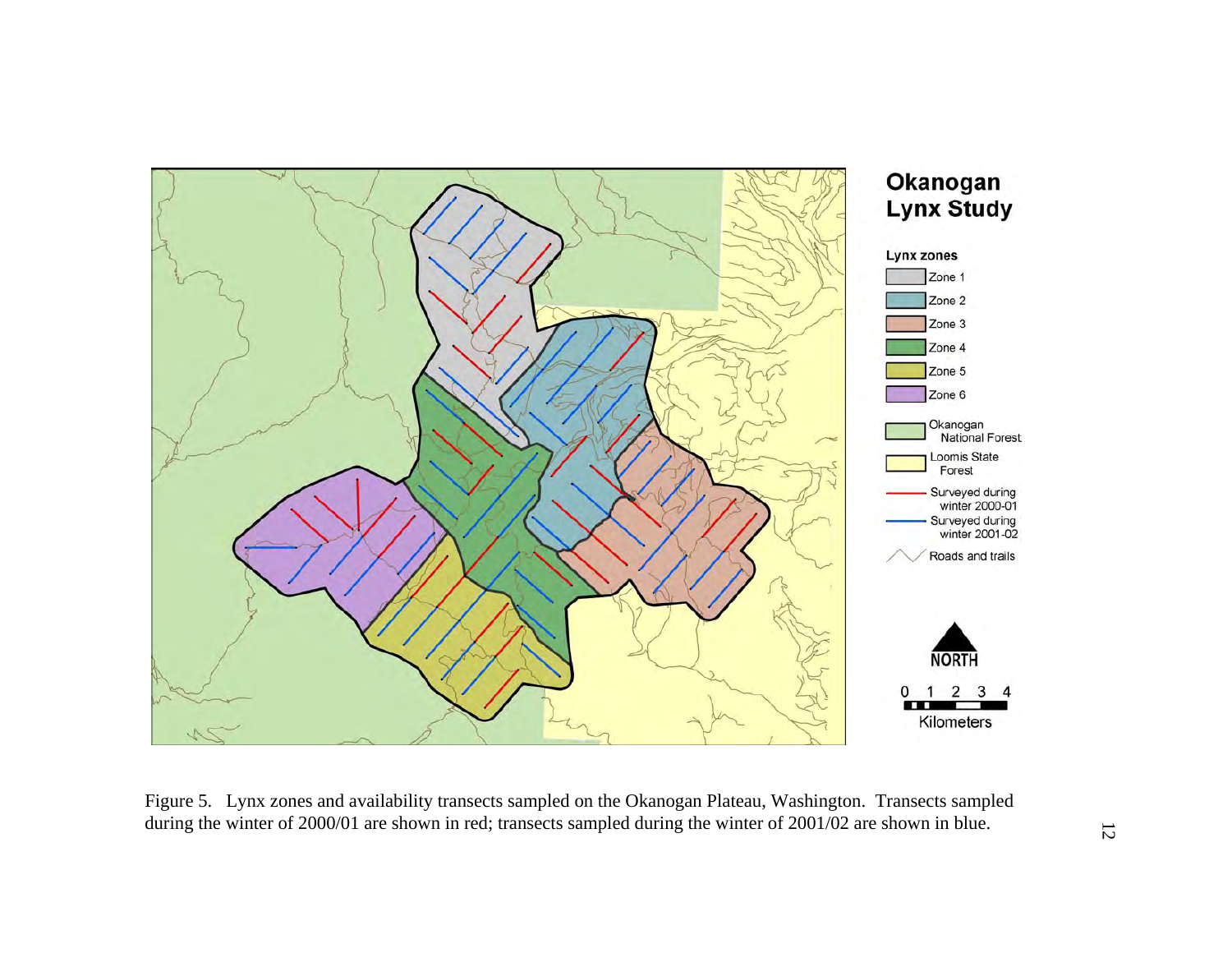home range (39 km<sup>2</sup>) as determined by Koehler (1990). Zones were numbered 1-6, and there were 10-14 transects within each zone. All plots along each transect were located with Universal Transverse Mercator (UTM) coordinates. To obtain a representative sample of use and availability, both temporally and spatially, a zone was randomly selected at the beginning of the season, and the next sequential zone was searched each working day after that. Transects sampled within each zone were selected randomly. Lynx tracks were located by searching all available roads and trails by snowmobile within the zone selected until a lynx track was found. If a lynx track was not located in the selected zone, the next sequential zone(s) was searched until a track was located or available fuel or time was expended. If more than one lynx track was located, the freshest track was selected.

 Data on habitat characteristics (physiographic conditions, forest structure, and relative prey abundance) were collected within 5-m radius plots at 200-m intervals along both availability transects and lynx trails. Starting points for all transects and lynx trails began at the snowmobile trail, with the first sample plot located 200 m from the starting point. For availability transects, locations of sample plots (UTM waypoints) were entered in Rockwell Precision Lightweight GPS Receivers (PLGRs) global positioning system (GPS) units. To locate sample plots, we used a compass to follow the bearing of each transect line. We then used the PLGR unit to navigate to the exact waypoint. A hip chain was used to measure 200-m intervals along lynx trails. Trimble ProXL GPS units were used to digitize lynx trails. Trimble units were set to record locations at two-second intervals while traveling along lynx trails. When we negotiated around or over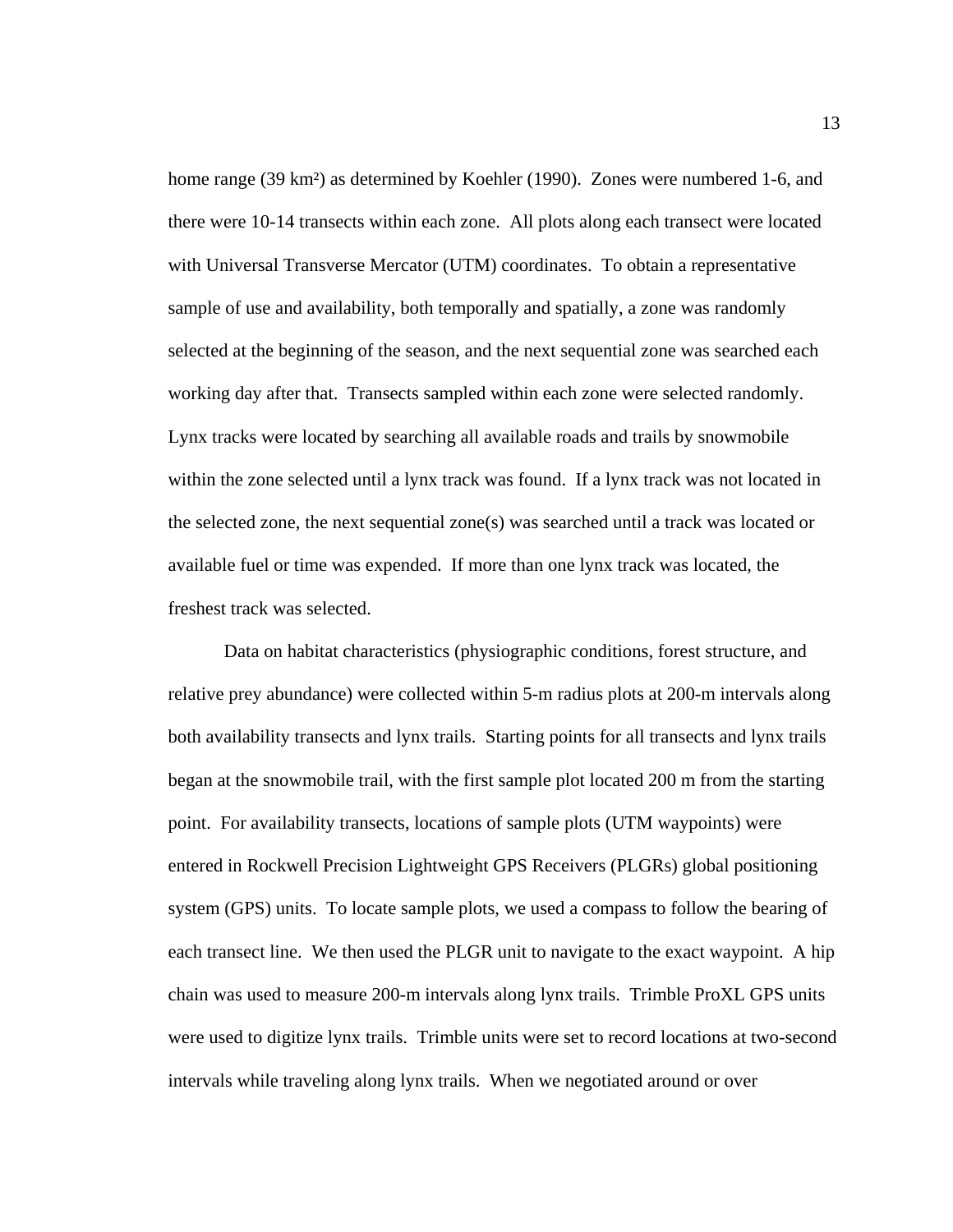obstructions along the lynx trails such as windfall patches, we used the pause function of the Trimble unit to avoid taking repeated locations from the same place, which created "noise" in the trail feature. To record a point along a lynx trail, the Trimble units were set to receive and average five locations at one-second intervals.

# **Physiographic Conditions**

Relative snow firmness was measured by dropping a 100-g balance weight (penetrometer) attached to a nylon cord three times each from heights of 20 cm, 50 cm, and 100 cm above the snow surface. All penetrometer drops were conducted within 1 m of plot center on undisturbed snow. On lynx trails, penetrometer drops were placed between two consecutive lynx tracks. The depth penetrated into the snow was measured in cm by pulling the string taught without disturbing the weight, grasping the string with the thumb and forefinger at the top of the snow surface, pulling the weight from the snow, and measuring the distance between the thumb and the bottom of the weight. The average of the three drops from each height was recorded.

 The average slope (%) of each plot was estimated using a clinometer. Aspect was measured to the nearest degree using a compass, then converted to degrees from southwest  $(0^{\circ} - 180^{\circ})$ . Thus, higher values were representative of wetter and cooler environmental conditions. Elevation for each plot was generated from UTM coordinates and digital elevation models using ArcInfo.

# **Forest Structure**

 All trees >1 m in height above the snow surface within the plot were identified to species and assigned to one of five diameter-at-breast-height (dbh) classes: <10.1 cm;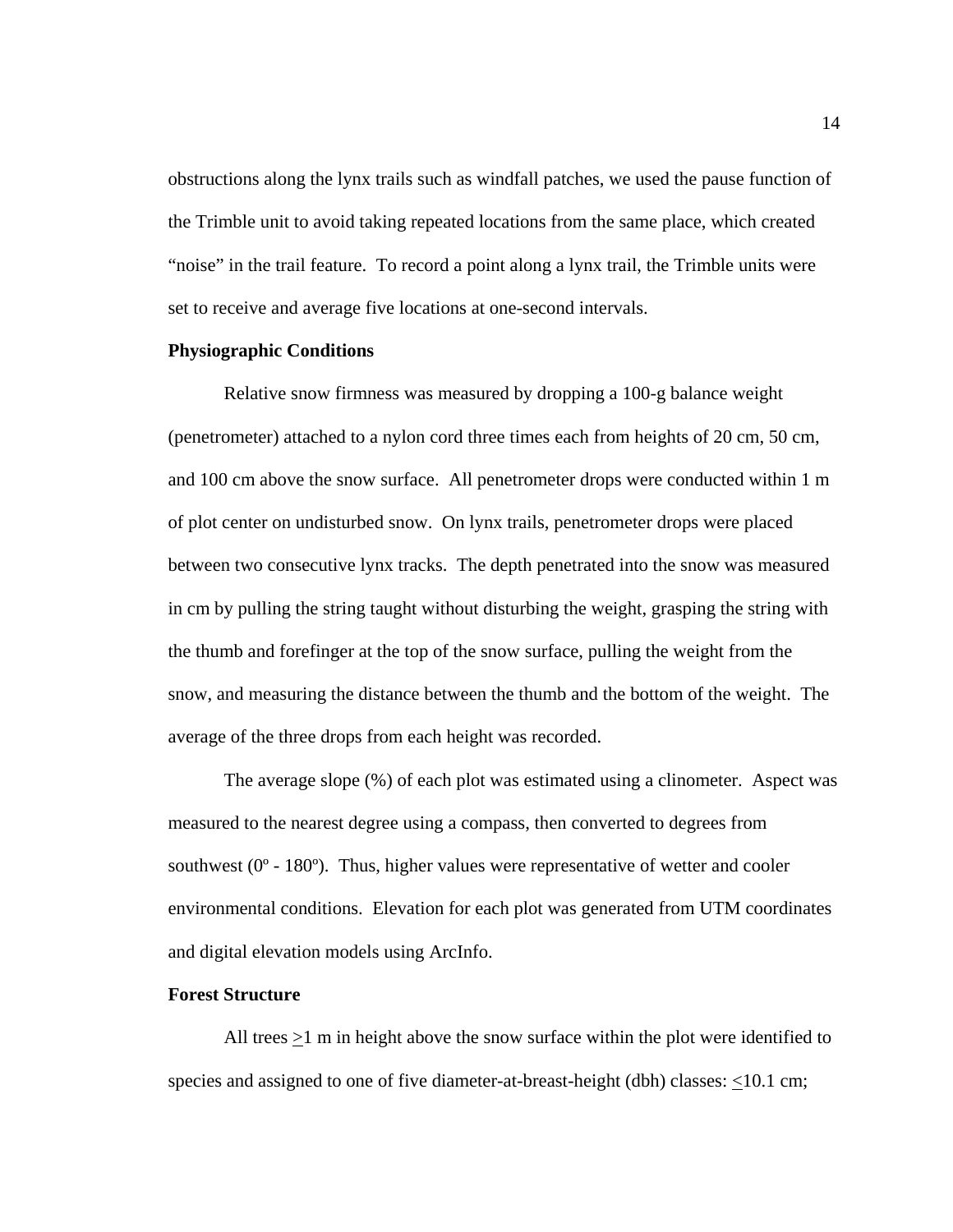10.2–17.8 cm; 17.9-27.9 cm; 28.0–50.8 cm; and >50.8 cm. Canopy cover was visually estimated at two levels,  $>2.5$  m above the snow surface, and  $\leq 2.5$  m above the snow surface, then placed into one of 4 cover classes:  $\langle 10\%; 10\text{-}39\%; 40\text{-}69\%; \rangle$  70%. For data analyses, each dbh, understory, and overstory class was converted to the midpoint of the interval encompassed.

## **Relative Prey Abundance**

The relative abundance of snowshoe hare, red squirrel, and grouse was estimated by counting all tracks intercepted in the snow along a 20-m transect at each plot beginning at plot center and extending toward the next sequential plot. For intensively used snowshoe hare runways, interpretation of use becomes somewhat subjective. Depending on interpretation of intensity of use, a tally of 3, 6, 9, or 12 tracks was recorded (Koehler 1990). Analysis of prey abundances was restricted to plots sampled 12-96 hr after the last snowfall. Prey counts within 12 hr of the last snowfall typically resulted in very few or no tracks encountered because prey species either became inactive during and shortly after storm events, or not enough time had elapsed for tracks to accumulate. I considered prey counts >96 hr since the last snowfall to be unreliable due to the effects of solar radiation, which obliterated tracks of both lynx and prey in open areas. For data analyses, track counts were standardized to the number of track intercepts per day by dividing the number of tracks by the number of hours since last snowfall, then multiplying by 24.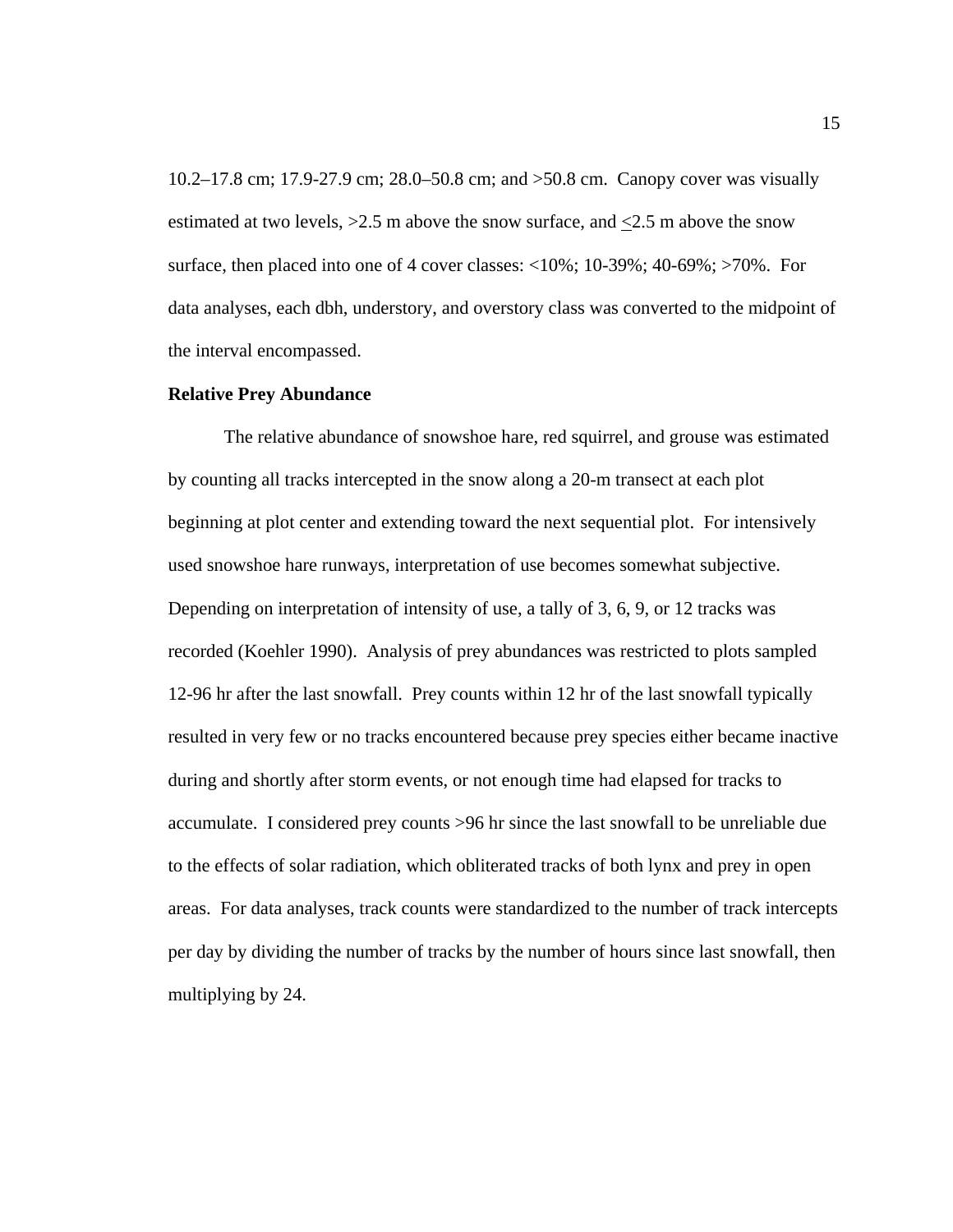# **Data Analyses**

Variables included in my analyses were based primarily on those that were identified as important to lynx in previous studies (Brittell et al. 1989, Koehler 1990). In part, this variable selection process was designed to reduce the number of variables included, given my relatively small sample sizes. Several subsets of the complete set of data were used for model building (Table 1). These included: (1) Physiographic variables. Selection of physiographic conditions such as slope, aspect, and elevation are not expected to be influenced by the presence or absence of forest vegetation, so I retained all plots in analyses of these physiographic variables. (2) Forest structure variables. Because the primary objective of this study is to investigate fine-scale habitat selection by lynx, all plots (both use and availability), which did not contain live trees, were removed from the forest structure analysis. One of the physiographic variables, snow firmness, may be influenced by forest structure due to the effects of shading by the forest canopy and melting/sloughing of snow from the canopy during warm periods, therefore I also analyzed snow firmness using the forest structure data subset. (3) Prey variables. Analysis of prey data was further reduced from the forest structure data set by including only those transects and trails which were sampled within 12-96 hr after the last snowfall.

Individual plots along a lynx trail are not independent of each other because the lynx is likely to choose how it moves through the landscape based on previous experience, energetic or competitive constraints placed upon the individual, or other factors that can't be measured or even identified by the researcher. In addition, the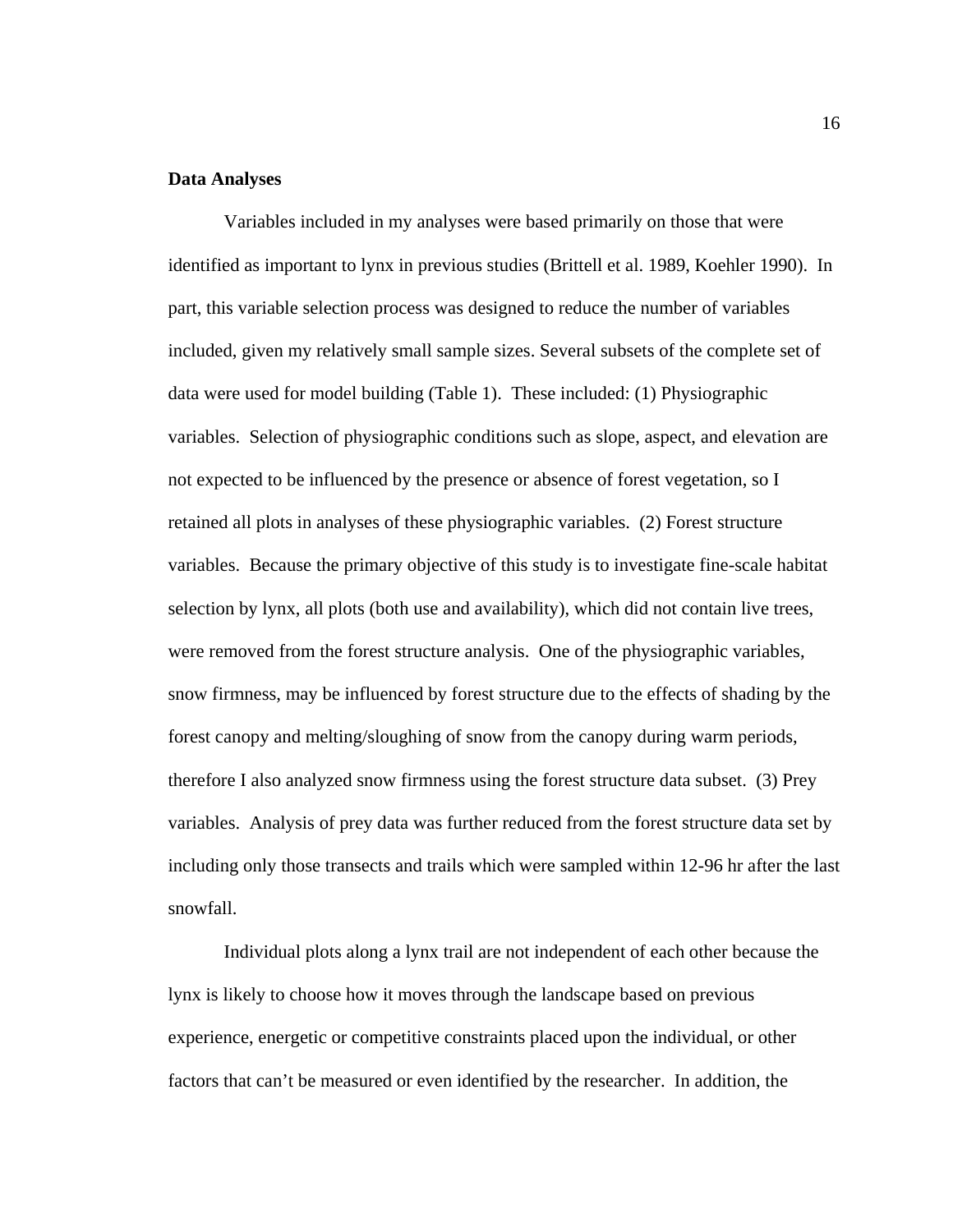|                | Lynx trails      |                                    |                       | Availability transects |                                       |                       |  |
|----------------|------------------|------------------------------------|-----------------------|------------------------|---------------------------------------|-----------------------|--|
| Dataset        | No. of<br>trails | Mean (range) no.<br>of plots/trail | Total no.<br>of plots | No. of<br>transects    | Mean (range) no.<br>of plots/transect | Total no.<br>of plots |  |
| Winter 2000/01 |                  |                                    |                       |                        |                                       |                       |  |
| Physiographic  | 23               | $8.7(5-13)$                        | 200                   | 30                     | $9.4(6-10)$                           | 283                   |  |
| Vegetation     | 20               | $8.8(5-13)$                        | 175                   | 29                     | $8.5(5-10)$                           | 247                   |  |
| Prey           | 19               | $8.7(5-13)$                        | 165                   | 24                     | $8.5(5-10)$                           | 204                   |  |
| Winter 2001/02 |                  |                                    |                       |                        |                                       |                       |  |
| Physiographic  | 17               | $15.2(7 - 23)$                     | 259                   | 46                     | $9.8(6-11)$                           | 450                   |  |
| Vegetation     | 17               | $14.4(7 - 22)$                     | 244                   | 41                     | $9.0(6-11)$                           | 367                   |  |
| Prey           | 14               | $14.9(7 - 22)$                     | 209                   | 33                     | $9.1(6-11)$                           | 300                   |  |

Table 1. Descriptive statistics for datasets used in logistic regression analyses of habitat selection by lynx on the Okanogan Plateau, Washington during the winters of 2000/01 and 2001/02.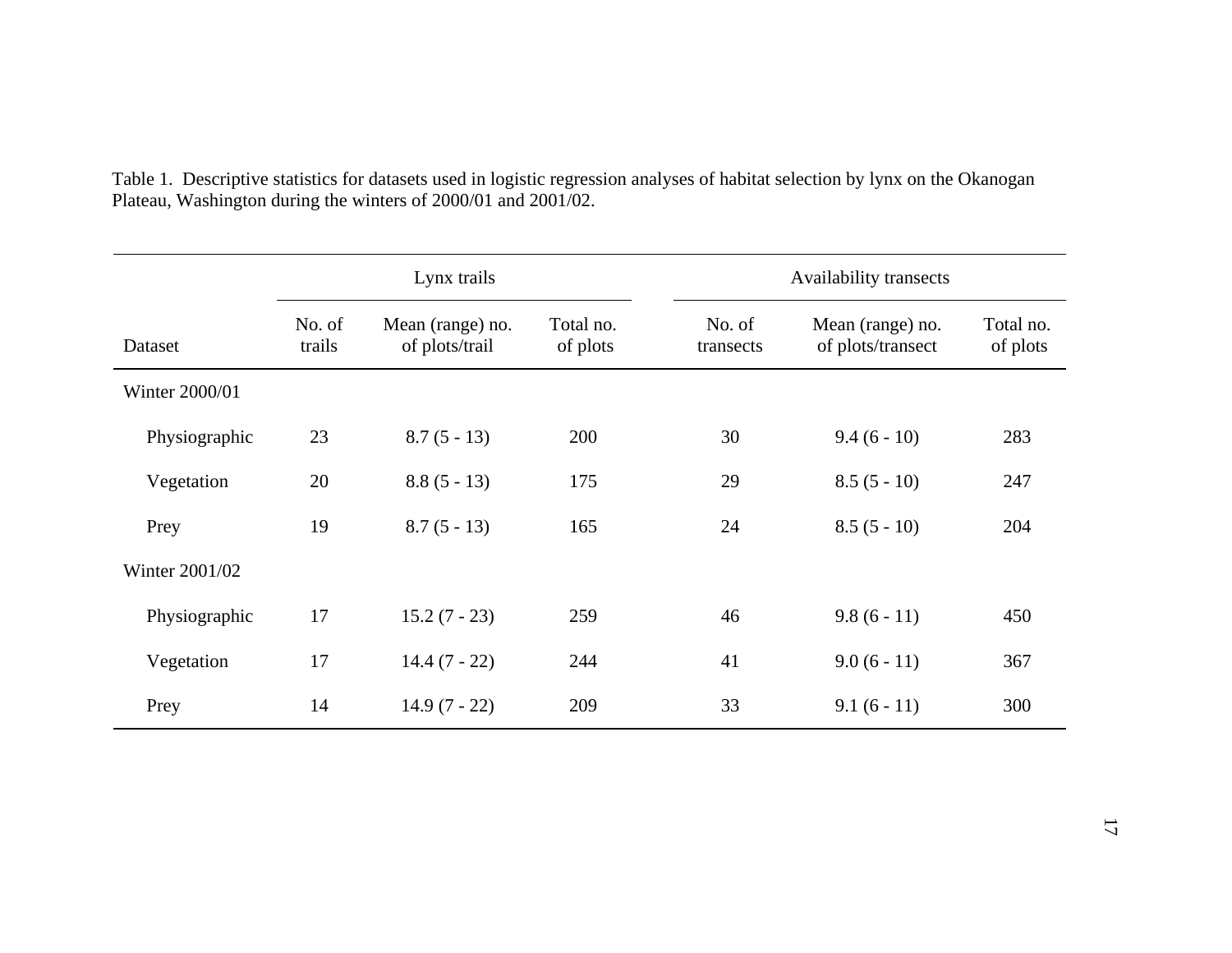location of a plot is dependent on the location of the previous plot for both lynx trails and availability transects. Consequently, I analyzed habitat selection by lynx using each trail or availability transect as the unit of analysis. Some transects were not sampled completely due to concerns about potential avalanche danger and, occasionally, due to complete loss of satellite coverage by the GPS unit. Lynx trails were followed as far as possible, given time constraints and tracking conditions. For all subsets of the data, availability transects and lynx trails were included in statistical analyses only if they contained  $\geq$ 5 plots.

Final selection of variables included in logistic regression analyses was based on results of contingency table analyses for categorical variables and Mann-Whitney U tests and cumulative percent curves for continuous variables (Zar 1999). I conducted the majority of univariate data exploration using SPSS 10.0 for windows. To test the hypothesis that habitat characteristics used by lynx did not differ from availability, I conducted stepwise logistic regression analyses (GenMod, SAS version 8e) incorporating a hierarchical design (i.e., plots within transects). This is analogous to repeated-measures analysis, but with repeated measures being made spatially, rather than temporally. Because my analyses were exploratory in nature, I used  $\alpha$  <0.1 for statistical significance.

#### **RESULTS**

One hundred and four kilometers of lynx trails were followed on snowshoes during the 2 years of the study, 43 km in year 1 and 61 km in year 2 (Figure 6). Two hundred and one habitat use plots were sampled in year 1 and 269 in year 2. Seventy-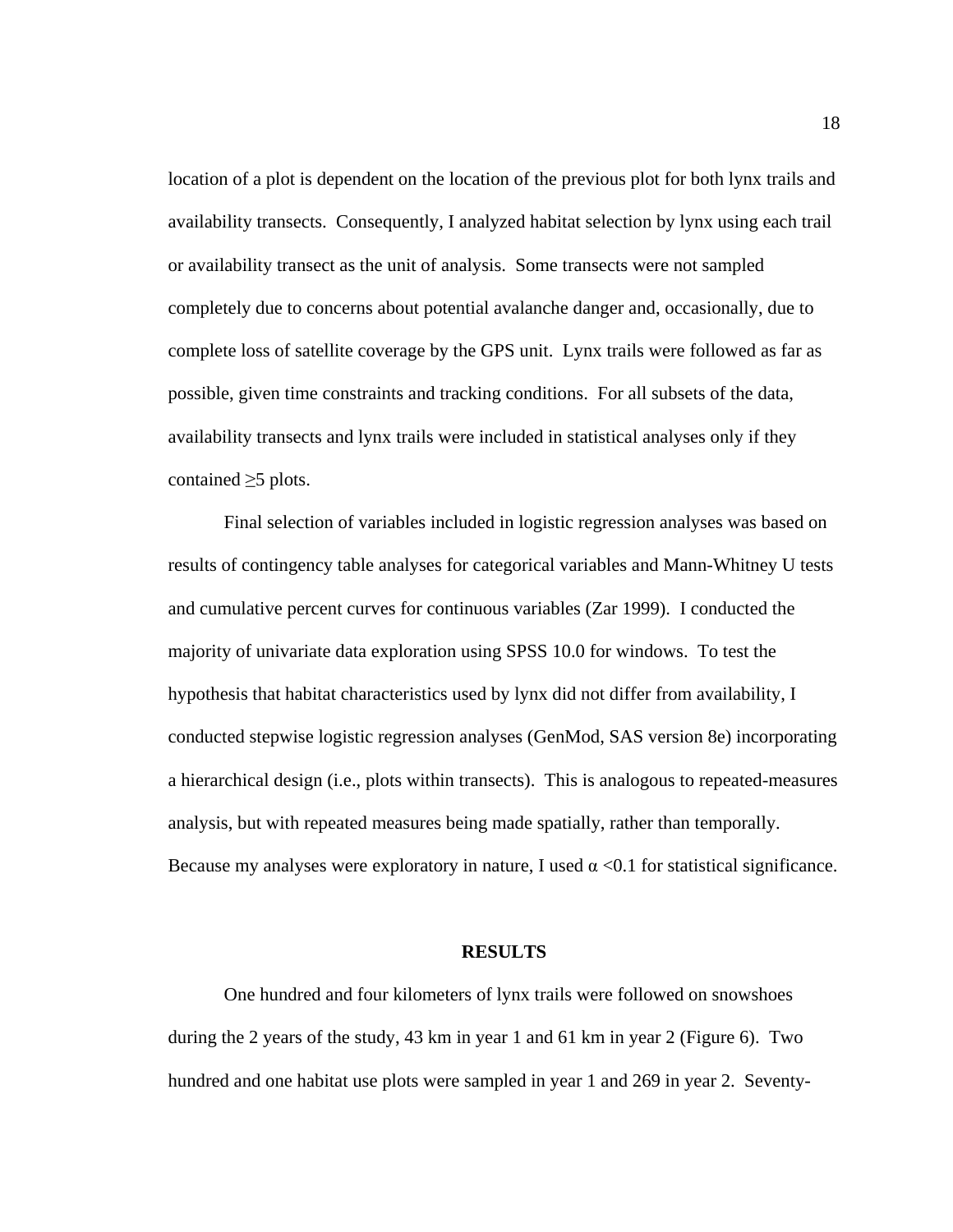

Figure 6. Lynx zones and trails sampled on the Okanogan Plateau, Washington. Trails sampled during the winter of 2000/01 are shown in red; trails sampled during the winter of 2001/02 are shown in blue.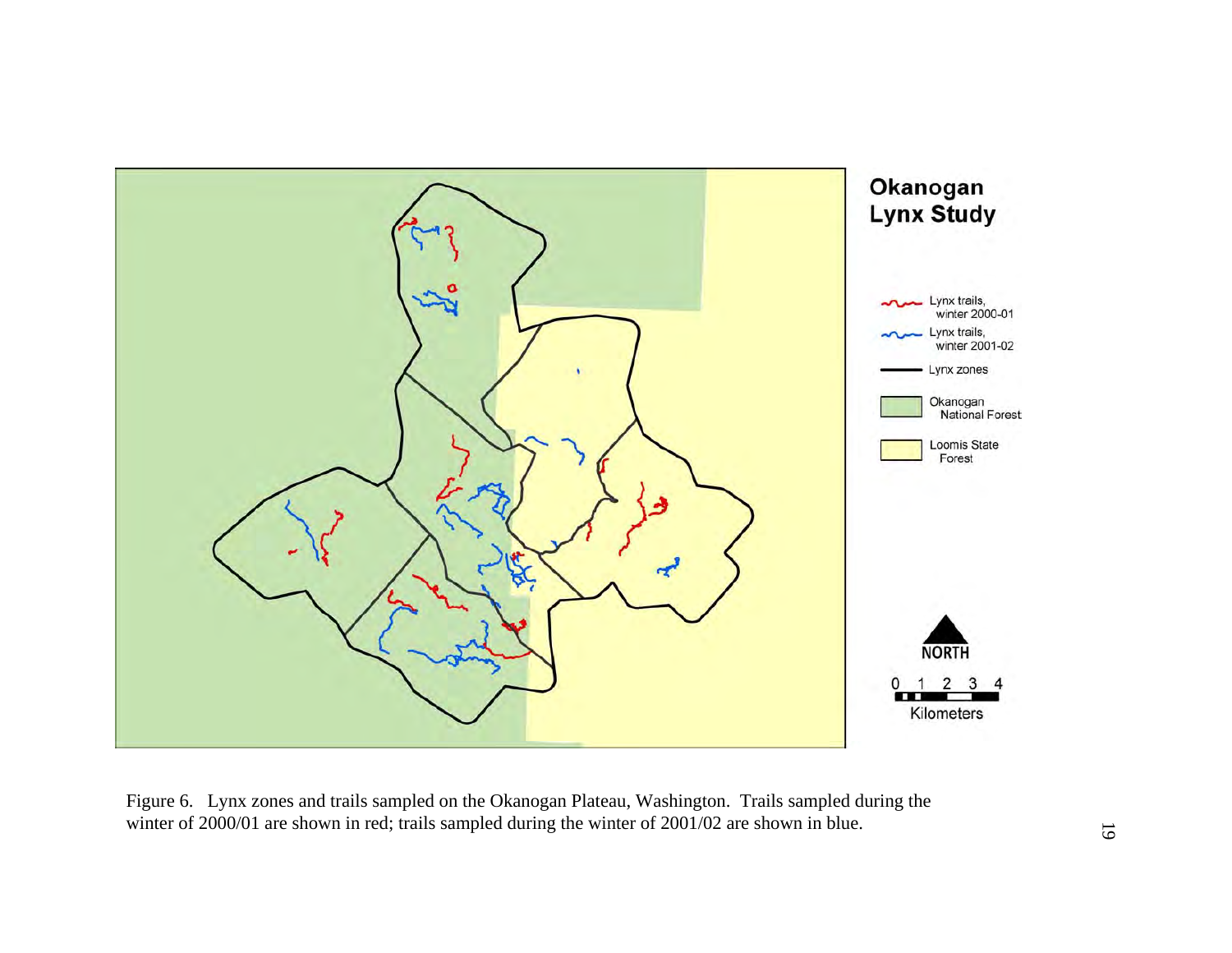eight availability transects were either fully or partially sampled during the study, 30 in year 1 and 48 in year 2 (Figure 5). Two hundred and eighty-six availability plots were sampled in year 1 and 454 in year 2.

 Lynx tracks were never found within the boundaries of the Thunder Mountain fire either during snow-tracking sessions or while sampling plots on availability transects. Additionally, we did not record lynx crossing openings greater than 150 m in size.

### **Physiographic Conditions**

 Snow conditions varied substantially between the two winters of the study. In year 1, the snow pack remained powdery throughout the entire depth of the snow pack and for nearly the entire study period. No discernable ice crusts were present within the snow profile. Temperatures generally remained below freezing until March when they increased and the snow pack began to firm up. In year 2, the snow pack was much more firm, and had multiple ice layers within the snow profile. Snow density is a quantitative measure of water content in the snow pack that provides an indication of bearing strength of the snow between the two winters. Snow density is derived by dividing the snow water equivalent (SWE) by the snow depth. Snow density at Mutton Creek Snow Course station for February 2001 was 0.21 and increased to 0.32 for February 2002 (Natural Resources Conservation Service 2003*a*). Average snow density for the month of February at this station over the past 35 yrs is 0.27. These differences in snow density resulted in dramatic differences in the bearing strength of snow on the study area between the two winters. Because habitat selection by lynx may be influenced by differences in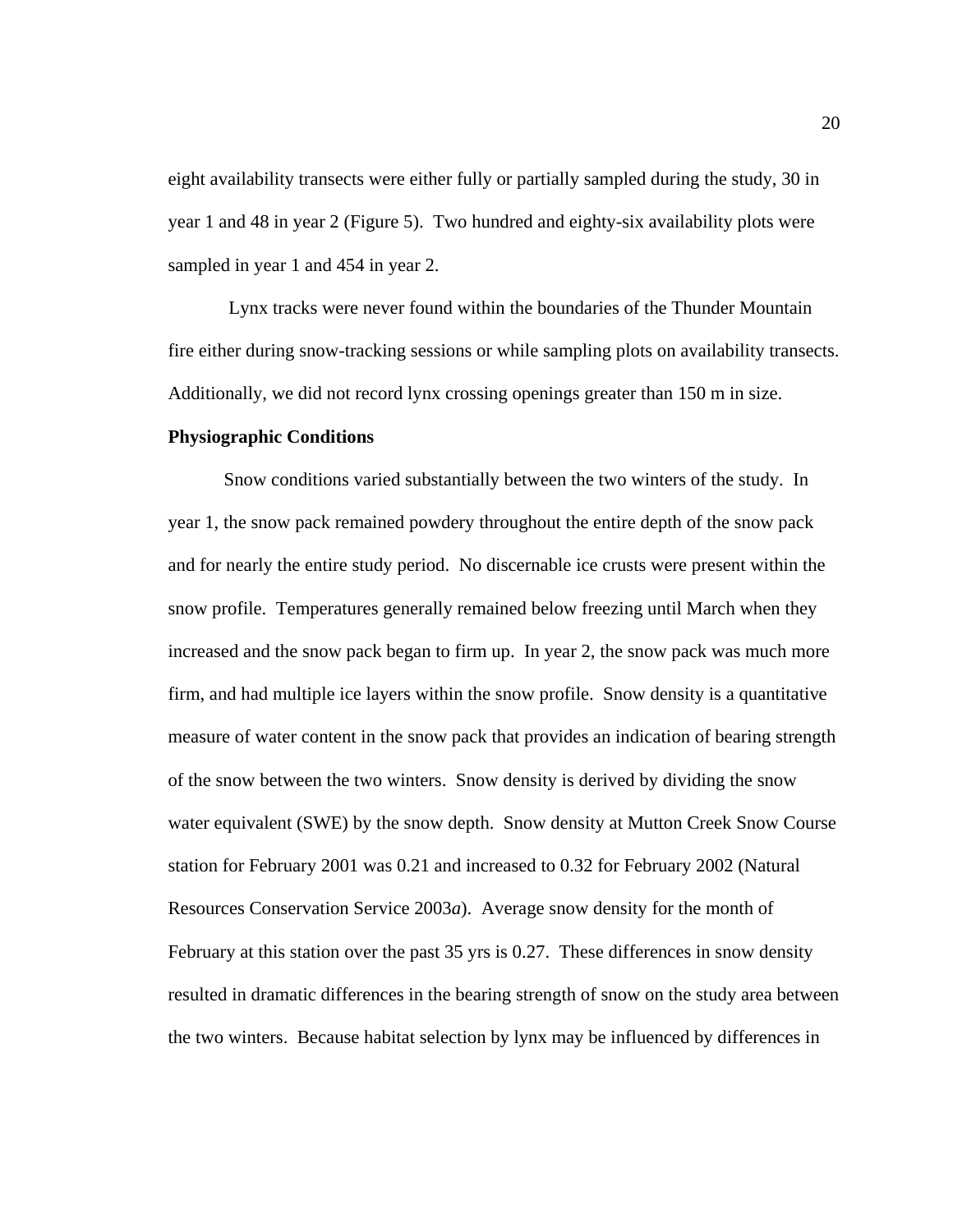snow conditions, data from each winter was analyzed separately. During the second field season, the 100-g weight when dropped from heights of 20 cm and 50 cm did not contain enough energy to penetrate ice layers within the upper snow profile. Consequently, analyses of snow firmness was limited to data from 100-cm drops.

Lynx were highly selective for firmer snow in year 1 (Table 2) but did not select for snow firmness in year 2.Mean elevation for lynx trails was slightly higher than availability transects during both winters (Table 2), but differences between lynx trails and availability transects were not significant in either year. Mean slope on lynx trails was slightly greater than availability transects in year 1 (Table 2), though not significant. Selection for flatter slopes by lynx was significant in year 2 (Table 2). Probability of lynx use was not significantly influenced by aspect in either year. However, overall mean aspects were more southerly for lynx trails than availability transects in year 1 (Table 2).

### **Forest Structure**

Lynx selected for greater understory cover in year 1 but not in year 2 (Table 3). Overstory cover was not selected for by lynx in either year. Lynx selected for stands with higher densities of live trees  $\langle 10.1 \text{ cm}$  dbh in year 1, but not in year 2 (Table 3). Few stands of small-diameter (<10 cm dbh) trees occurred within the study area, though small-diameter trees occurred in higher densities than any other size class (Figure 7). Generally, small-diameter trees occurred in small groups or singly in gaps within the older forest matrix.Stands with higher percentages of lodgepole pine <10.1 cm dbh were not selected by lynx in either year (Table 3). Lynx selected against stands with higher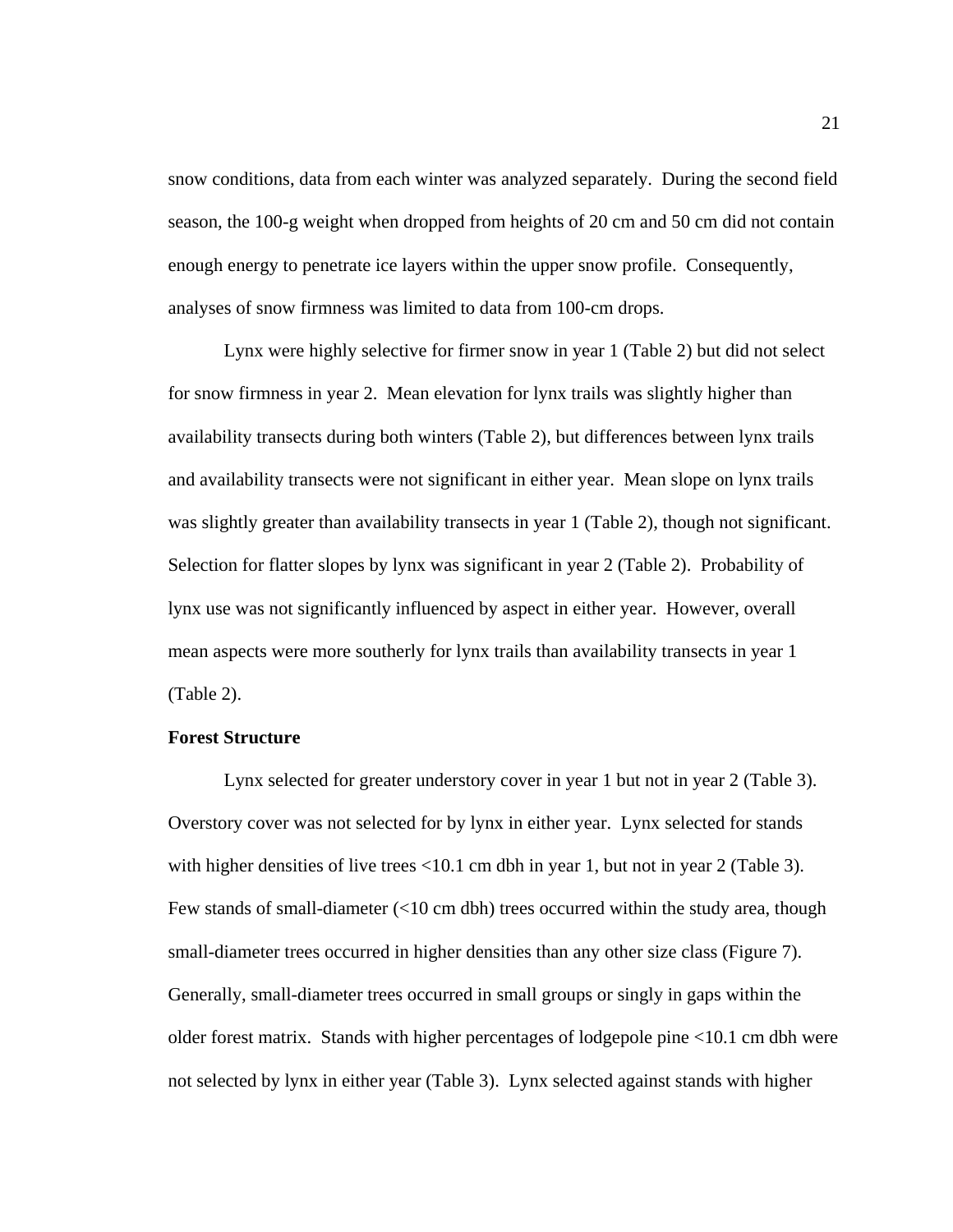| Table 2. Physiographic variables used in stepwise logistic regression analyses of habitat selection by lynx on the Okanogan     |
|---------------------------------------------------------------------------------------------------------------------------------|
| Plateau, Washington during the winters of 2000/01 and 2001/02. Descriptive statistics are calculated at the level of trails and |
| transects. P-values represent the results of univariate logistic regression analyses.                                           |

|                                 | Lynx trails |           | Availability transects |        |           |                 |                         |
|---------------------------------|-------------|-----------|------------------------|--------|-----------|-----------------|-------------------------|
| Variable                        | Mean        | <b>SE</b> | Range                  | Mean   | <b>SE</b> | Range           | $P$ -value <sup>1</sup> |
| Winter $2000/01^2$              |             |           |                        |        |           |                 |                         |
| Snow firmness <sup>3</sup> (cm) | 23.8        | 1.36      | $11.5 - 32.1$          | 29.1   | 0.87      | $16.5 - 39.1$   | $0.003 (+)$             |
| Elevation (m)                   | 1861.6      | 1.82      | $1690.3 - 2034.6$      | 1853.4 | 2.24      | 1512.7 - 2034.7 | 0.773                   |
| Slope $(\%)$                    | 30.0        | 1.94      | $13.0 - 49.2$          | 27.0   | 1.38      | $14.3 - 41.6$   | 0.214                   |
| Aspect <sup>4</sup>             | 83.9        | 6.44      | $27.2 - 145.6$         | 92.2   | 4.57      | $46.8 - 136.6$  | 0.291                   |
| Winter $2001/02^5$              |             |           |                        |        |           |                 |                         |
| Snow firmness <sup>3</sup> (cm) | 21.7        | 0.80      | $14.4 - 25.8$          | 21.7   | 1.00      | $2.5 - 31.7$    | 0.999                   |
| Elevation (m)                   | 1867.8      | 2.81      | $1645.5 - 2123.1$      | 1833.3 | 1.68      | 1619.7 - 2108.4 | 0.289                   |
| Slope $(\%)$                    | 23.7        | 1.62      | $14.3 - 39.4$          | 27.4   | 1.03      | $12.4 - 42.0$   | $0.062$ (-)             |
| Aspect                          | 90.3        | 6.70      | $32.3 - 141.0$         | 9208   | 4.21      | $32.5 - 147.4$  | 0.753                   |

<sup>1</sup>The direction of significant relationships are shown in parentheses.

<sup>2</sup>Sample sizes for all variables except snow firmness for the winter of 2000/01 were N=23 for lynx trails and N=30 for availability transects.

<sup>3</sup>Expressed as the mean depth a 100-g weight penetrates the snow when dropped three times from 100 cm above the snow surface; lower values indicate firmer snow. Sample sizes for snow firmness in winter 2000/01 were N=20 for lynx trails and N=29 for availability transects; sample sizes for snow firmness in winter 2001/02 were N=17 for lynx trails and N=41 for availability transects.

4Expressed as the angular distance from southwest (0-180°); higher values indicate cooler and wetter aspects.

<sup>5</sup>Sample sizes for all variables except snow firmness for the winter of 2001/02 were N=17 for lynx trails and N=46 for availability transects.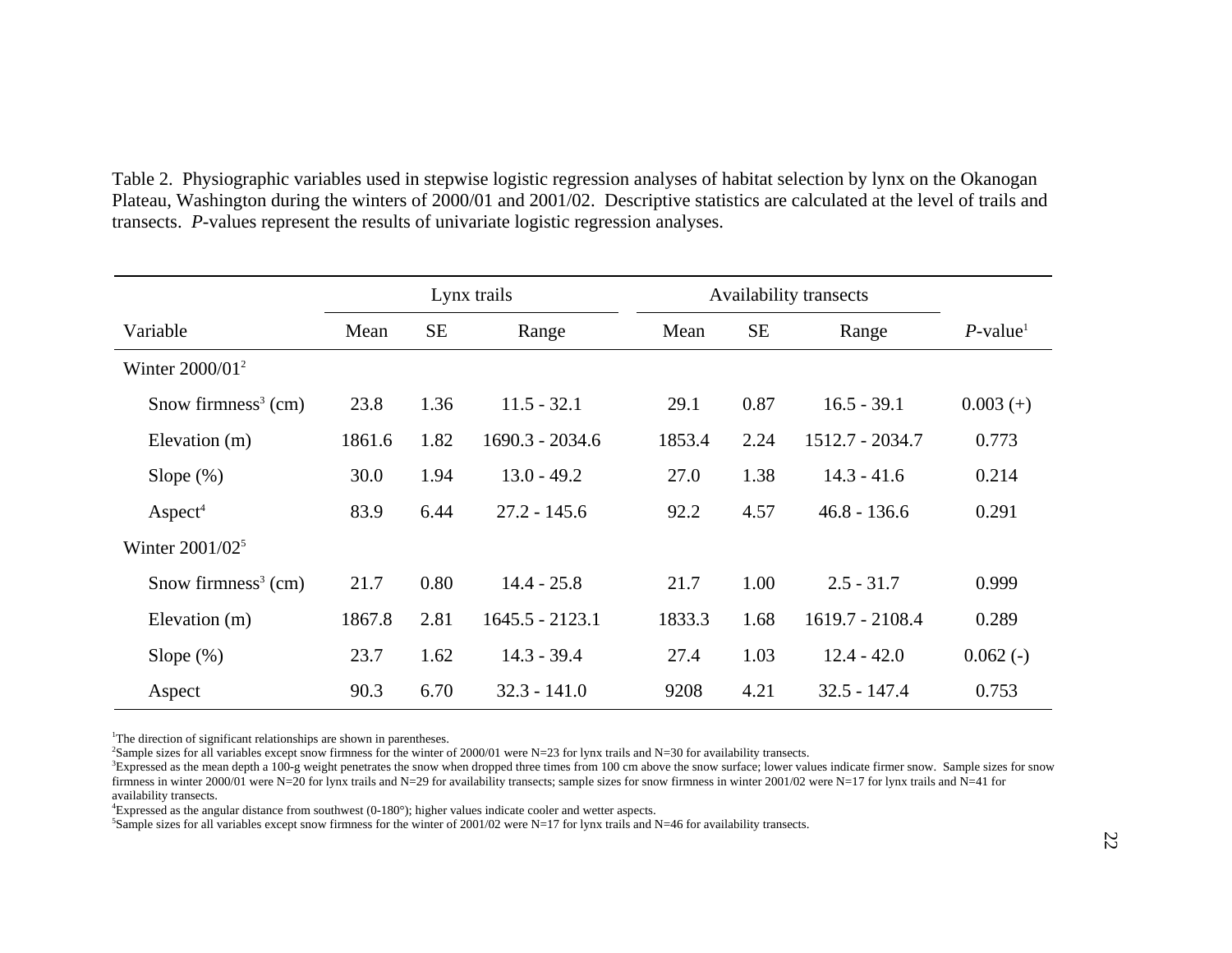| Table 3. Forest structure variables used in stepwise logistic regression analyses of habitat selection by lynx on the Okanogan  |
|---------------------------------------------------------------------------------------------------------------------------------|
| Plateau, Washington during the winters of 2000/01 and 2001/02. Descriptive statistics are calculated at the level of trails and |
| transects. P-values represent the results of univariate logistic regression analyses.                                           |

|                                                     |      | Lynx trails |               |      | <b>Availability transects</b> |               |                         |
|-----------------------------------------------------|------|-------------|---------------|------|-------------------------------|---------------|-------------------------|
| Variable                                            | Mean | <b>SE</b>   | Range         | Mean | <b>SE</b>                     | Range         | $P$ -value <sup>1</sup> |
| Winter $2000/01^2$                                  |      |             |               |      |                               |               |                         |
| Understory cover $(\%)$                             | 35.0 | 1.90        | $18.3 - 55.0$ | 29.0 | 1.41                          | $13.0 - 49.0$ | $0.017 (+)$             |
| Overstory cover (%)                                 | 42.6 | 2.63        | $26.1 - 70.0$ | 38.6 | 1.82                          | $21.7 - 61.0$ | 0.215                   |
| Density of live trees $\langle 4"$ dbh <sup>3</sup> | 21.6 | 3.61        | $4.0 - 58.8$  | 13.8 | 1.89                          | $1.0 - 42.9$  | $0.061 (+)$             |
| % lodgepole pine <4" dbh                            | 37.8 | 6.13        | $0 - 92.5$    | 31.5 | 3.75                          | $0 - 81.3$    | 0.372                   |
| Density of live trees $>7$ " dbh                    | 4.3  | 0.56        | $1.9 - 10.8$  | 3.9  | 0.29                          | $1.4 - 9.4$   | 0.482                   |
| % lodgepole pine $>7$ " dbh                         | 44.3 | 4.71        | $2.9 - 100.0$ | 42.4 | 4.25                          | $0 - 85.2$    | 0.752                   |
| Winter 2001/02 <sup>4</sup>                         |      |             |               |      |                               |               |                         |
| Understory cover $(\%)$                             | 24.8 | 2.53        | $6.2 - 44.3$  | 25.1 | 1.41                          | $5.0 - 42.0$  | 0.912                   |
| Overstory cover $(\%)$                              | 37.9 | 3.33        | $14.4 - 76.4$ | 37.1 | 1.65                          | $18.0 - 60.0$ | 0.815                   |
| Density of live trees $\langle 4"$ dbh              | 8.3  | 1.77        | $2.1 - 32.7$  | 7.6  | 1.01                          | $1.4 - 37.1$  | 0.720                   |
| % lodgepole pine $\langle 4 \rangle$ dbh            | 27.4 | 3.93        | $8.9 - 68.2$  | 26.8 | 3.15                          | $0 - 76.3$    | 0.903                   |
| Density of live trees $>7$ " dbh                    | 2.6  | 0.24        | $1.0 - 4.7$   | 3.2  | 0.19                          | $1.3 - 5.7$   | $0.025(-)$              |
| % lodgepole pine $>7$ " dbh                         | 43.5 | 3.63        | $20.8 - 87.4$ | 38.5 | 3.04                          | $0 - 90.5$    | 0.292                   |

<sup>1</sup>The direction of significant relationships are shown in parentheses.

<sup>2</sup>Sample sizes for the winter of 2000/01 were N=20 for lynx trails and N=29 for availability transects.<br><sup>3</sup>Expressed as the mean density of stems per plot (78.5 m<sup>2</sup>) within each trail or transect.<br><sup>4</sup>Sample sizes for th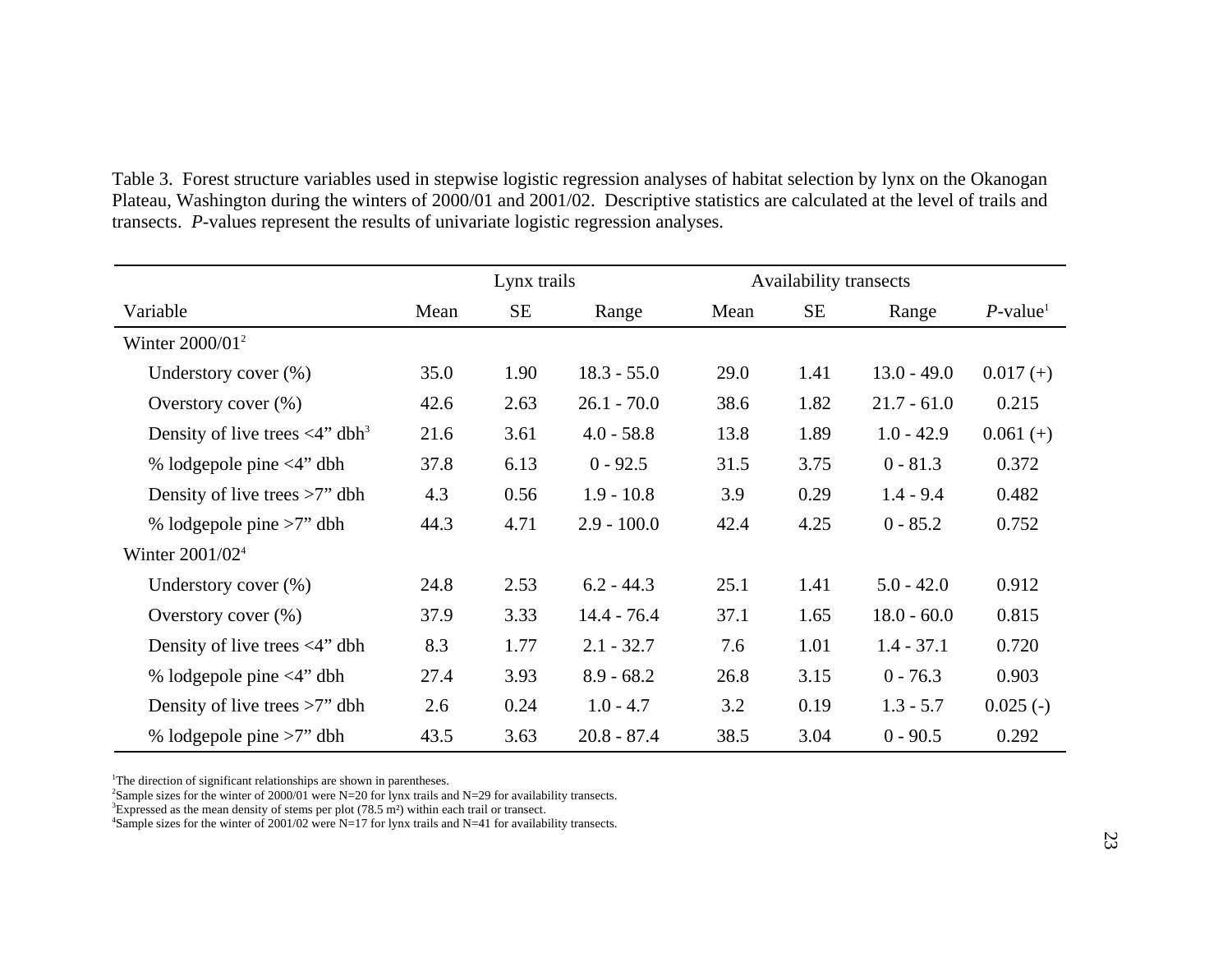**Density of subalpine fir**











Figure 7. Size class and number of stems per plot on lynx trails and availability transects on the Okanogan Plateau, Washington.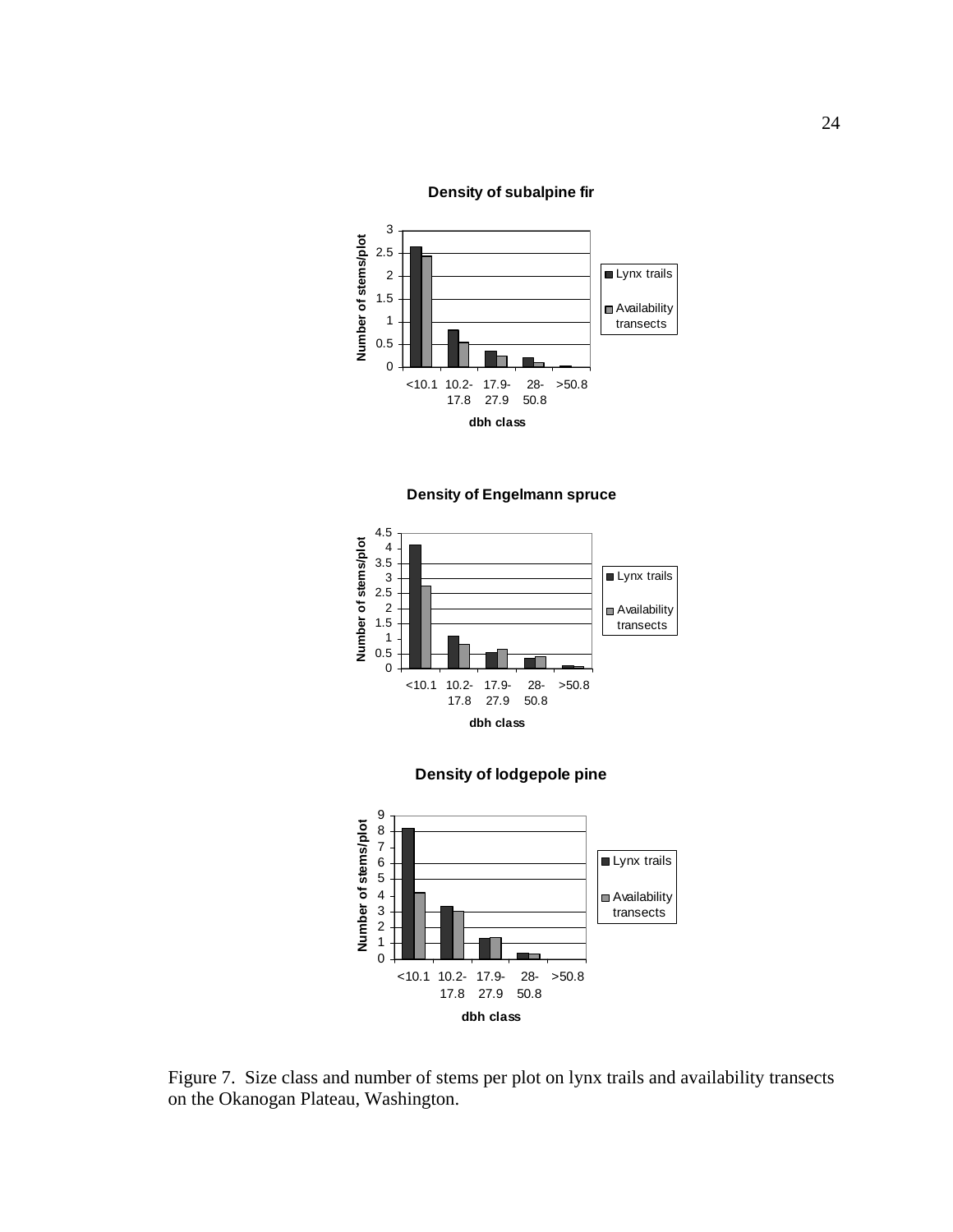densities of live trees >17.9 cm dbh during year 2, but no selection for these stands was apparent in year 1 (Table 3). Selection did not occur for stands with higher percentages of lodgepole pine >17.9 cm dbh in either year.

# **Relative Prey Abundance**

 Lynx selected for higher relative abundance of snowshoe hares in year 1, but hare indices between lynx trails and availability plots were similar in year 2 (Table 4). Relative abundance of red squirrels was similar between use and expected in year 1, but lynx selected against higher relative abundance of red squirrels in year 2 (Table 4).

# **Stepwise Logistic Regression Analyses**

During the stepwise logistic regression analyses, I selected the univariate model with the lowest *P*-value for each data subset, then built all possible 2-variable models. However, none of the multivariate models resulted in significance for more than one variable at  $\alpha$  < 0.1. Therefore, final habitat selection models are the univariate models shown in Tables 2-4.

# **DISCUSSION**

#### **Physiographic Conditions**

Lynx selected for small differences in bearing strength of snow during year 1 (Table 2). These results support the findings of Murray and Boutin (1991) in southwest Yukon. They demonstrated that snow was significantly firmer on lynx trails than it was 1 m off the trail, and that the use of hard-snow travel routes by lynx was not entirely due to travel on trails hardened by other animals. On the Okanogan Plateau, I believe that lynx used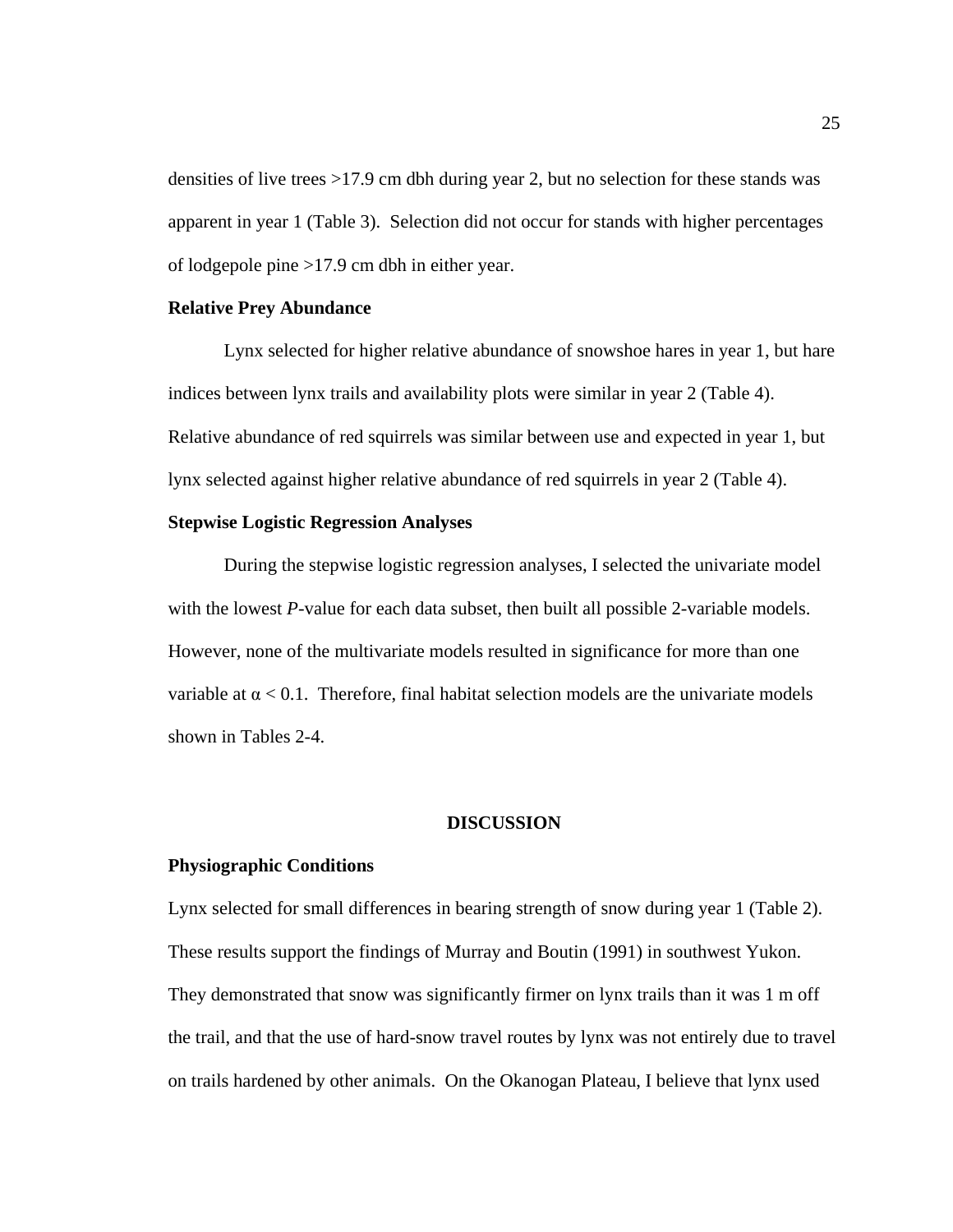Table 4. Prey variables used in stepwise logistic regression analyses of habitat selection by lynx on the Okanogan Plateau, Washington during the winters of 2000/01 and 2001/02. Descriptive statistics are calculated at the level of trails and transects. *P*-values represent the results of the univariate logistic regression analyses.

|                             | Lynx trails |           |             | Availability transects |           |             |                         |
|-----------------------------|-------------|-----------|-------------|------------------------|-----------|-------------|-------------------------|
| Variable                    | Mean        | <b>SE</b> | Range       | Mean                   | <b>SE</b> | Range       | $P$ -value <sup>1</sup> |
| Winter $2000/01^2$          |             |           |             |                        |           |             |                         |
| Snowshoe hares <sup>3</sup> | 2.3         | 0.31      | $0.9 - 6.2$ | 1.1                    | 0.21      | $0.2 - 4.0$ | $0.006 (+)$             |
| Red squirrels $3$           | 0.4         | 0.12      | $0 - 2.0$   | 0.3                    | 0.08      | $0 - 1.3$   | 0.430                   |
| Winter 2001/02 <sup>4</sup> |             |           |             |                        |           |             |                         |
| Snowshoe hares              | 1.5         | 0.29      | $0.5 - 4.5$ | 1.4                    | 0.22      | $0 - 5.9$   | 0.889                   |
| Red squirrels               | 0.3         | 0.05      | $0 - 0.6$   | 0.9                    | 0.18      | $0 - 4.9$   | $0.007(-)$              |

<sup>1</sup>The direction of significant relationships are shown in parentheses.

<sup>2</sup>Sample sizes for winter of 2000/01 were N=19 for lynx trails and N=24 for availability transects.

3Expressed as the mean number of track crossings along 20-m segments at each sample plot (5-m radius plus 15 m beyond plot) within each trail or transect.

4Sample sizes for winter of 2001/02 were N=14 for lynx trails and N=33 for availability transects.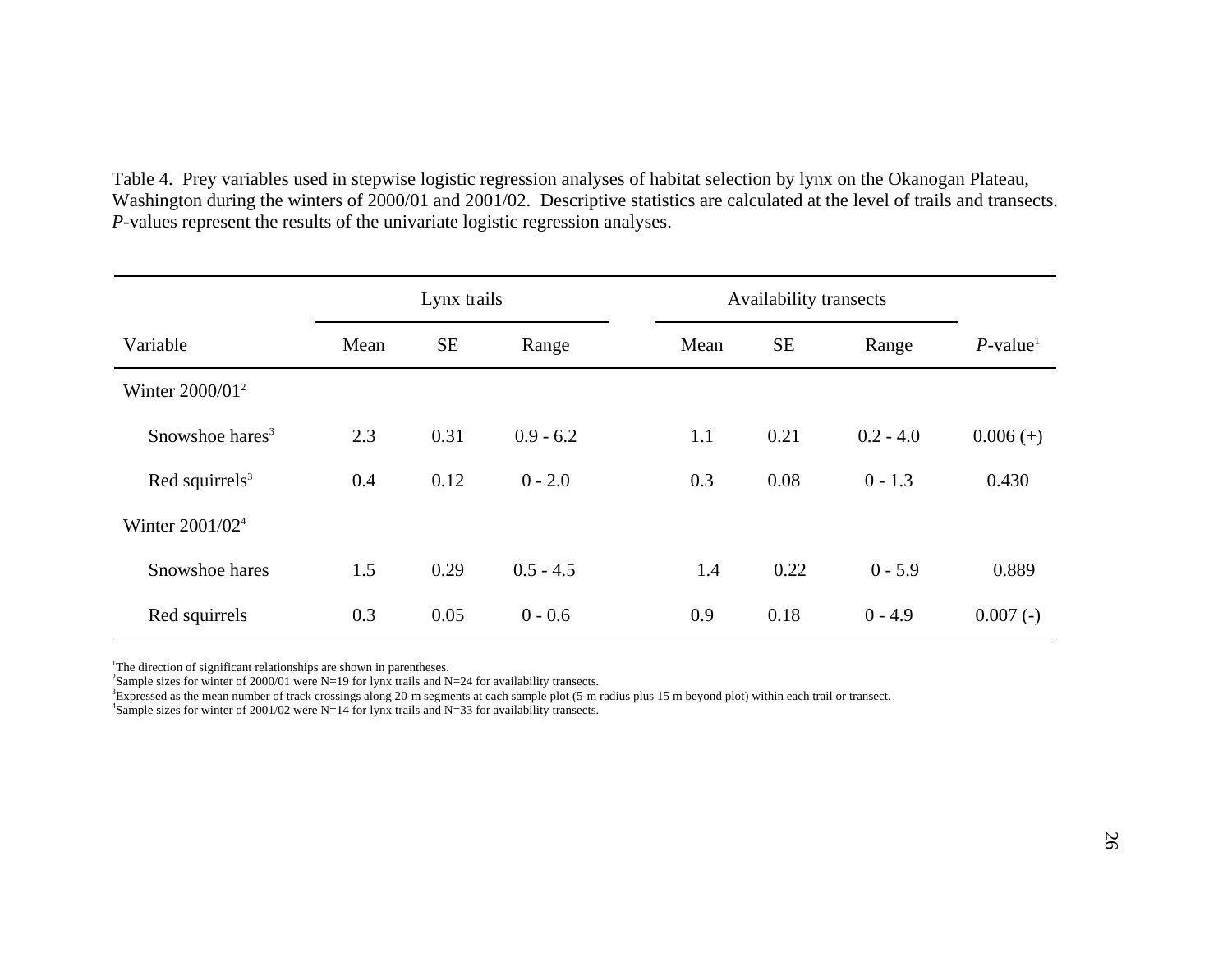multiple behavioral strategies to remain on firmer snow during year 1, whenever possible. At the landscape scale, lynx typically traveled in forested stands where snow was firmer, due to intermittent warm spells which caused the snow load in the canopy to slough and compact the snow profile. Snowshoe hare trails were used by lynx, as well as trails of conspecifics. Groups of lynx walked in each other's tracks while traveling through the landscape. Often, the lynx following placed their feet so perfectly in the previous cat's track that it was not possible to determine whether there were multiple animals until they diverged. Single lynx also followed previous lynx tracks in the same manner. Lynx were frequently found walking on both groomed and un-groomed snowmobile trails, which compacted snow and provided for ease of movement. Occasionally, we found lynx traveling on our snowshoe trails along transect lines. Although lynx used firmer snow surfaces whenever possible, I am not suggesting that travel by lynx was limited to these conditions. Lynx trails were often found crossing roads within 100 m or less of where we found them previously, and were found in many of the same places they were found during the late 1980's (G. Koehler, personal communication). We also followed two trails, approximately 1 month apart, that were almost exactly on top of one another. Therefore, my observations are that, with the exception of intensive hunting behavior within a habitat patch, lynx generally maintained what appeared to be pre-determined travel routes. Use of compacted surfaces by lynx described above was limited to situations where it provided a more energetically efficient means of moving in the chosen direction of travel. If a compacted surface diverged from the direction of travel, lynx continued without hesitation on undisturbed snow.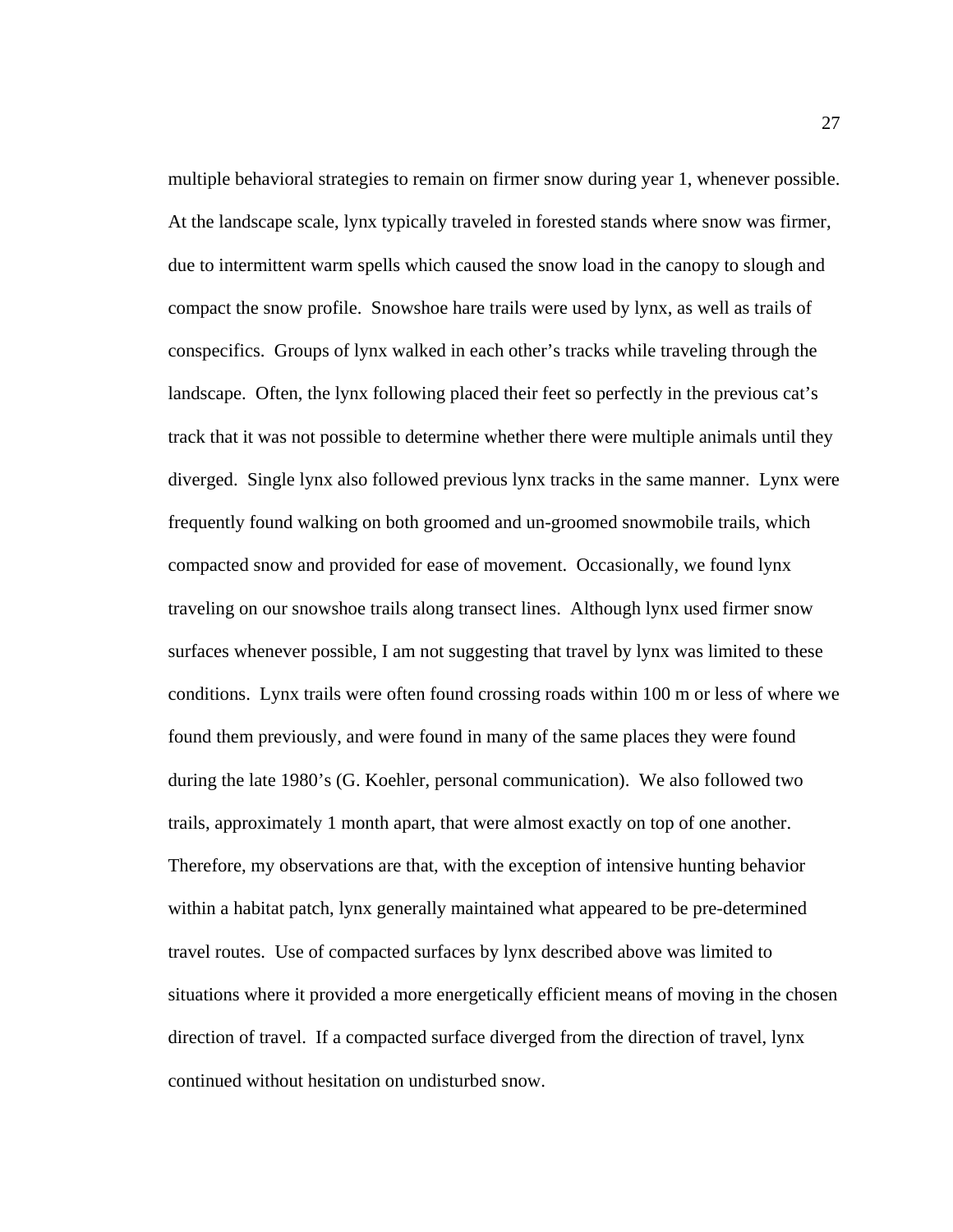During year 2, maximum daily temperatures were generally higher than in year 1 (Natural Resources Conservation Service 2003*b*), which resulted in more periods of melting, and multiple ice crusts in the snow profile. Consequently, snow firmness increased throughout the study area in year 2, resulting in no difference detected in snow firmness between used and available habitat conditions (Table 2).

Koehler (1990) reported that lynx in north-central Washington used higher elevations in summer than in winter. A reanalysis of Koehler's data (McKelvey et al. 2000*a*) found that the majority of telemetry locations from 1985 to 1987 were at elevations between 1,700 and 2,000 m during all seasons. My data were consistent with these findings; mean elevations for lynx trails were 1,862 m and 1,868 m for year 1 and 2, respectively (Table 2). Only ten percent of plots along lynx trails were above 2,000 m (45/456), and only two of 40 lynx trails (5%) were entirely above 2,000 m. Mean elevations for lynx trails were slightly higher than for availability transects (Table 2), but were not significantly different. Within my study area, forest composition changes abruptly from subalpine fir/Engelmann spruce at higher elevations to Douglas-fir types below approximately 1,450 m, depending on aspect. Due to the fact that my study area was delineated, in part, based on Koehler's (1990) finding that lynx occurrence was primarily within the high-elevation subalpine fir/Engelmann spruce zone, it is not surprising that lynx use of elevation was not different than availability.

Lynx have been reported to use flatter slopes than available in both north-central Washington (McKelvey et al. 2000*a*) and in the southern Canadian Rockies (Apps 2000). Selection for flatter slopes is likely related to energetic demands if prey and vegetative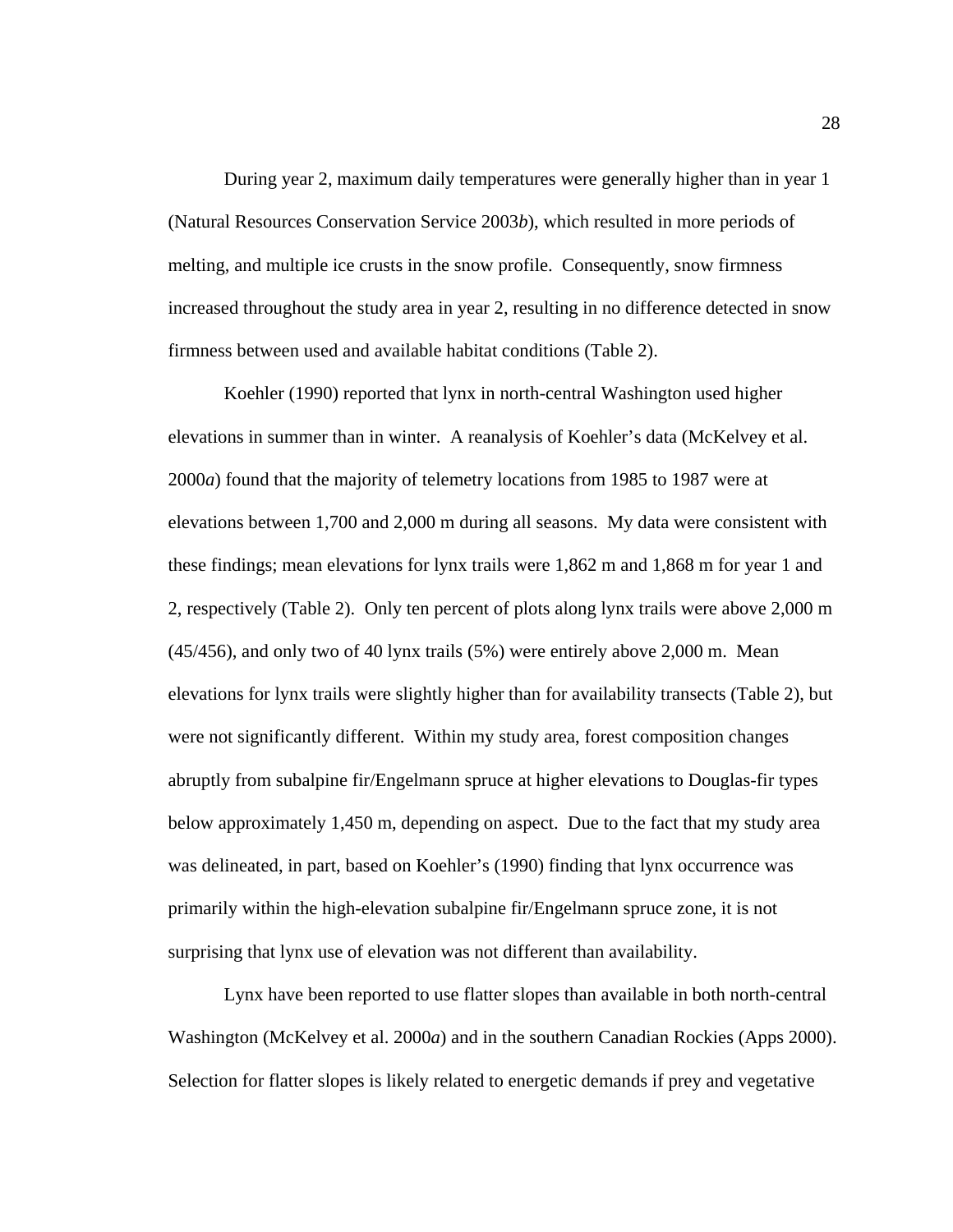composition and density remain similar throughout the range of available habitats. Lynx on my study area did not select for flatter slopes during year 1, but did in year 2 (Table 2). During the first winter of study, I believe that habitat selection by lynx was driven primarily by snow firmness; thus lynx were limited by snow conditions and energetic constraints in their ability to select for flatter slopes. During year 2, lynx were able to select for significant, though small, differences in slope, which further suggests that they attempt to reduce energetic costs whenever possible.

Lynx use of aspects was not significantly different than expected during either year of the study, although lynx used more southerly aspects in year 1 compared to availability (Table 2). Snow firmness on north-facing aspects ( $\geq 315^{\circ}$  and  $\leq 45^{\circ}$ ) was extremely low in year 1. During that year, plot-level data confirm that lynx were selecting routes on north-facing aspects where snow firmness was substantially greater than available (use: mean  $= 21.9$  cm, availability: mean  $= 31.3$  cm) compared to averages along availability transects and lynx trails within the entire study area (Table 2).

#### **Forest Structure**

 Numerous studies have shown that lynx and snowshoe hares select midsuccessional (20-40 yr old) forest stands that have regenerated from stand-replacement disturbances. Throughout the taiga, lynx select such stands at all phases in the hare cycle (Mowat 2000). Habitat selection by lynx in interior Alaska was nearly exclusive for a 25-yr-old burn, and lynx trails were rarely seen in an early seral burn (9 yr old) or mature forest greater than 100 yr old (Paragi et al. 1997). Very few lynx studies have been conducted in areas where 20-40 yr old stands were not available for lynx. Some studies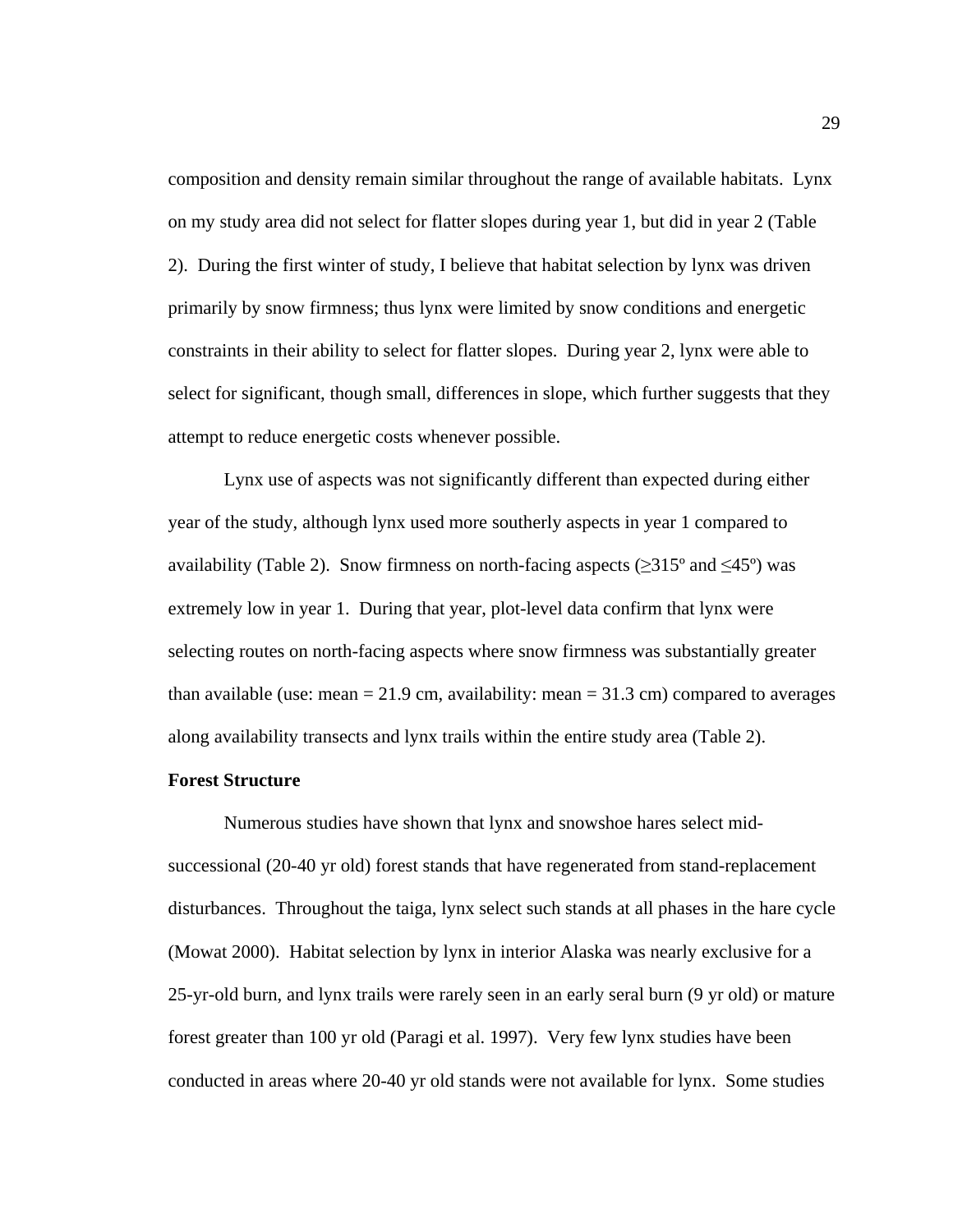have shown that lynx will select for mature coniferous forests as well as mid-successional stands. However, most of the researchers have not defined 'mature'. Therefore, based on the age range of other forest types, which were defined, I assume that 'mature' stands described in these studies were >60 yrs old. Kesterson (1988) and Staples (1995) demonstrated strong selection by lynx for a mid-successional burn (approx. 40 yr old) and mature forest patches within the burned area in the Kenai National Wildlife Refuge. In Nova Scotia, Parker (1981) found that the habitats most preferred by lynx were early (14 yr old) and mid (22-28 yr old) successional stages followed closely by open mature conifer and open bog types. Koehler (1990) reported that pellet plot counts of snowshoe hares were highest in 20-yr-old lodgepole pine stands during the late 1980's, and that these stands made up  $\langle 10\%$  of the area above 1,460 m where lynx occurred. In addition, these stand types rarely exceeded 1 ha in size. Only a few lynx studies have been conducted in areas where the majority of forest was mature (Murray et al. 1994, O'Donoghue et al. 1998*a*). In southwest Yukon, when hare numbers were higher in dense white spruce (*Picea glauca*) stands compared to open white spruce stands, lynx selected those habitats where hare numbers were higher. When hare numbers were similar among dense and open spruce habitats, lynx selected habitats according to their availability (Murray et al. 1994).

 Currently, I would consider the forested portion of the Okanogan Plateau study area to consist primarily of older mid- and late- (>40 yr old) successional forest. Early seral stands (<15 yr old) on my study area, both natural and human-caused, have not grown tall enough for vegetation to protrude above the snow during winter. Dense stands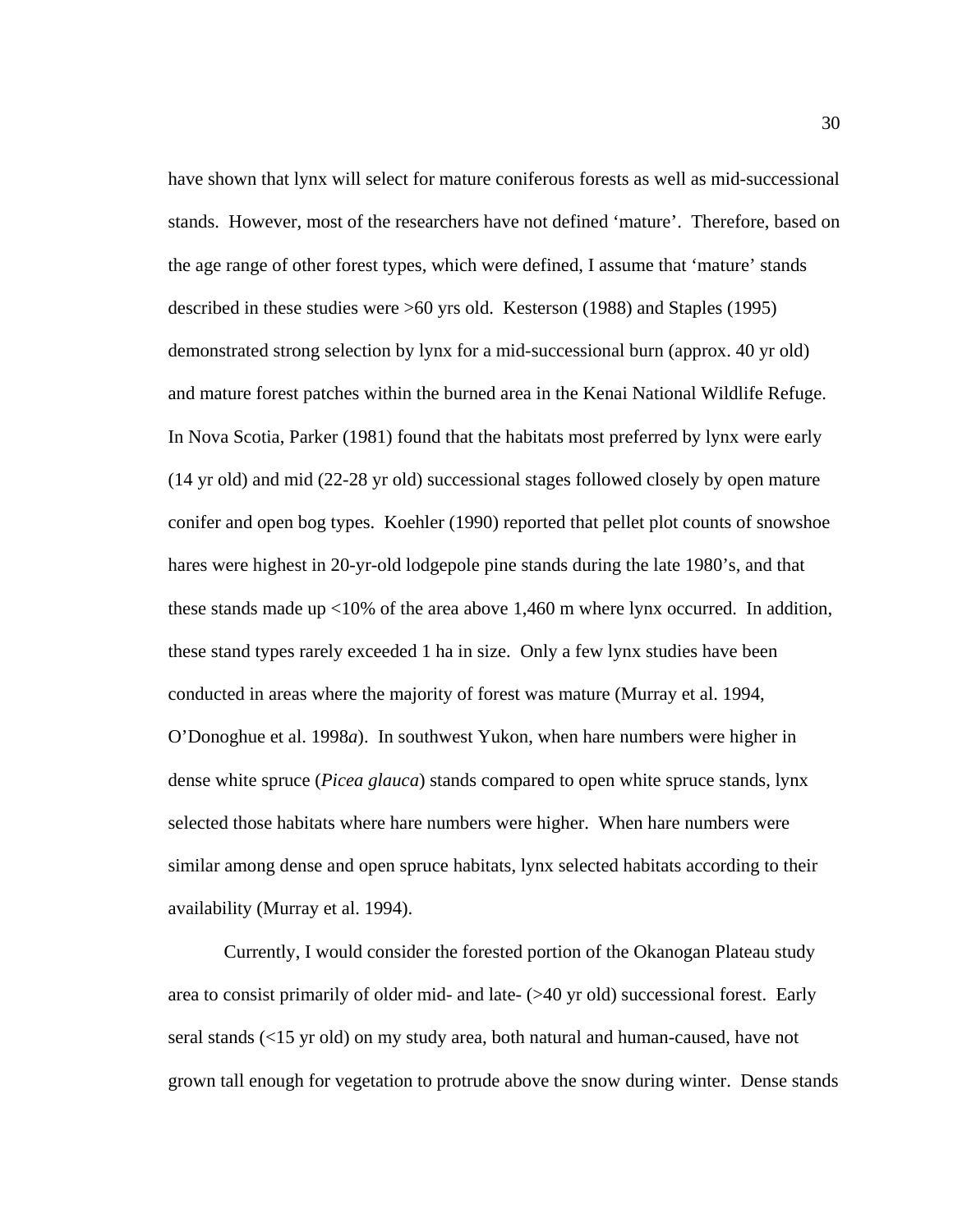of small-diameter lodgepole pine are extremely rare 15 yr after Brittell and Koehler's research. It appears that the young lodgepole pine stands with dense hare populations Koehler (1990) identified during his study have now reached the stem-exclusion stage and are no longer providing high-quality habitat for hares.

Lynx selected areas for hunting that had higher understory cover than available during year 1 (Table 3). Habitat patches that were used by lynx for hunting had the highest densities of small-diameter stems and/or included areas where subalpine fir and Engelmann spruce canopies extended to the ground. In year 2, relative abundance of hares was slightly lower overall and hares were more evenly dispersed between lynx trails and availability transects (Table 4). Lynx did not select for higher understory cover in year 2, but used stands with higher densities of mature trees less than expected (Table 3). Because I measured understory cover as any cover below 2.5 m above the snow surface, a large proportion of this variable was influenced by the branches of large trees near the snow surface. I believe that the canopies of large trees had an important influence on snow firmness in year 1, due to the sloughing of snow from the canopy. Therefore, I hypothesize that lynx used these stands during year 1 both to find hares and to gain the advantage of firm snow for chasing hares. Major (1989) found that the distance of a hare from escape cover was an important factor in determining the hunting success of lynx during a chase, and that longer distances from escape cover resulted in more successful kills by lynx. He also found that visibility was considerably higher in areas where lynx chased hares compared to visibility in available habitat types. During my study, snow was firmer in year 2 compared to year 1 and hares were more evenly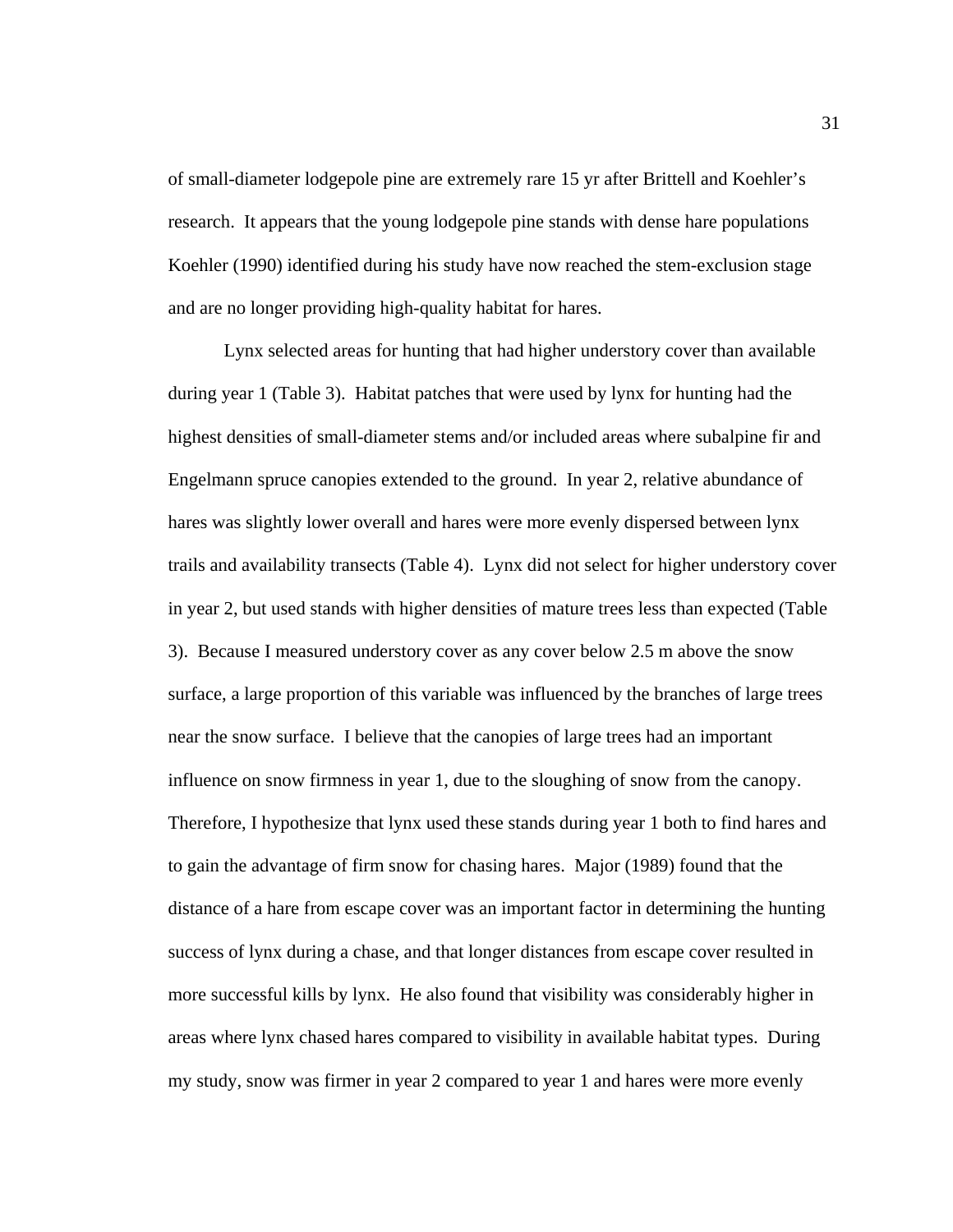dispersed, so lynx may have been concentrating their movements in more open areas where escape cover for hares was reduced and where visibility was higher.

## **Relative Prey Abundance**

 Hares generally avoid clearcuts, young stands (<10-15 yr old), and open areas (Hodges 2000*b*). Snowshoe hares did not use habitats where understory cover was absent. Hares were found in only 2 of 54 plots within the Thunder Mountain burn, and each contained only one hare track/transect. One of the plots was 130 m from the unburned edge, and the other was 14 m from the edge; both plots had some cover in the form of standing dead trees. Recent clearcuts (<10 yrs old) and natural openings did not contain hares, and lynx either traveled around the edge of these habitat types or made straight-line movements across them, usually at the narrowest point.

Late-seral coniferous forests generally do not contain dense populations of hares, but they produce red squirrels and are temporally stable (Ruggiero et al. 2000). The abundance of hares appeared to be relatively stable on the Okanogan Plateau during both years of the study, although their overall abundance appeared to be slightly less in year 2 (Table 4). In year 1, hare tracks were twice as numerous on lynx trails than on availability transects. During year 2, hares tracks were equally abundant on use trails and availability transects (Table 4). Relative abundance counts are not a reliable estimate of snowshoe hare densities. However, they may provide some insights into overall changes in hare numbers between years. Observations by myself, my crew, and others during the study period suggested that hare tracks were not as abundant in my study area in year 2 as they were in year 1. It may be that deep, powdery snow conditions in year 1 had a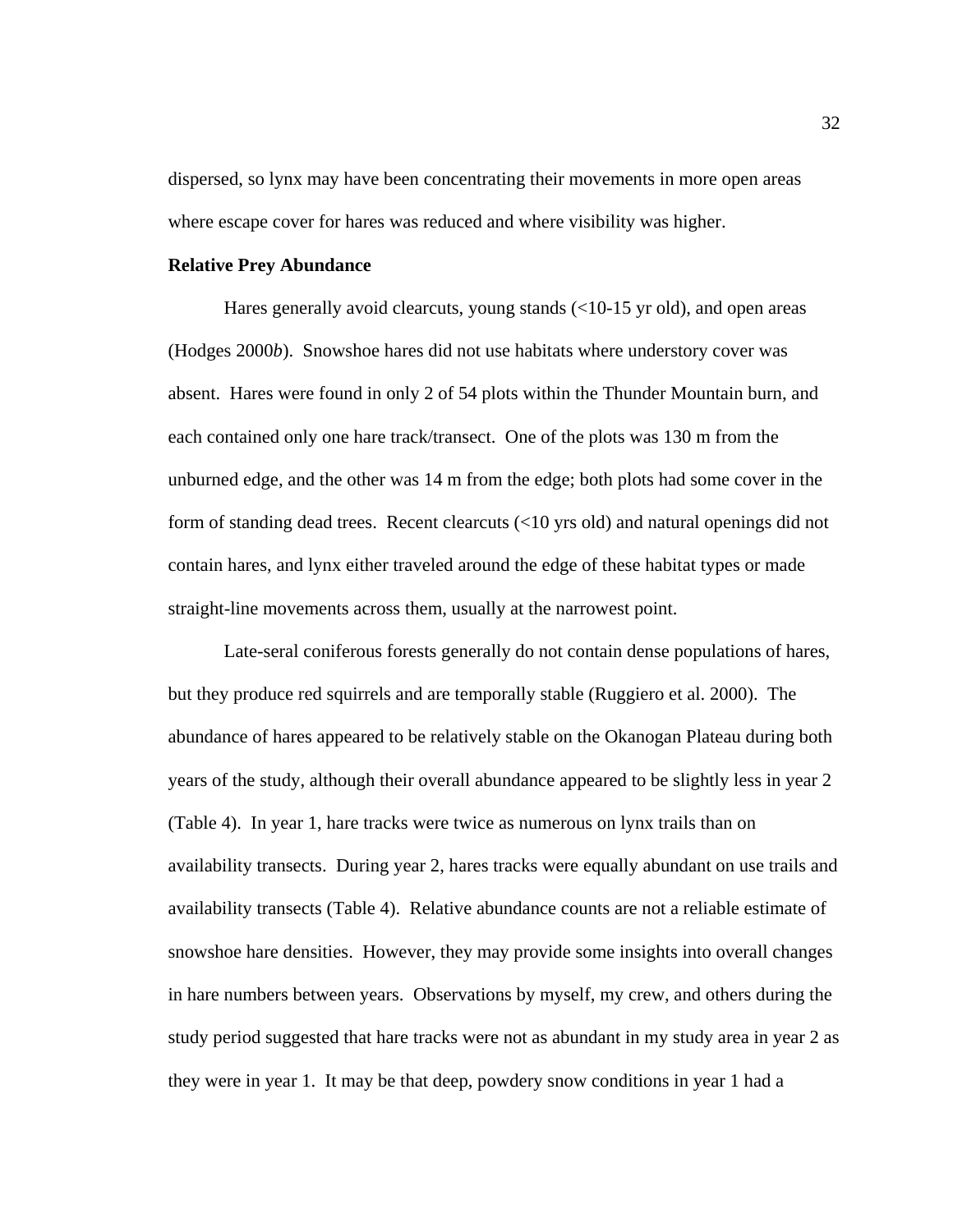negative effect on the hare population, either through reduction in food availability, decreased reproduction, or increased vulnerability to predation.

 Relative abundance of red squirrels decreased slightly on use trails from year 1 to year 2, but increased on availability transects (Table 4). Red squirrels are dependent on cone-producing trees. During year 2, lynx selected against the largest size classes of trees, and habitats with red squirrels were used significantly less than expected. Based on behaviors interpreted from snow-tracking, lynx concentrated their hunting efforts on hares during both years and squirrels were preyed upon opportunistically. The fact that lynx did not select within-stand characteristics that provide high-quality habitat for squirrels supports our observations that lynx were not concentrating their hunting efforts on locating squirrels, at least during year 2 of the study.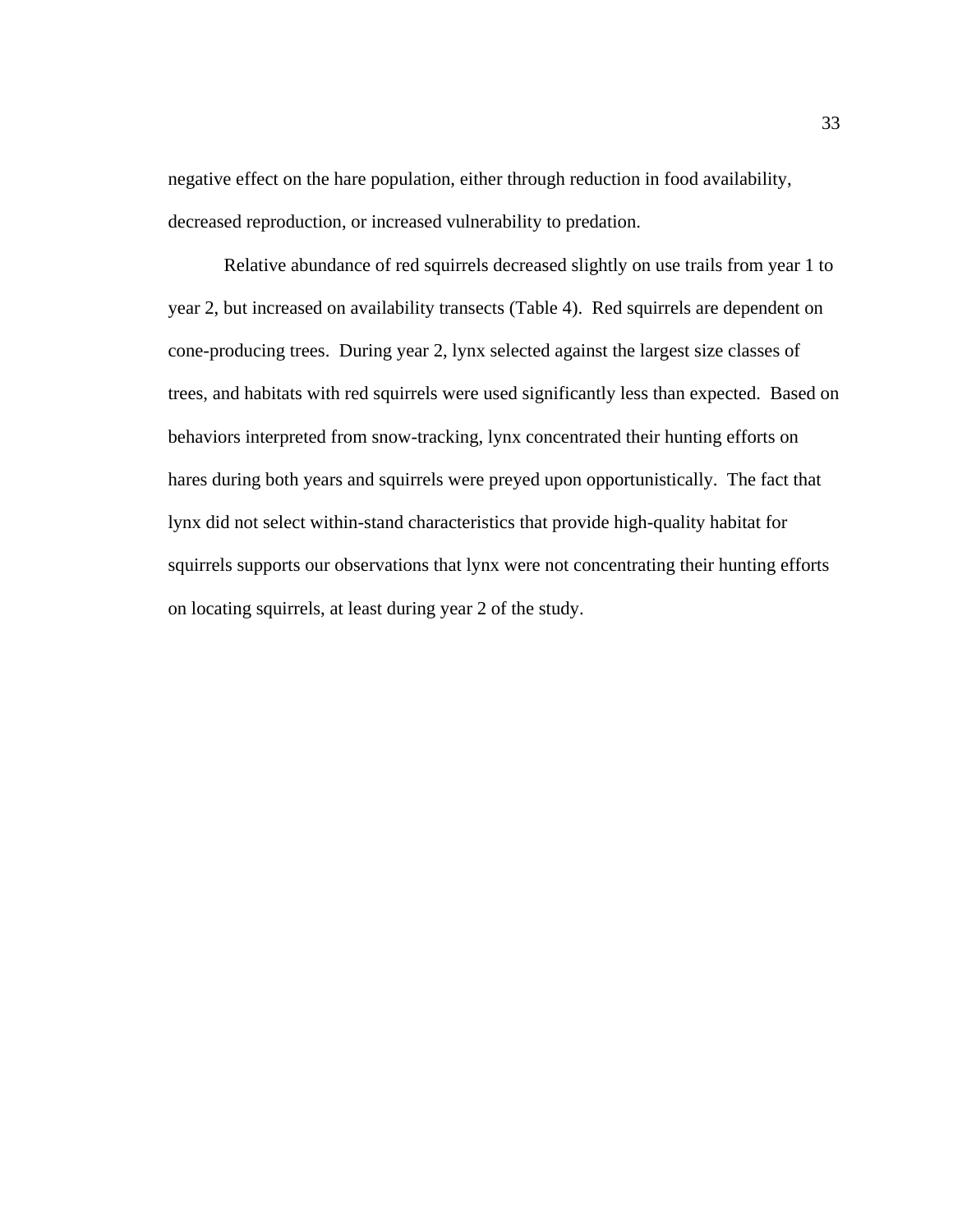# **CHAPTER II: FOOD HABITS**

#### **INTRODUCTION**

 Throughout North America, the distribution of lynx is virtually coincident with the distribution of snowshoe hares (Aubry et al. 2000*a*). Ruggiero et al. (2000) concluded that snowshoe hares are the dominant prey of lynx throughout their range. Within their home ranges, lynx select stands where snowshoe hares are most abundant (Parker 1981, Koehler 1990, Murray et al. 1994). With the exception of two studies conducted in the taiga during low hare densities (Brand and Keith 1979, O'Donoghue et al. 1998), food habits studies of lynx have shown that snowshoe hares are present in 52- 100% of all samples analyzed (Aubry et al. 2000*a*).

 Hodges (2000*b*) concluded that habitat use by snowshoe hares is linked to dense understory cover rather than canopy closure, and that hares appear to select habitats for cover rather than for food, though cover and food often co-vary. Based on pellet counts, Koehler (1990) found that the density of snowshoe hares in Washington was four to five times greater in 20-year-old lodgepole pine stands than it was in lodgepole stands >43 years old, and nine times greater than in Engelmann spruce/subalpine fir stands. Koehler (1990) suggested that hares used densely stocked young lodgepole pine stands because they provided the forage, escape, and thermal cover required by snowshoe hares for survival. Koehler found that small-diameter  $\langle 2.5 \text{ cm} \rangle$  lodgepole pine stems comprised 96% of his observations of snowshoe hare browse. Ferron et al. (1998) and Hodges (2000a) both concluded that snowshoe hares do not use newly clear-cut areas. During Ferron's study, hares had not re-colonized clearcuts 4 years after harvest. In Maine,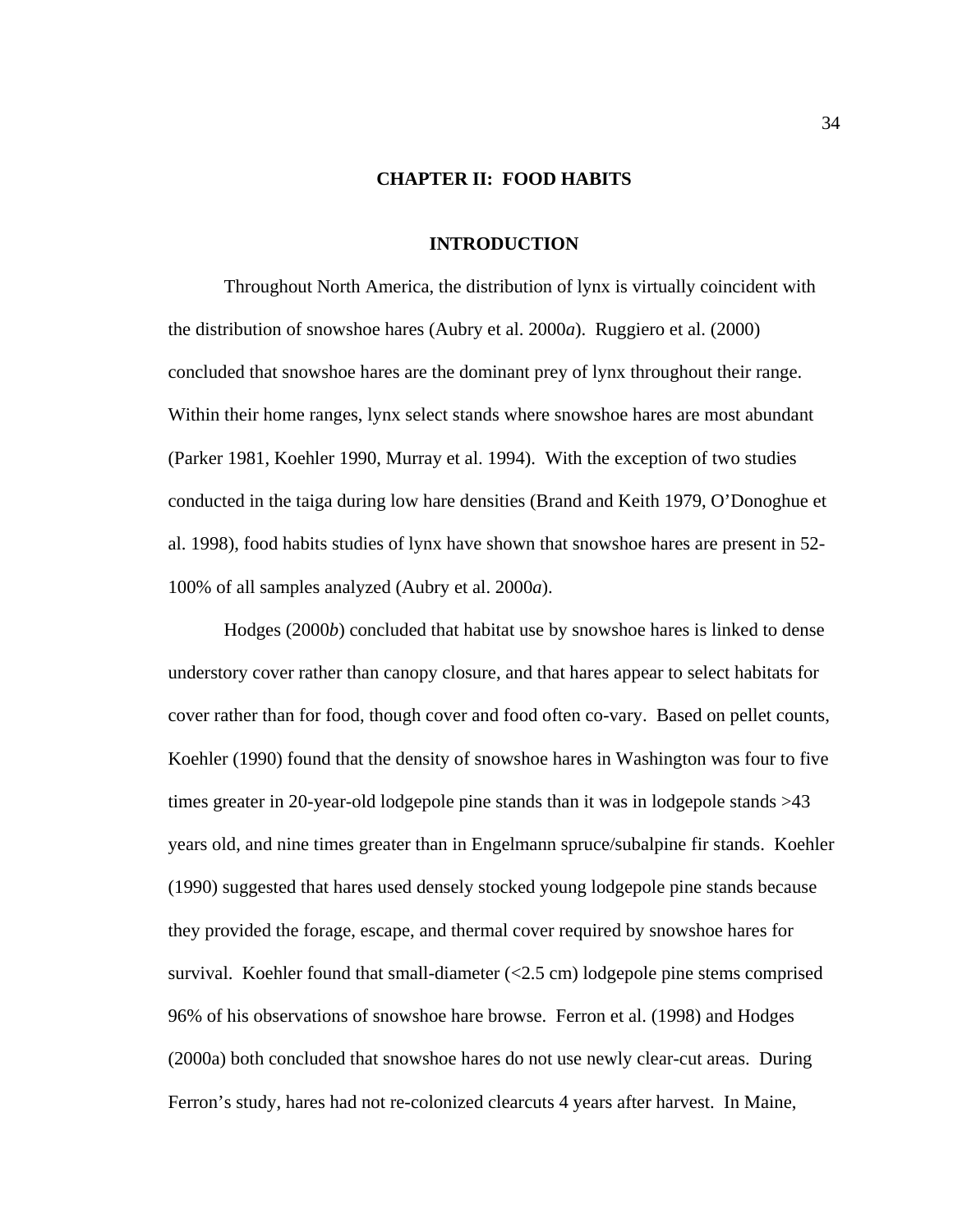Litvaitis et al. (1985) found that hares began to colonize harvest units 6-7 years after cutting, and increased to peak population levels 20-25 years after harvest.

 Red squirrels are considered to be an important alternative prey of lynx, particularly in southern boreal forests where hare densities are thought to be similar to hare population lows in the taiga (Aubry 2000*a*). Food habits studies of lynx have shown that red squirrels are the second most numerous prey species, after snowshoe hares. In Washington, Koehler (1990) found red squirrel remains in 24% of lynx scats collected in both summer and winter. Apps (2000) reported red squirrels were the prey item in 30% of 137 kills located while snow-tracking lynx in the southern Canadian Rockies. In the taiga, behavioral data showed that lynx actively hunted for red squirrels and may have switched from preying on hares to preying on red squirrels during a hare population low (O'Donoghue et al. 1998*b*).

 Frequency of occurrence of prey species other than snowshoe hares and red squirrels have been as high as 39% in food habits studies of lynx during summer. However, during the winter, many small mammal species hibernate or spend the majority of their time in subnivean habitats, which make them unavailable as prey for lynx. Voles are occasionally found on the snow surface, and have been identified as prey items during winter food habits studies (Apps 2000, Kesterson 1988, O'Donoghue et al. 1998*b*, Staples 1995). Grouse and carrion are also found to occur in lynx scats during winter (Major 1989, Brand et al. 1976, Staples 1995).

 The second objective of this study is to investigate winter food habits of lynx on the Okanogan Plateau.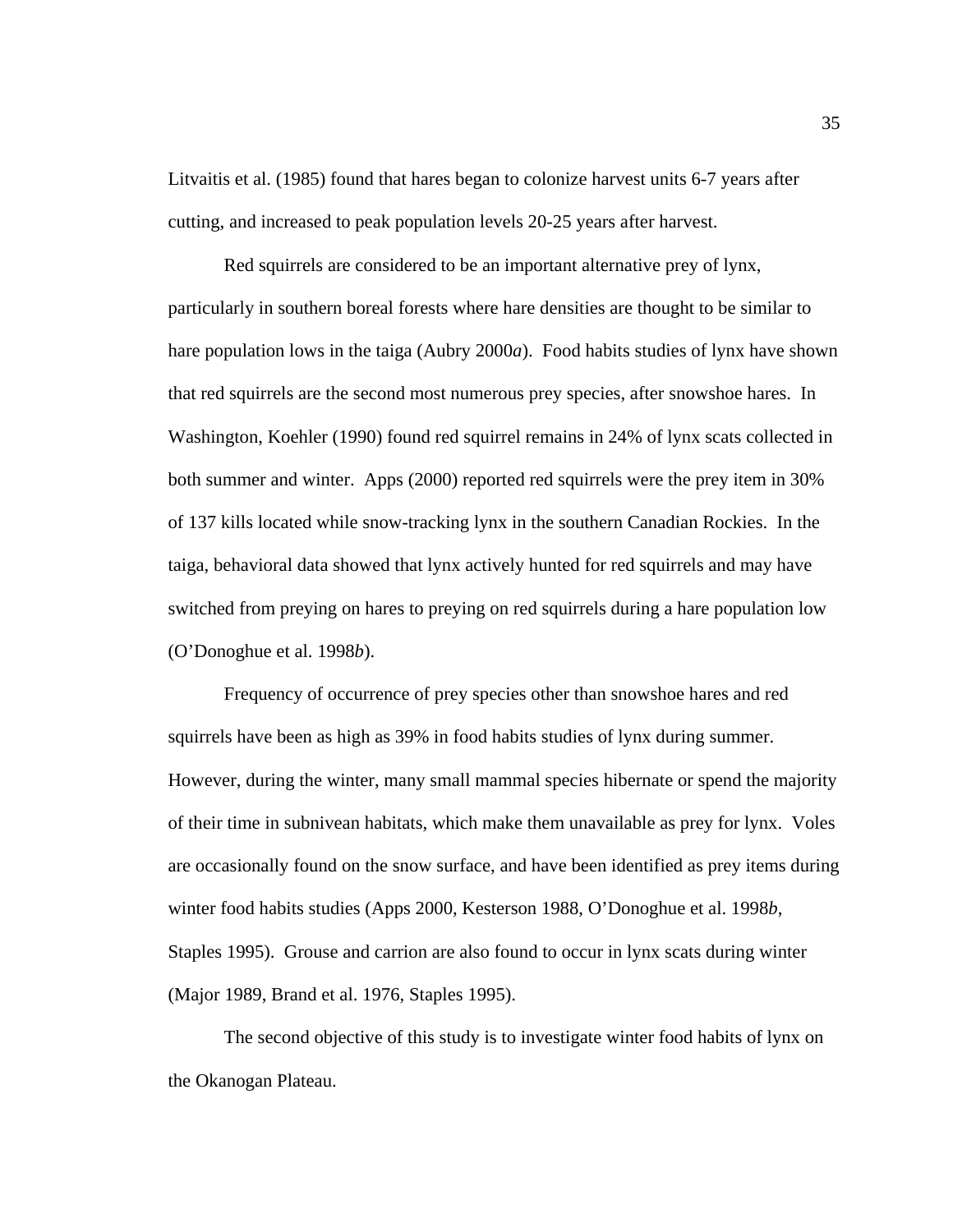# **METHODS**

# **Scat Analyses**

Scats were collected along lynx trails only if they were associated with fresh, identifiable lynx tracks. Each individual scat was placed into a small paper bag, and marked with the date, collector, location (UTM), and sample number. Scats were kept as snow-free as possible by either scraping the snow off the scat, or shaking the snow out of the bag once the scat was collected. Scats were dried at the field quarters by opening the top of the paper bag and placing them in a makeshift dryer (plywood box with an incandescent bulb). When they had dried thoroughly, the paper bags were closed and stored in a cool, dry environment. The scats were never removed from the original paper bags, nor were they touched during the entire process. All scats were sent to the Wildlife Conservation Genetics Laboratory in Missoula, Montana for DNA identification, and all were confirmed to be from lynx.

 Scats were weighed and prepared for analysis by placing them in individual nylon mesh bags and soaking them in a mild soap and water solution for 24-48 hr. Each scat was hand-agitated in a clean soap and water solution to remove lipid content, then placed in a 500-micrometer sieve and rinsed with water. Remaining materials were placed into a petri dish and separated with forceps into bone, hair, skin, feather, and plant categories using a 10X dissecting microscope. Remains were identified using reference collections and standard mammal and hair identification manuals (Verts and Carraway 1998, Moore et al. 1974).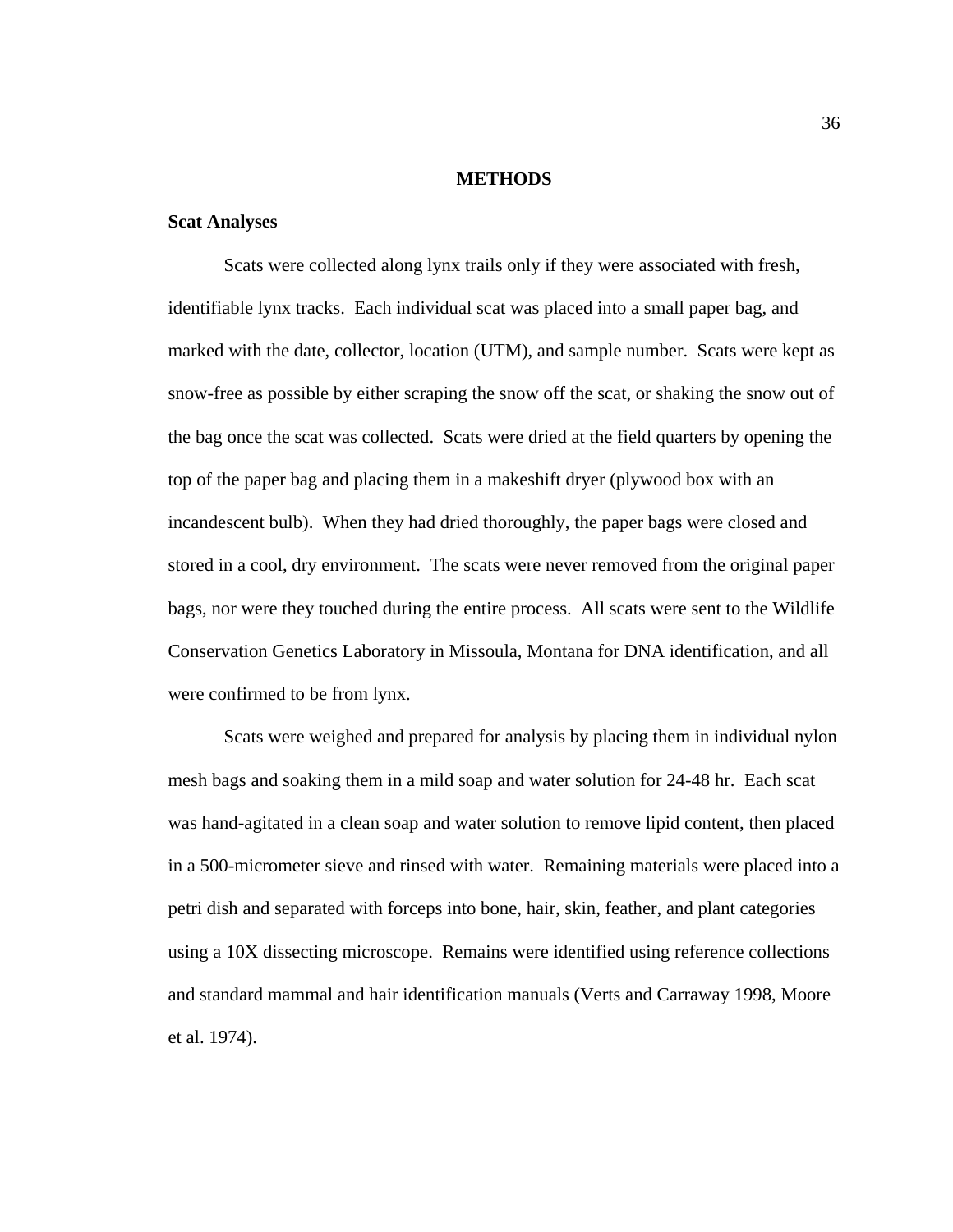### **Prey Chases and Hunting Behaviors**

 Segments of lynx trails exhibiting a bounding gait were recorded as chases. Behaviors that indicated lynx had sighted prey, such as crouches, body drags or abbreviated strides prior to a bounding pattern were also included in the chase segment. Chase and kill-site data recorded included species chased, outcome, and total chase distance. If lynx were able to pounce on a prey item without a chase, we recorded the behavior as an ambush. Scats and urine stains were recorded as scent markings. Lynx frequently sat in the snow leaving an impression of their hindquarters; this kind of impression was described by Major (1989) as a "lookout site". Lynx beds were recorded as either resting beds or ambush beds. Resting beds were usually ice-encrusted, presumably from body heat generated by the lynx from extended use. Typically, some portion of resting beds appeared to have an impression of the lynx in a curled-up position. Ambush beds were impressions of a lynx lying in the snow with it's forefeet stretched out in front of it. Generally, ambush beds were not ice-encrusted, indicating short-duration use, but there were some exceptions. Lynx frequently deviated, sometimes only slightly, from their direction of travel to investigate snow-covered brush piles, logs, thickets, etc. This behavior was recorded as a structure investigation.

#### **RESULTS**

#### **Scats Analyses**

 Forty-six scats were analyzed for food contents, 20 from year 1 and 26 from year 2. In year 1, remains of snowshoe hare were found in 18 scats (90%) and red squirrels in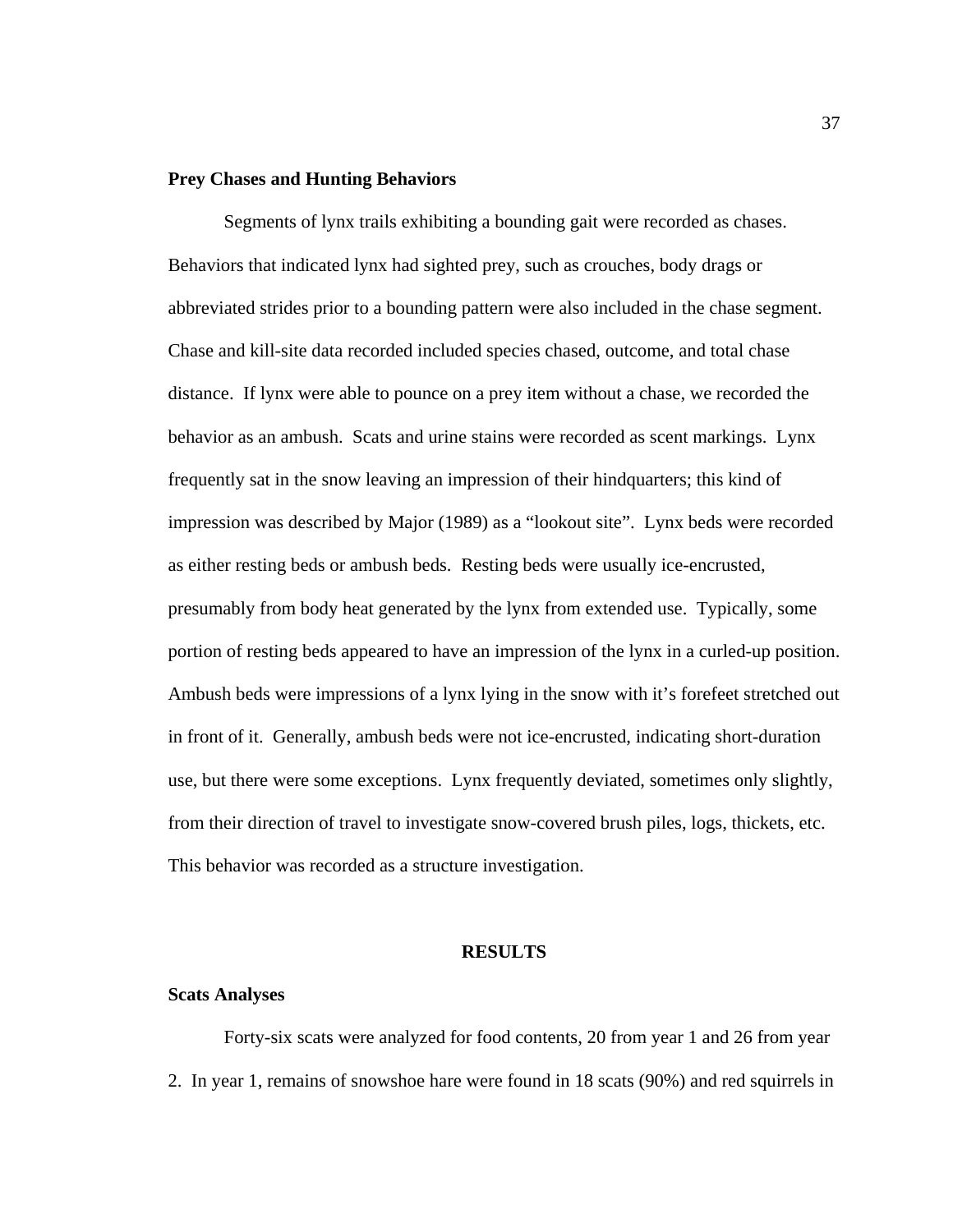9 (45%) scats (Table 5). Two scats contained remains of unknown sciurids (10%), and remains of an unknown bird and a porcupine were each found in a single scat (5%). Vegetation was found in 10 (50%) of scats in year 1 and consisted of one to a few conifer needles or fragments of herbaceous vegetation that were probably ingested incidentally during a meal.

 In year 2, snowshoe hare remains were found in 22 (85%), red squirrels in 4 (15%), and southern red-backed voles (*Clethrionomys gapperi*) in 3 (12%) of the 26 scats. Grouse and unknown bird remains were each found in 1 scat (4%). Nine (35%) of the scats contained vegetation (Table 5).

#### **Prey Chases and Hunting Behaviors**

Four prey items were located along lynx trails in year 1 (Table 6). Snowshoe hares were identified as prey on three occasions and 1 was a blue grouse. Chase trails were recorded prior to locating two of the hare kills. At the site of the third hare kill, all evidence of a chase was obliterated by the lynx, which had spent considerable time at the feeding site. At this kill, there were two lynx beds within 5 m of the carcass, and several lynx trails radiating out from the carcass remains. An attempt was made to follow all lynx trails originating at the feeding site for approximately 50 m. However, a bounding pattern could not be found in the general area of the kill site. Therefore, it appeared that the lynx had ambushed the hare from above, which was a hunting technique we identified from tracks in the snow during year 2. An additional bed was located approximately 100 m uphill from the feeding site indicating that the lynx had spent a considerable amount of time around this hare carcass. The grouse kill was located in an open sagebrush area. It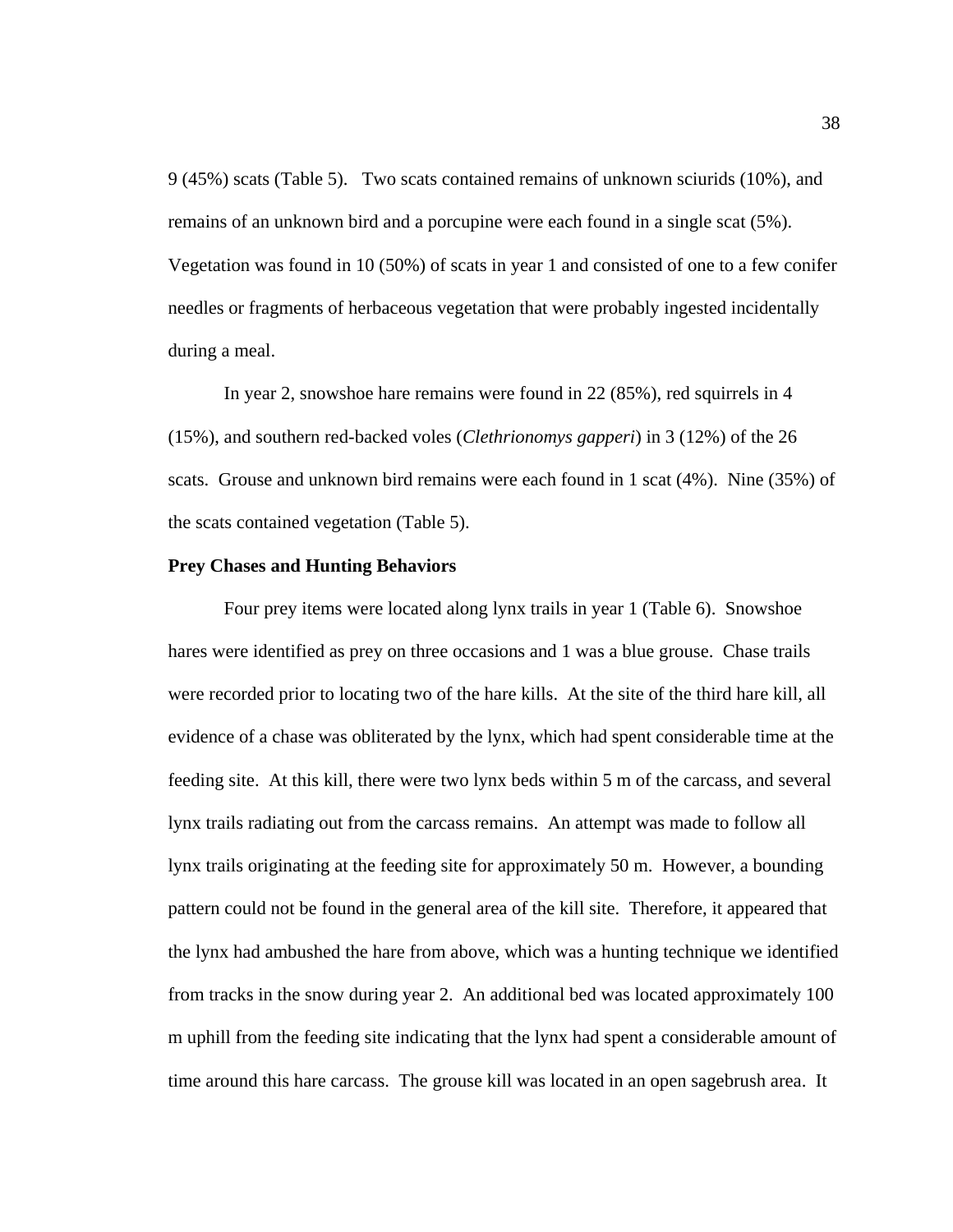|                          | Frequency of occurrence (%) |                            |                                 |  |  |  |
|--------------------------|-----------------------------|----------------------------|---------------------------------|--|--|--|
| Food item                | Winter 2000/01<br>$(N=20)$  | Winter 2001/02<br>$(N=26)$ | <b>Both winters</b><br>$(N=46)$ |  |  |  |
| Mammals                  |                             |                            |                                 |  |  |  |
| Snowshoe hare            | 90                          | 85                         | 87                              |  |  |  |
| Red squirrel             | 45                          | 15                         | 28                              |  |  |  |
| Southern red-backed vole | $\overline{0}$              | 12                         | 7                               |  |  |  |
| Porcupine                | 5                           | $\theta$                   | $\overline{2}$                  |  |  |  |
| Unidentified squirrel    | 10                          | $\theta$                   | $\overline{4}$                  |  |  |  |
| Unidentified mammal      | $\overline{0}$              | 8                          | $\overline{4}$                  |  |  |  |
| <b>Birds</b>             |                             |                            |                                 |  |  |  |
| Unidentified grouse      | $\overline{0}$              | $\overline{4}$             | $\overline{2}$                  |  |  |  |
| Unidentified bird        | 5                           | $\overline{A}$             | $\overline{4}$                  |  |  |  |
| Vegetation $1$           | 55                          | 35                         | 43                              |  |  |  |

Table 5. Food items found in 46 lynx scats collected on the Okanogan Plateau, Washington during the winters of 2000/01 and 2001/02.

<sup>1</sup>Includes conifer needles and fragments of herbaceous vegetation.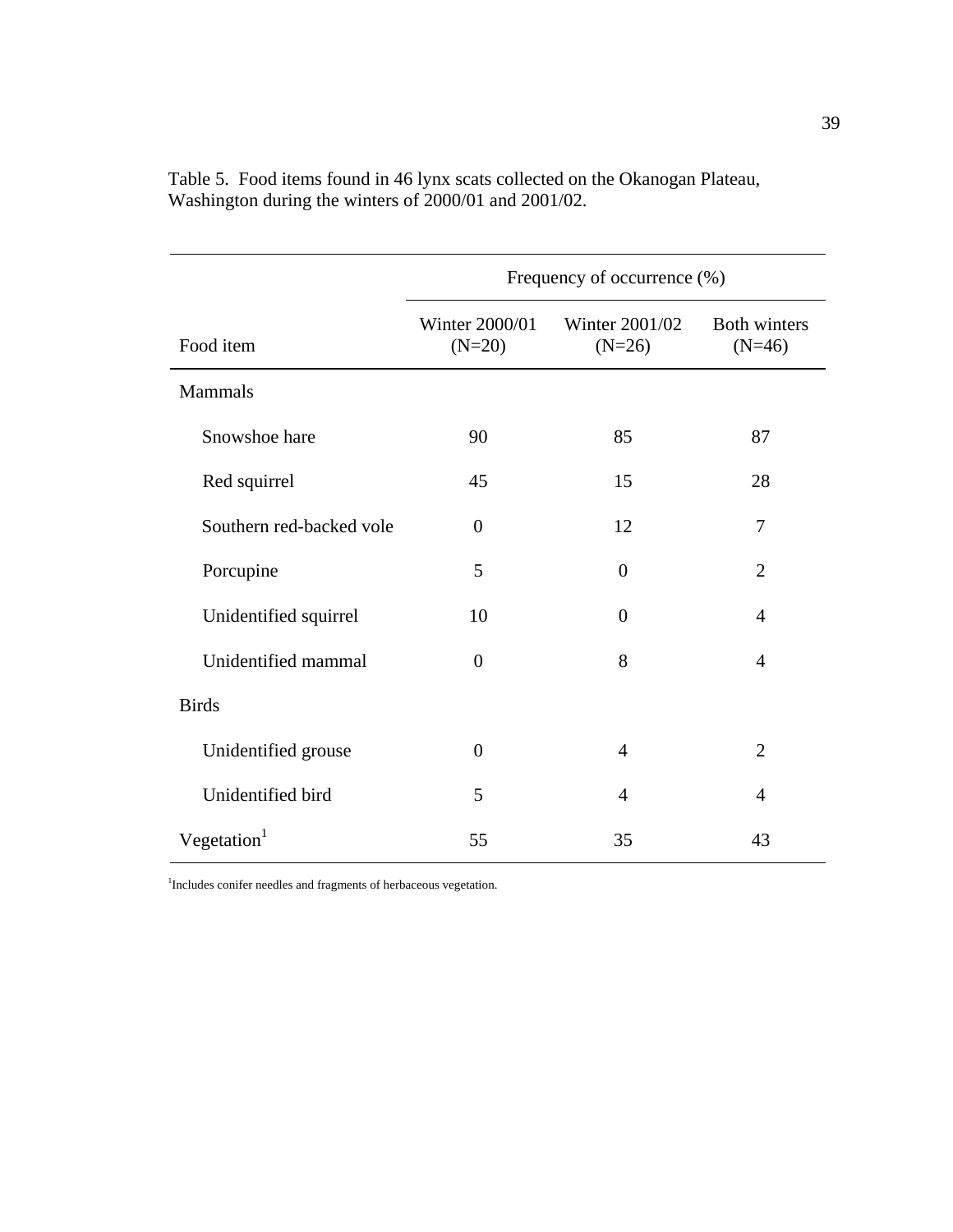| Species chased | Number of<br>successful chases | Mean (SE, range)<br>ground distance (m) of<br>successful chases | Number of<br>unsuccessful chases | Mean (SE, range)<br>ground distance (m) of<br>unsuccessful chases |
|----------------|--------------------------------|-----------------------------------------------------------------|----------------------------------|-------------------------------------------------------------------|
| Winter 2000/01 |                                |                                                                 |                                  |                                                                   |
| Snowshoe hare  | 3                              | $6.33(3.3, 0 - 11)$                                             | 8                                | $45.93(11.0, 6 - 104)$                                            |
| Red squirrel   | $\boldsymbol{0}$               | <b>NA</b>                                                       | 3                                | $16.67(4.9, 7 - 23)$                                              |
| Grouse         | $\mathbf{1}$                   | $0^1(0, 0)$                                                     | $\boldsymbol{0}$                 | <b>NA</b>                                                         |
| Winter 2001/02 |                                |                                                                 |                                  |                                                                   |
| Snowshoe hare  | 3                              | $31.52(25.0, 1 - 81)$                                           | 20                               | $46.06(8.2, 6 - 133)$                                             |
| Red squirrel   | $\overline{4}$                 | $6.17(4.0, 0 - 18)$                                             | 10                               | $8.85(1.6, 2 - 17)$                                               |
| Grouse         | $\mathbf{2}$                   | $18.53(9.5, 9 - 28)$                                            | $\mathbf{2}$                     | $8.00(5.0, 3 - 13)$                                               |
| Both winters   |                                |                                                                 |                                  |                                                                   |
| Snowshoe hare  | 6                              | $18.93(12.6, 0 - 81)$                                           | 28                               | $45.94(6.6, 6 - 133)$                                             |
| Red squirrel   | $\overline{4}$                 | $6.17(4.0, 0 - 18)$                                             | 13                               | $10.65(1.8, 2 - 23)$                                              |
| Grouse         | 3                              | $12.35(8.3, 0 - 28)$                                            | $\overline{2}$                   | $8.00(5.0, 3 - 13)$                                               |

Table 6. Results of prey chases by lynx on the Okanogan Plateau, Washington during the winters of 2000/01 and 2001/02.

<sup>1</sup>Grouse was 'ambushed'; no chase segment was recorded.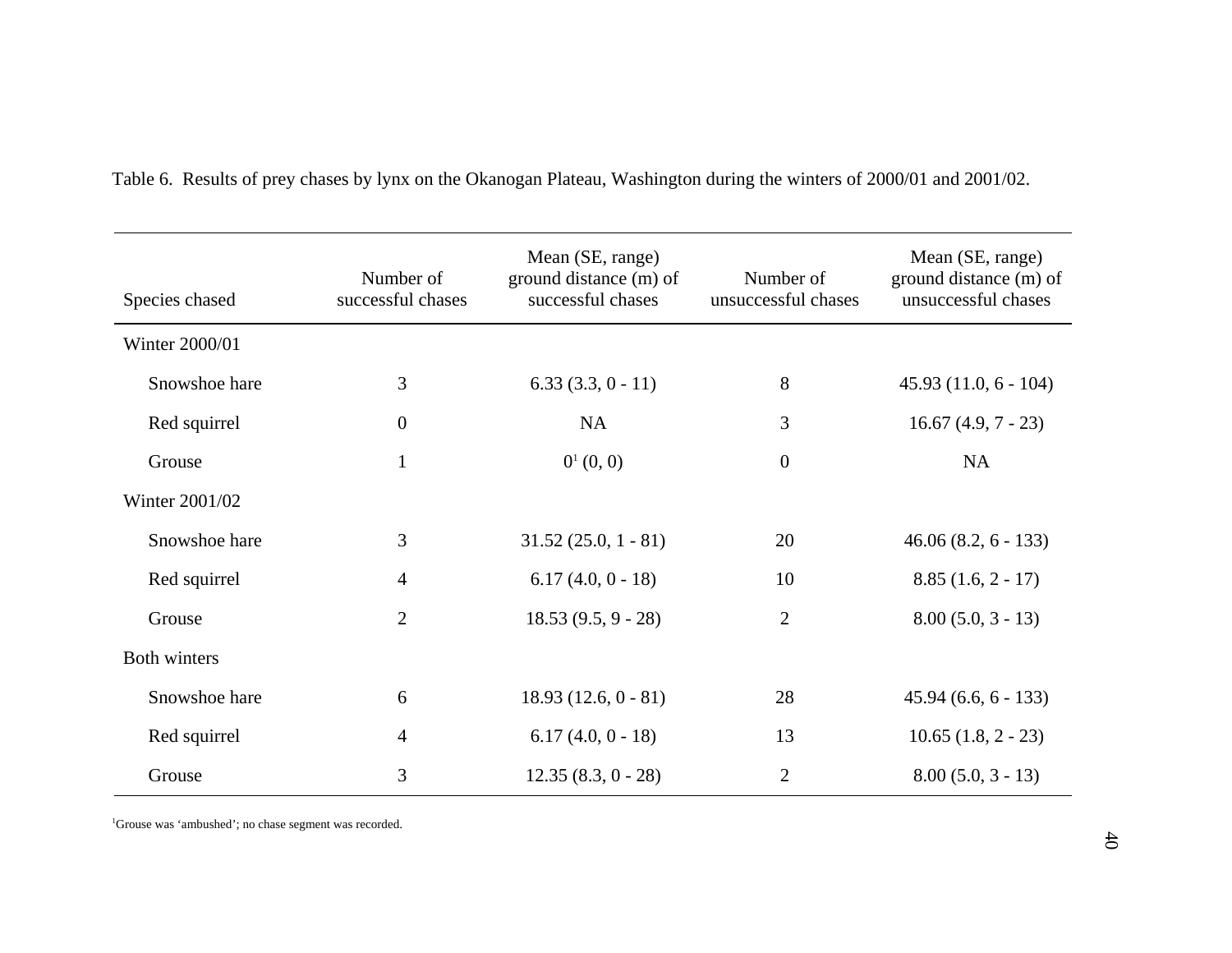appeared that two lynx traveling together located the grouse under the snow and dug it out. It was determined that the grouse was alive when the lynx located it because wing impressions were made in the snow while it was being carried by the lynx.

We recorded 13 prey chases by lynx in which the prey species was identified. As mentioned previously, one hare and one grouse did not have chases associated with them. Bounding patterns were observed on three occasions in which a prey item could not be identified. Overall hunting success for trails in which a known species was chased or ambushed was 27%. Success for hare chases was 27%, red squirrels 0%, and grouse 100%. Mean distances for successful and unsuccessful chases varied by species (Table 6). The mean distance for successful chases of all species combined was 4.8 m, unsuccessful chases for all species combined averaged 37.7 m.

In year 2, 41 chases were recorded in which the species chased could be identified (Table 6). Nine kills were recorded along lynx trails. Snowshoe hares were identified as prey items on three occasions, red squirrels on four, and spruce grouse on two (Table 6). Prey species could not be identified on 15 chase trails. Overall hunting success for trails in which a known species was chased was 22%. Success for hare chases was 13%, red squirrels 29%, and grouse 50%. Distances for successful chases for all species combined averaged 17.4 m, unsuccessful chases for all species combined averaged 32.1 m.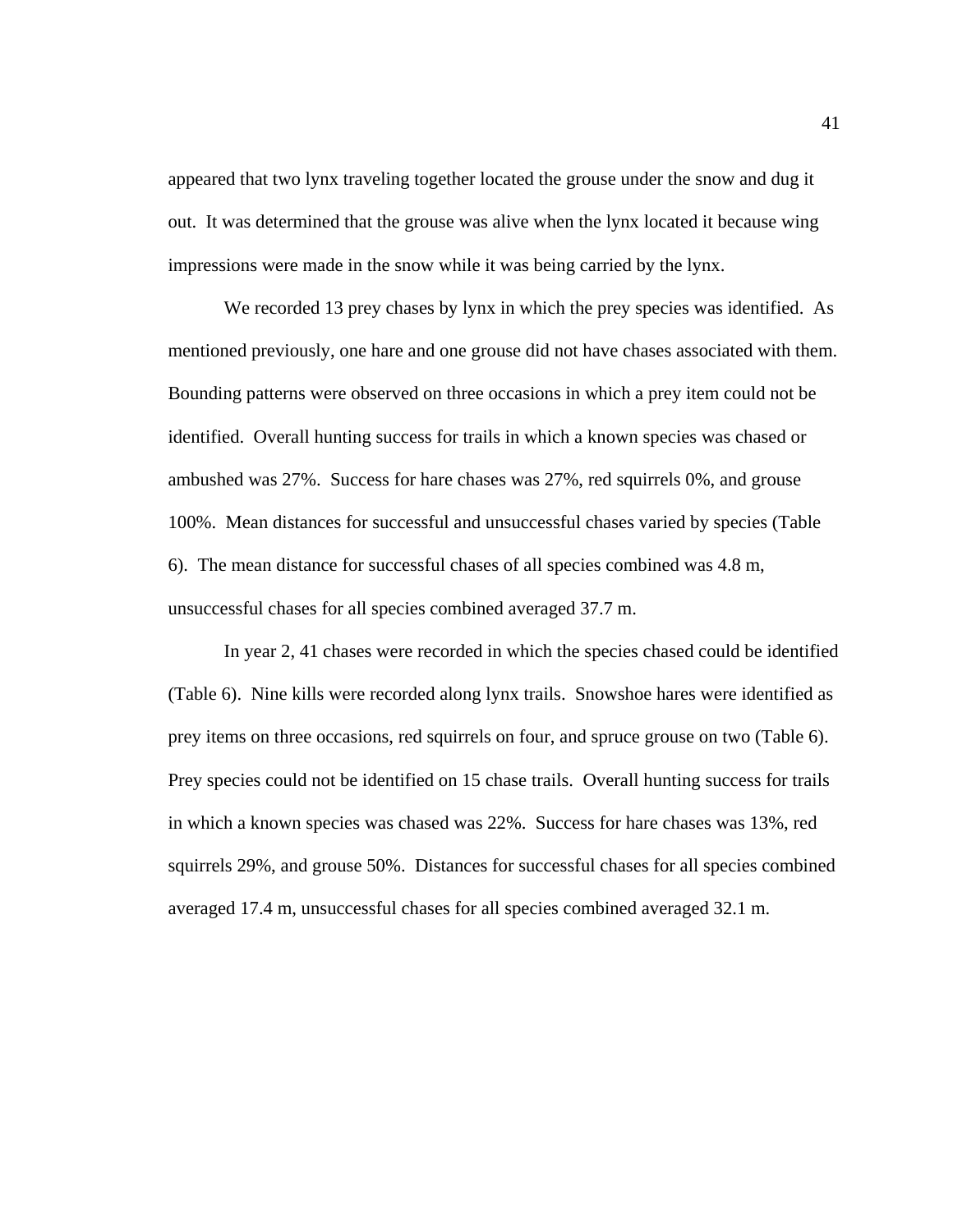#### **DISCUSSION**

# **Scat Analyses**

 Because my sample sizes of kill data are small for both years, scat analyses provide a much more complete description of food habits by lynx during this study. Based on these analyses (Table 5), snowshoe hares were clearly the most important prey of lynx during both winters of study on the Okanogan Plateau, as they have been in virtually all studies conducted on Canada lynx during winter. These data further support our observations that lynx concentrated their hunting efforts on capturing snowshoe hares.

Red squirrels were the second most important food item in both years. Year 1 scats had a high frequency of red squirrel compared to year 2. This may reflect the fact that lynx concentrated their hunting efforts during year 1 in areas that had significantly higher understory cover (Table 4), much of which was the lower canopy of large trees, and also higher overstory cover classes (Table 4). These data indicate that lynx were hunting in areas where squirrels were more likely to occur because of the presence of larger cone-bearing trees. During year 2, lynx selected against large trees and, as a result, red squirrels. This behavior is further reflected in the fact that only 15% of scats contained red squirrels in year 2 (Table 5).

Grouse were positively identified in only 1 scat from year 2. However, 2 additional scats (one from each year) contained an unknown bird. Both of these scats contained large quills, which I could not identify to species because no feather was left on the quills. Based on the size of the quills, I suspect that both of these food items were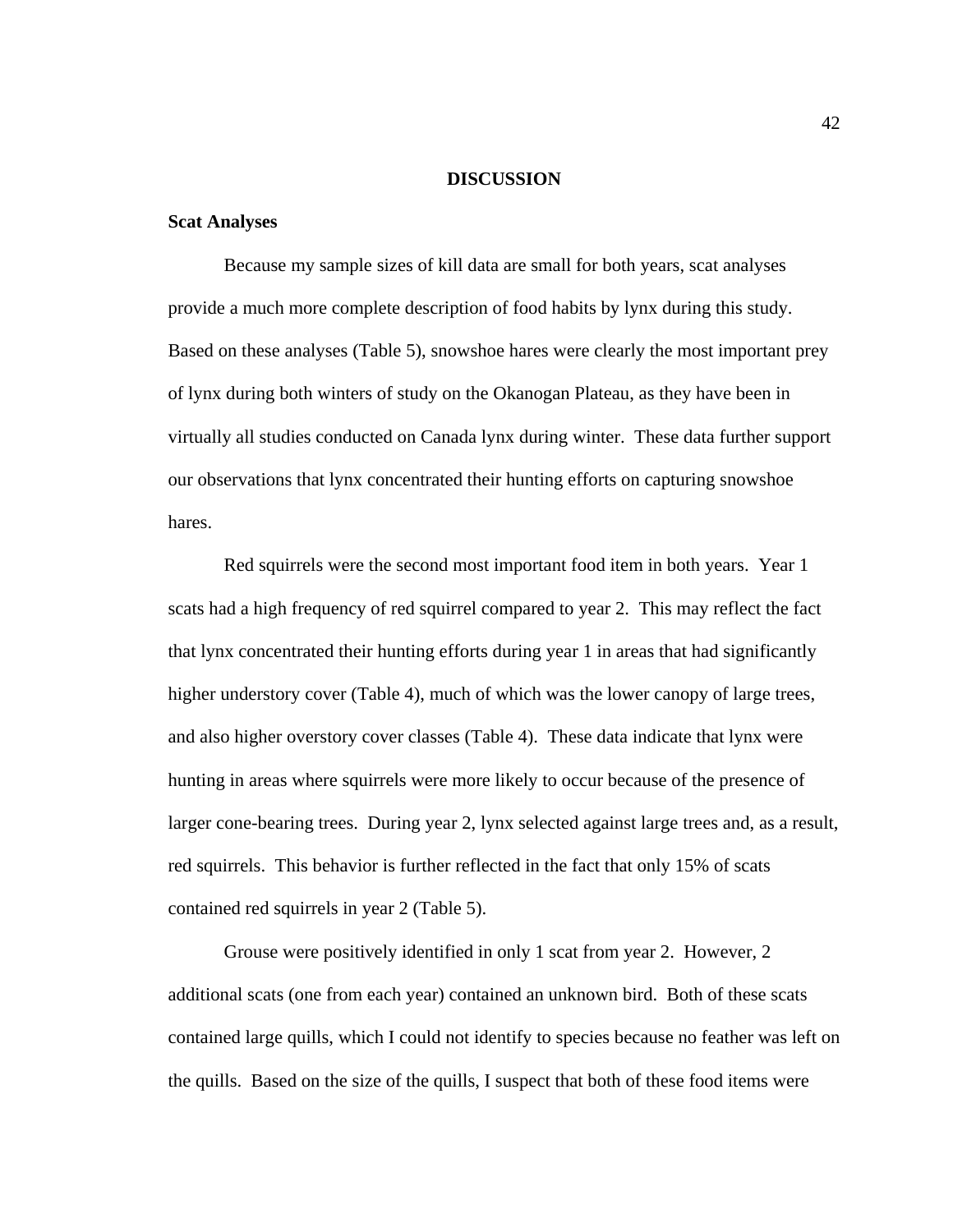grouse. The only other bird species observed on the study area with quills that large was the common raven (*Corvus corax*). Based on snow tracking and sightings, grouse did not appear to be abundant on the study. However, snow-tracking is not a reliable method of indexing grouse populations during winter because both species of grouse that occurred in the study area (blue and spruce) are likely to spend the vast majority of their time in the canopy where their forage is located. Because neither of these species flushes unless approached closely, our observations of grouse may have been biased in that we simply did not see them in the canopy unless they flushed.

Voles were found in 3 (12%) of the 26 scats from year 2 (Table 5). Although we saw vole tracks occasionally during snow-tracking, the tracks of these small animals are likely to melt out quickly and can be covered over by even a trace of new snow. We did not locate any chases by lynx involving voles, but for reasons stated above and the fact that they would be eaten whole, we probably would not be able to identify a vole kill in the snow. We found several bounding patterns by lynx in which we could not identify a prey species, and it is possible that some of these chases did involve voles or other small prey. Other items found in scats included 1 porcupine quill, and 2 scats in which I could not identify hairs either because they were broken and too short to positively identify or they were underfur, which have no characteristics that can be used to make a positive identification.

Caution must be taken when making inferences about the relative importance of prey based on scat analyses. Clearly, there are differential rates of passage of prey items through the digestive tract of a lynx. Even for voles, which are almost certainly eaten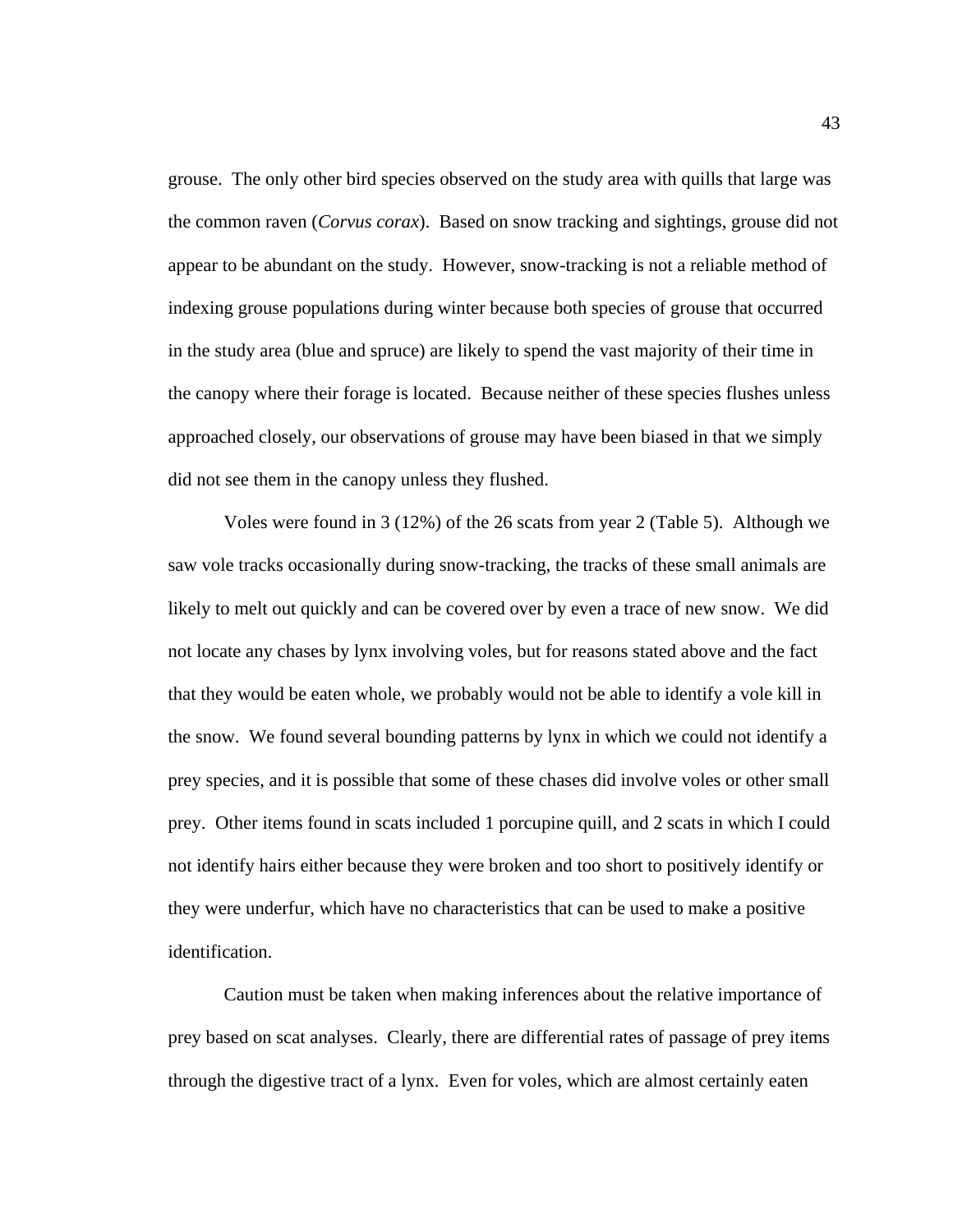entirely in one meal, I found both hair and identifiable teeth in one scat and only hair in the next scat from the same lynx trail. This problem is probably compounded with larger prey, such as hares or squirrels, of which portions may remain in the GI tract for several consecutive scat deposits.

#### **Prey Chases and Hunting Behaviors**

Parker (1981) reported an unusual hunting behavior by an immature lynx in which it rushed blindly under snow-laden fir boughs, then walked out the other side. This behavior may explain the lack of an identified prey species on bounding trails during this study. Other possibilities are that the lynx obliterated the tracks of the prey species during the chase, or ran toward a squirrel or bird that was perched low in a tree, so no prey tracks were available to identify. Juveniles traveling with females often exhibited bounding patterns even though there was no prey item present.

 Haglund (1966) reported that the most common reason for unsuccessful prey chases by European lynx (*Lynx lynx*) seemed to be the consistency (low bearing strength) of the snow. In Alberta, Nellis and Keith (1968) hypothesized that the reason for reduced success of chases by lynx on snowshoe hares during one year of their study was due to the low bearing strength of the snow. Murray and Boutin (1991) found that snow hardness had an effect on sinking depth of lynx, and that snow depth was less and snow hardness greater at successful chases of prey by lynx and coyotes compared to unsuccessful chases. During this study, snow was firmer on lynx trails than availability transects throughout the study area during year 1 (Table 2), and successful chases for both years were shorter than unsuccessful chases (Table 6) for all species (except grouse,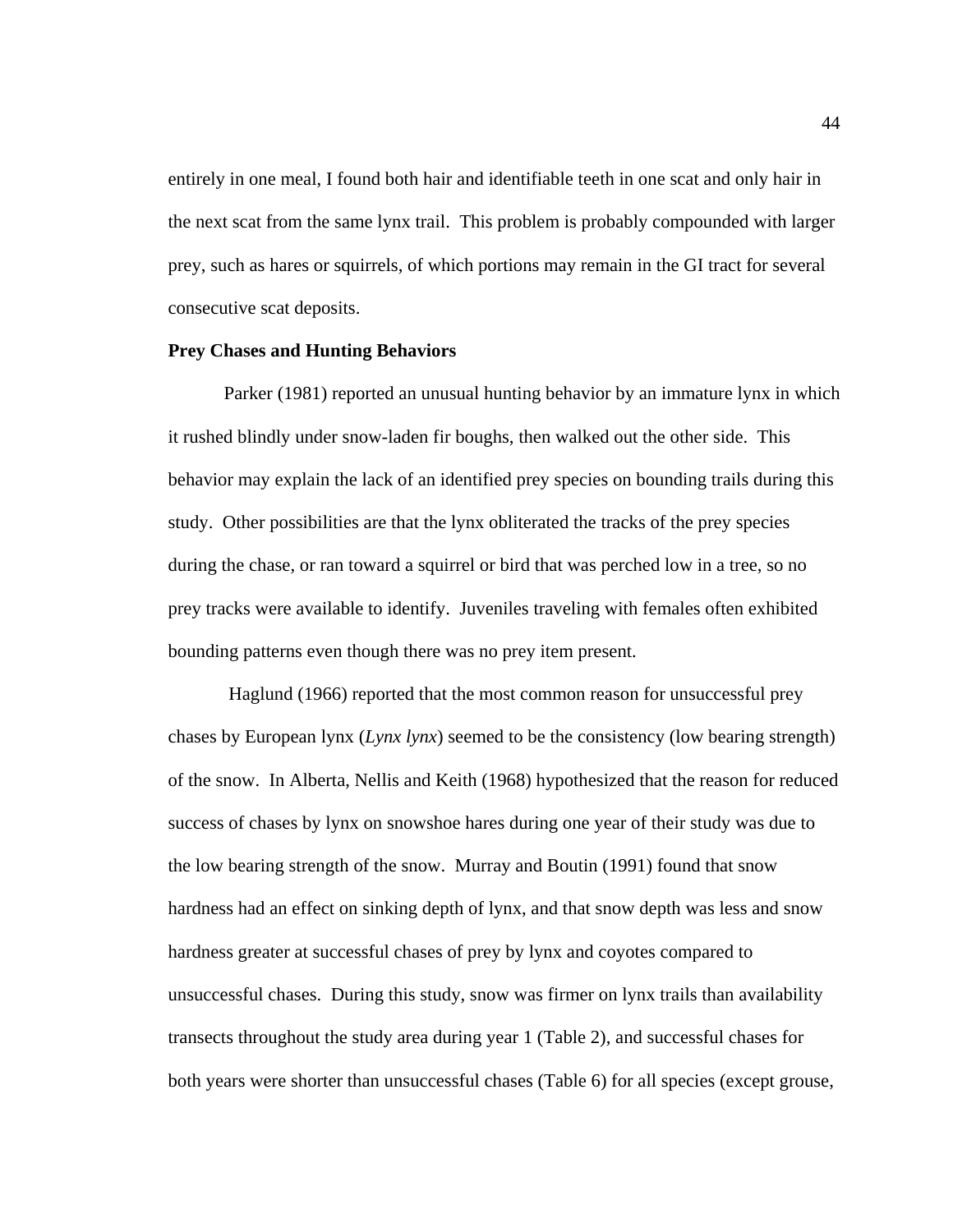which flushed). Although my sample sizes are small, I believe that areas with firm snow in year 1 did provide an advantage to lynx during prey chases because firm snow provides better footing and allowed lynx to close the distance between them and the prey item more quickly, which is evident in the mean distance for successful vs. unsuccessful chases between years. In year 1, if hares were not captured by the lynx in very few bounds, they escaped. Successful chases of hares in year 2 were much longer than year 1 (Table 6). Based on my observations, it appeared that hares relied heavily on breaking the line-of-sight between themselves and the lynx in order to escape. Hares nearly always changed direction during escape attempts once they put an obstruction, such as a suspended log, between themselves and the lynx. During unsuccessful chases of hares by lynx, the hare generally used several obstructions and direction changes during which the lynx obviously lost sight of the hare, because the lynx would immediately change from a bounding pattern to a walking pattern. Conroy et al. (1979) showed that snow compaction was negatively correlated to hare activity, and hypothesized that it was due to the fact that crusted snow was more prevalent in open areas which had less hare activity. However, hares may have an advantage while trying to escape from predators in soft snow due to their relatively lower foot-loading.

Lynx are morphologically adapted to hunt snowshoe hares (Murray and Boutin 1991). Accordingly, their foraging behavior is characterized by hunting tactics and movement patterns appropriate for hunting hares (Mowat et al. 2000). Lynx trails became more sinuous in areas with dense understory structure, indicating an increase in hunting behavior. Typically, habitat patches that contained high densities of small-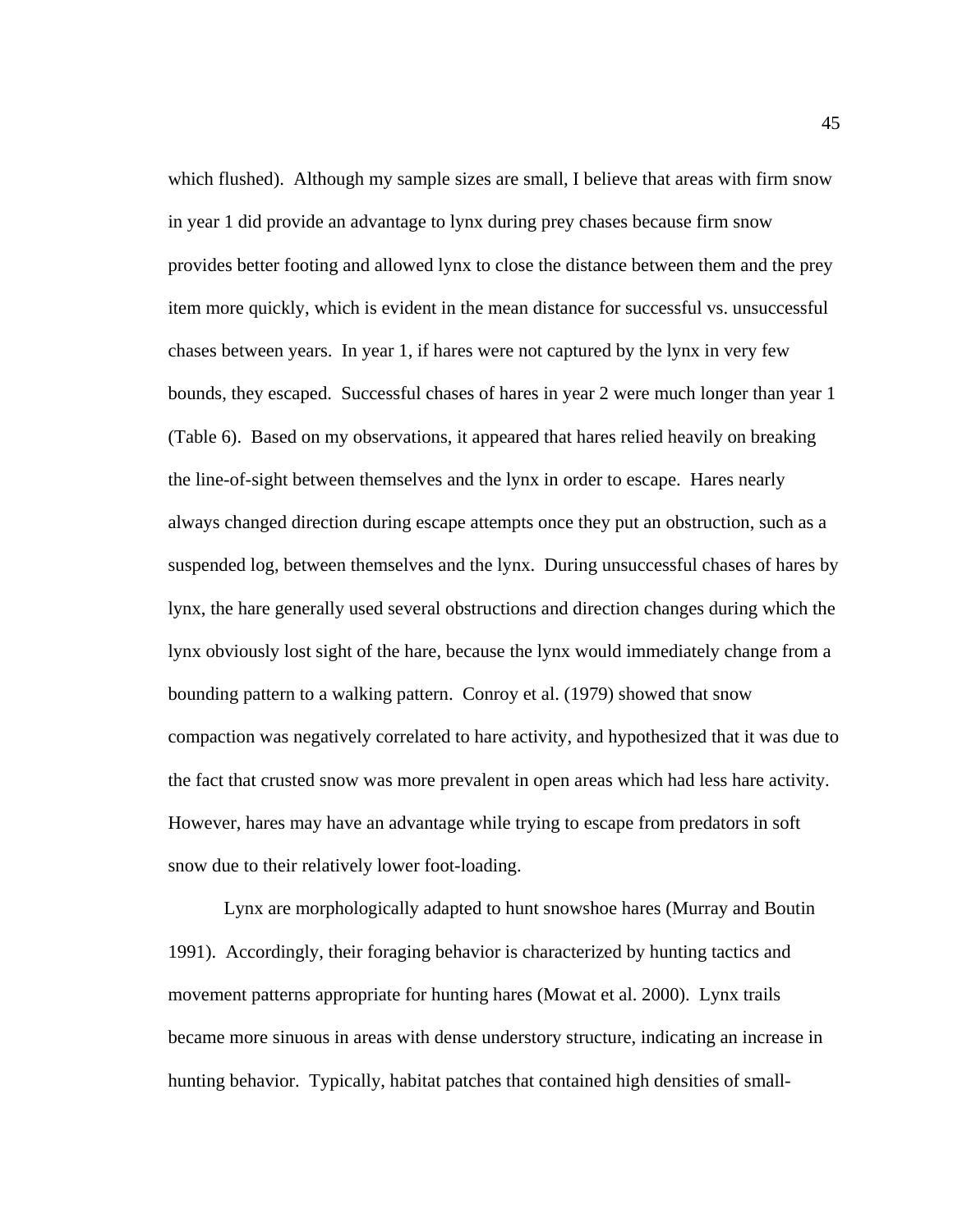diameter stems and downed logs, as well as areas where the canopy of mature trees extended to the ground, were searched intensively by lynx. This behavior indicated that lynx were primarily focused on actively seeking out snowshoe hares rather than red squirrels as prey. Lynx trails often zig-zagged through patches of dense understory cover. Structures that might contain hares were nearly always investigated. Even when traveling through habitats with little understory structure, lynx would deviate from the direction of travel to investigate any downed logs or snow-covered brush or small trees which may contain a hare.

Red squirrels are generally considered to be the most important alternative prey of lynx in southern boreal forests (Aubry et al. 2000*a*). In year 1, red squirrel remains were found in 45% of lynx scats (Table 5). The high percentage of red squirrel in the diet in that year is likely due to the fact that lynx were selecting habitats with higher understory cover, much of which was lower branches of large trees. Since red squirrels are dependent on larger, cone-producing trees, lynx likely encountered red squirrels more regularly in year 1 than in year 2. Also, red squirrels are inefficient at negotiating deep, powdery snow and therefore, were probably easier for lynx to capture in these conditions.

 During a hare decline and low phase in southwest Yukon Territory, O'Donoghue et al. (1998*a*) found that 20-30% of all chases of red squirrels by lynx were initiated from lynx beds. Although lynx in the Okanogan did use ambush beds and lookout sites, this behavior was not common either on hare trails or near squirrel middens. We did not record any prey chases initiated from either resting or ambush beds. On one occasion, I recorded a chase of a red squirrel by a lynx in which the squirrel ran into a midden. The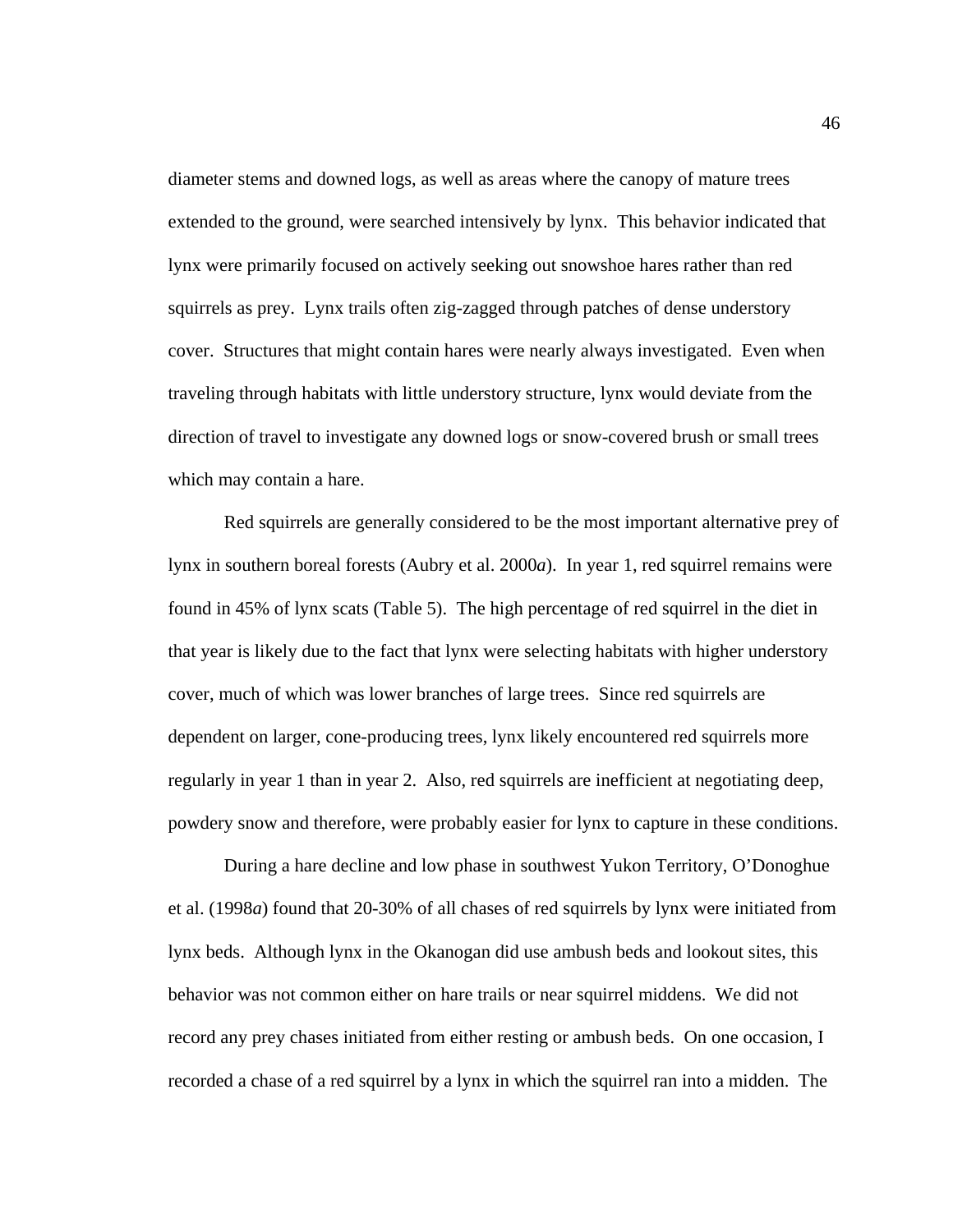lynx dug into the midden in several places in an attempt to capture the squirrel, but was unsuccessful. Observed lynx behaviors did not indicate that they actively hunted squirrels or grouse, rather, these species appeared to be taken opportunistically. On one occasion, we tracked a lynx that happened upon a covey of spruce grouse. In this instance, the lynx made a concerted effort to capture a grouse by hunting intensively throughout the immediate area.

Caching behavior by lynx has been documented in several studies (Parker 1981, O'Donoghue et al. 1998*b*, Nellis and Keith 1968). Presumably, caching behavior indicates a lynx's ability to obtain excess food. Parker (1981) reported that the hindquarters of a hare appeared to be the last part of the carcass eaten and that it was often left untouched. He also claimed that the incisors and feet were also left untouched due to possible injury from ingestion. Caching behavior was not observed during this study. Snowshoe hare prey remains generally consisted only of the hide, the caecum and its contents, and occasionally a foot or two; numerous hare teeth, including incisors, and claws were found in scats. Red squirrel prey remains consisted of the caecum and the tail. Grouse were generally plucked, but eaten entirely.

Hare densities in the contiguous U.S. are generally considered to be similar to those in the taiga during hare population lows. Hodges (2000*a*) summarized the results of hare surveys in the contiguous U.S. and found peak hare densities of 1-2 hares/ha compared to 4-6 hares/ha or more in northern areas. Hare densities on the Okanogan Plateau were estimated from Koehler's (1990) pellet plot data at 0.09-1.79 hares/ha during the period 1986-1989, depending on habitat type (Hodges 2000*a*). Hares were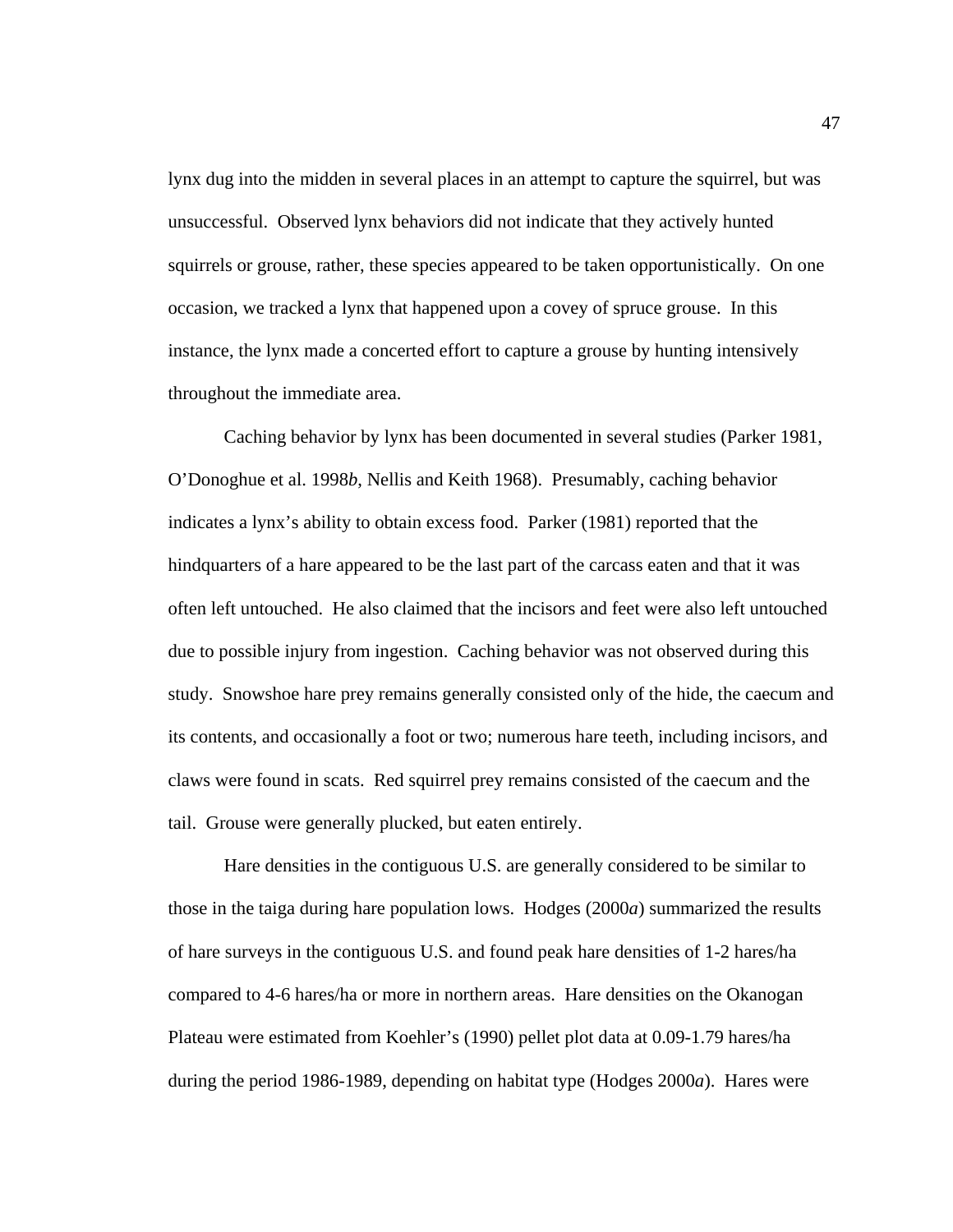clearly the most important prey item for lynx on the Okanogan Plateau. Because an individual snowshoe hare provides five times the biomass of a red squirrel (Nellis and Keith 1968), it is clear why lynx spent nearly all of their foraging time in search of them. Although red squirrels were found in 45% of lynx scats from year 1, only 15% of scats in year 2, which was about average in terms of snow density, contained red squirrels (Table 5). Lynx reproduction and survival is closely tied to their ability to kill sufficient numbers of snowshoe hares. Koehler (1990) hypothesized that a diet of squirrels may not be adequate for lynx reproduction and survival of kittens. Apps (2000) reported low kitten production and survival in the southern Canadian Rockies during a period when 47% of prey were species other than hares. The lack of caching behavior, consumption of entire prey, and documentation of low kitten production and survival indicate that lynx in southern populations may always be near the energetic lower limit for population persistence.

### **Summary and Conclusions**

Our goal during tracking sessions was to follow lynx for a minimum of 2 km, so that data from lynx trails were comparable to those from availability transects. During year 1, snow conditions made tracking extremely difficult because of dry and powdery snow conditions, which caused us to sink deep into the snow even on snowshoes. In addition, there were safety concerns because of avalanche conditions that had formed early in the season and persisted through February due to a layer of hoar frost at the soil surface. Because the snow pack would frequently crack and slump around us even on moderate slopes, we did not follow lynx trails or transect lines through open areas on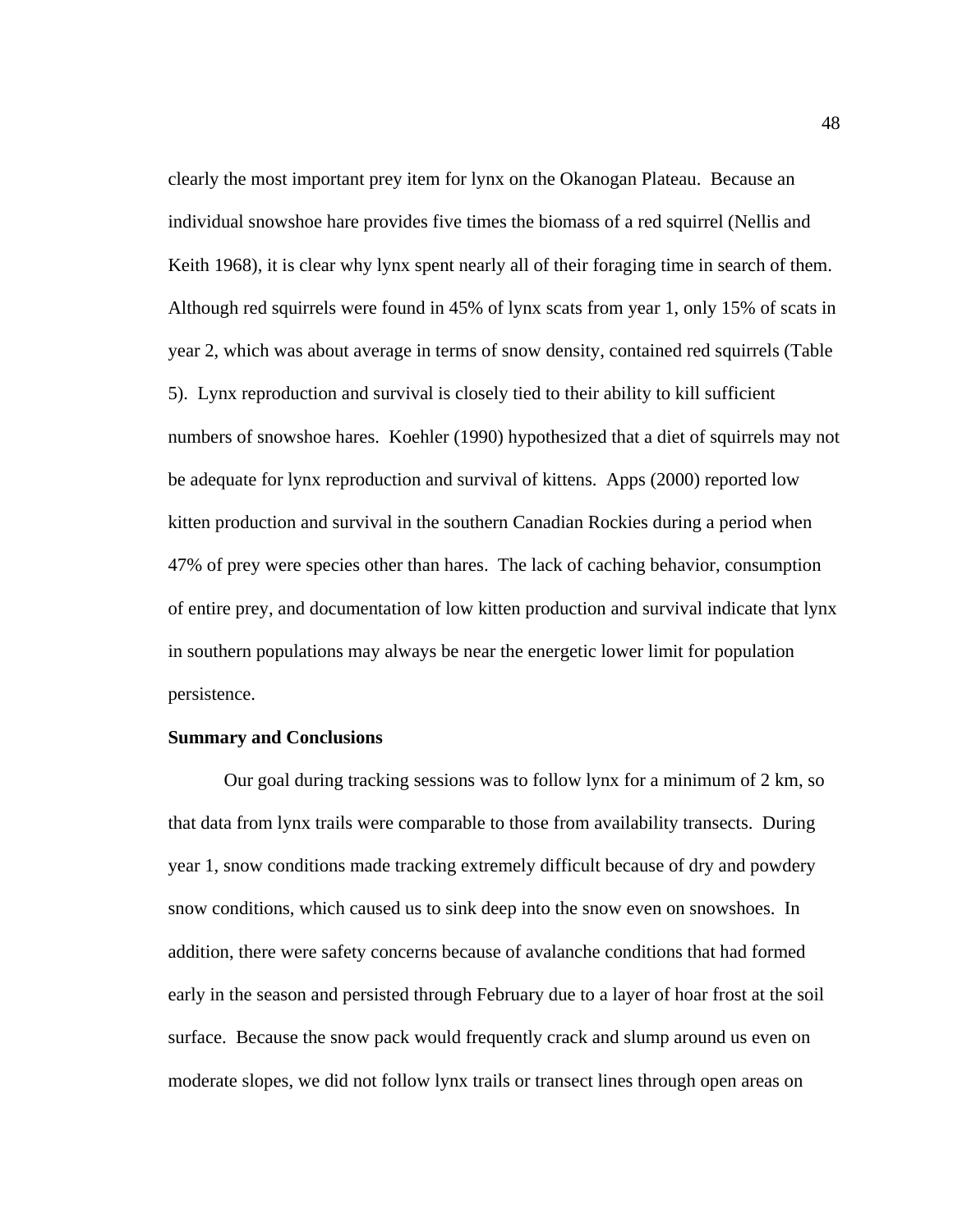steep slopes. Therefore, we rarely tracked lynx more than 2 km during the first field season and had to abandon tracks and transects occasionally. During year 2, snow conditions were much easier to negotiate and crews nearly always completed 2 km along lynx trails and, in many cases, were able to follow lynx much further. Many times we went back on successive days and continued on a lynx track or backtracked the same lynx because I felt that it would help to better understand how lynx used the study area. For example, when we followed lynx further, we were able to collect more scats, document more chases, and find more prey remains for food habits analyses. Also, we were able to start a track earlier because we did not have to take the time to locate one, enabling us to go further on lynx tracks. However, this strategy reduced my sample size of lynx trails in year 2, because it resulted in longer but fewer trail segments. In retrospect, I probably should have tried to increase my sample size of trails, rather than distance tracked.

The Okanogan Plateau study area was composed primarily of mid- and latesuccessional forests; early seral conditions consisted of a stand-replacement burn and harvest units, all of which were essentially clearcuts. Lynx did not use early seral habitats probably because they had not regenerated to the point where vegetation was protruding above the snow. Mid-successional stands (20-40 yr old) which previous studies have shown to be selected by hares were generally not available. Therefore, lynx habitat use was confined to older mid- and late-successional stands where they sought out areas where small-diameter stems occurred in forest gaps. Vegetative characteristics within the forest matrix did not differ widely between lynx trails and availability transects. Some possible reasons for not finding more significant differences in use vs.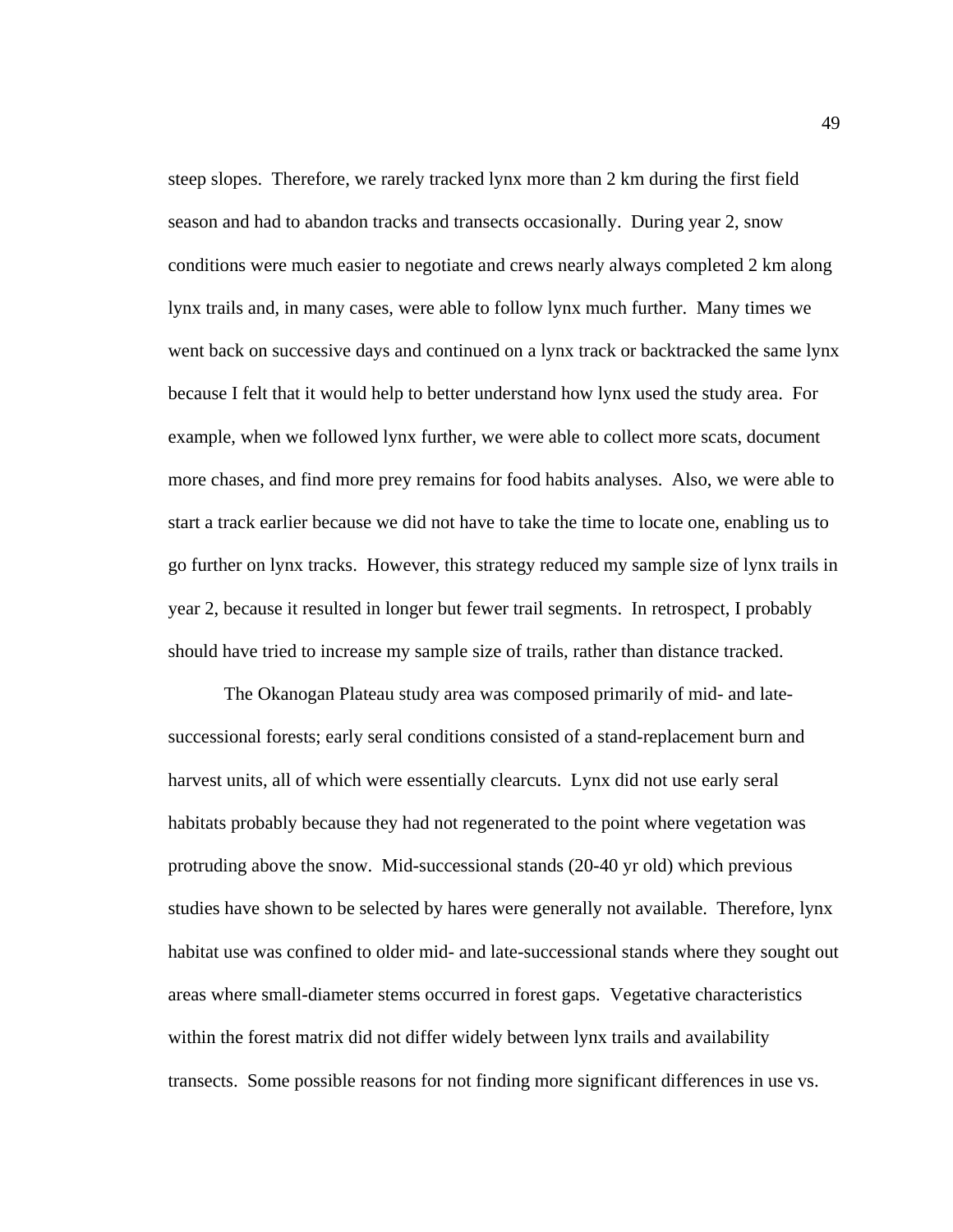availability among the vegetation and prey variables we measured are: (1) Habitat use by lynx was averaged among plots over the entire length of the trail. Lynx must travel through a variety of habitats which may not be suitable or desirable for hunting, to get to those that are. Therefore, we measured habitat use on plots that may not have been representative of high-quality lynx habitat, and combined them with those that were. However, to conduct statistically valid analyses of habitat selection, I could not consider individual plots along trails to be independent. (2) Because this study was conducted over only 2 winter seasons, our sample sizes of lynx trails were relatively small, and may not represent the full range of habitats that lynx use on the study area. This, combined with the probability that many of the availability plots we measured may be used by lynx, further reduces our ability to differentiate use trails from availability transects. (3) Throughout their range, lynx select early to mid-successional stands (15-30 yr old) for hunting because they are more productive for snowshoe hares. Stands of this type were not available on the Okanogan Plateau during the study period. (4) We may not have identified and measured some of the habitat characteristics that are important to lynx and therefore, would better differentiate use from availability.

Many of the habitat variables included in logistic regression models had a narrow range of available conditions. Thus, even though differences between use and availability for these variables were small, they were important to lynx.An increase in plot size may have improved our characterization of within-stand characteristics. I believe that if I had split the smallest diameter class of trees measured  $(<10 \text{ cm dbh})$  into two classes, it would have better explained use vs. availability. In many cases, trees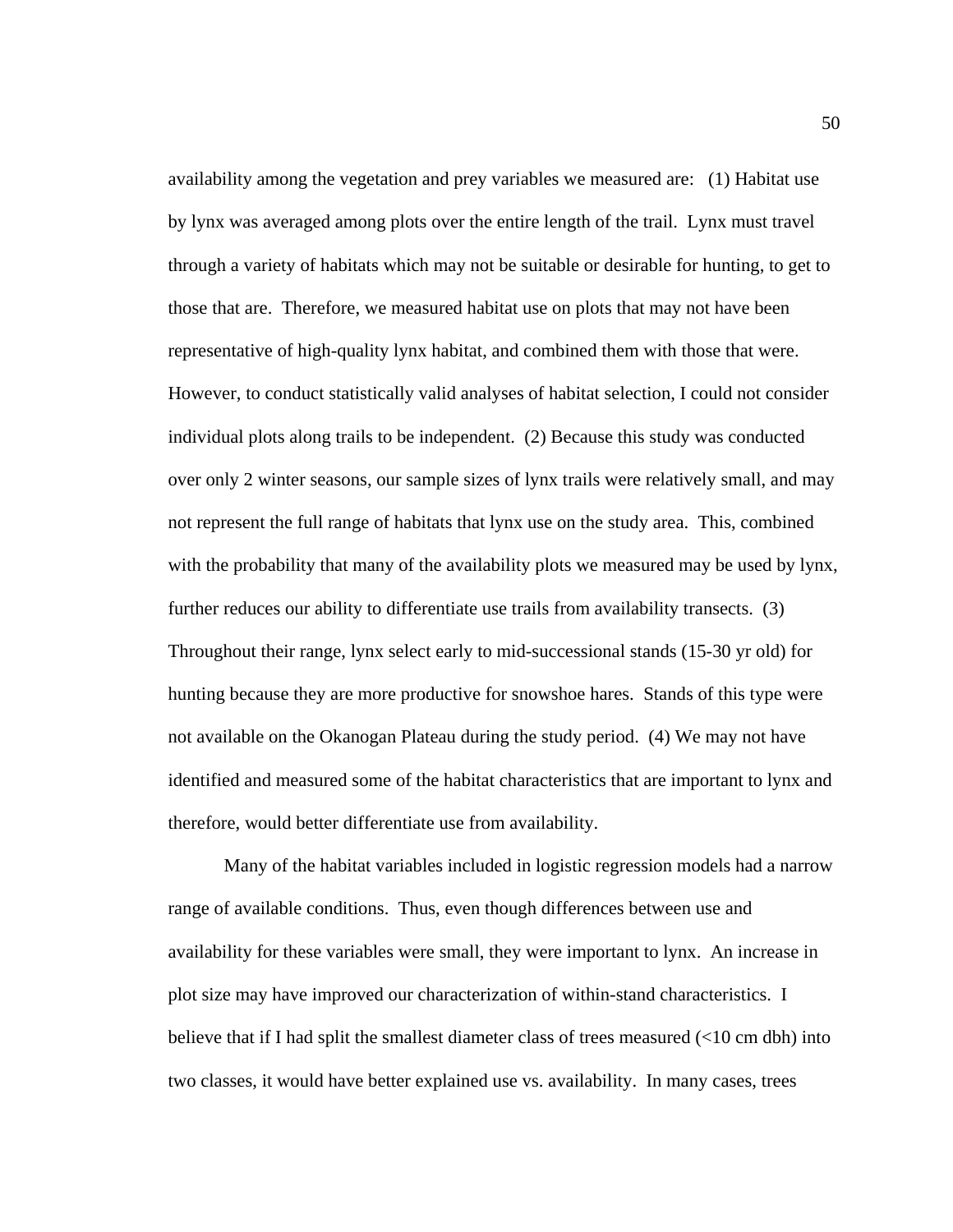approaching 10 cm dbh were in the stem exclusion phase of forest regeneration. This phase of forest regeneration does not provide abundant food for hares because smalldiameter stems are generally not available. This phase also provides only marginal cover for hares because there is little structure in such stands near the snow surface. The smaller trees associated with this size class  $(<5$  cm dbh) appeared to be the most useful to hares for both forage and cover.

Future research on this population of lynx should include telemetry studies that include a tracking component. Snow-tracking does not provide information on demographic characteristics of the population. However, I believe it does provide a much more accurate measure of habitat use than telemetry because habitat characteristics are identified at frequent intervals and the entire travel route of the lynx can be digitized. In my opinion, research on lynx habitat relations should focus on regenerating stands within the study area. The Thunder Mountain and Thirty-Mile fires, along with harvest units on the Loomis State Forest, would provide excellent opportunities for future research on both hare and lynx habitat relations. An understanding of how lynx and hares respond to regeneration in terms of age, stocking-levels, species composition, and juxtaposition (both within the stand and across the landscape) would provide managers with useful information on both species. Future research should also be aimed at further elucidating the effects of snow firmness on both lynx and hares, including effects of vegetative cover on snow firmness.

Because the Okanogan Plateau lynx population is at the southern extent of lynx range, this population may be at the threshold of persistence. This population occupies a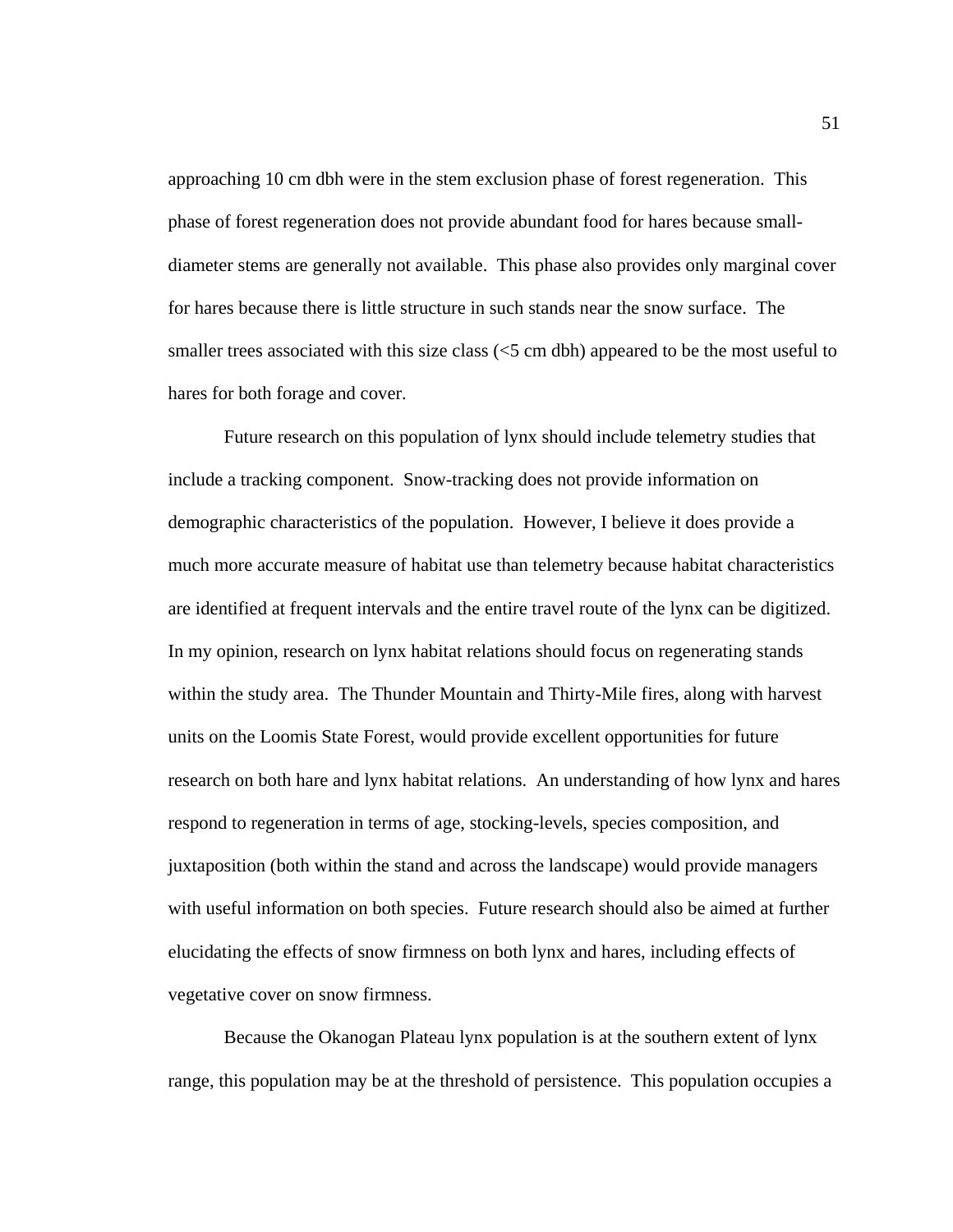relatively small area just south of the Canadian border. Large stand-replacement fires have been numerous within the range of this population in recent years. In addition, an accelerated rate of timber harvest is now taking place on the Loomis State Forest portion of the study area. Because lynx did not use non-forested areas during winter, these largescale habitat disturbances may be detrimental to this population until the disturbed areas become re-vegetated and capable of supporting snowshoe hares.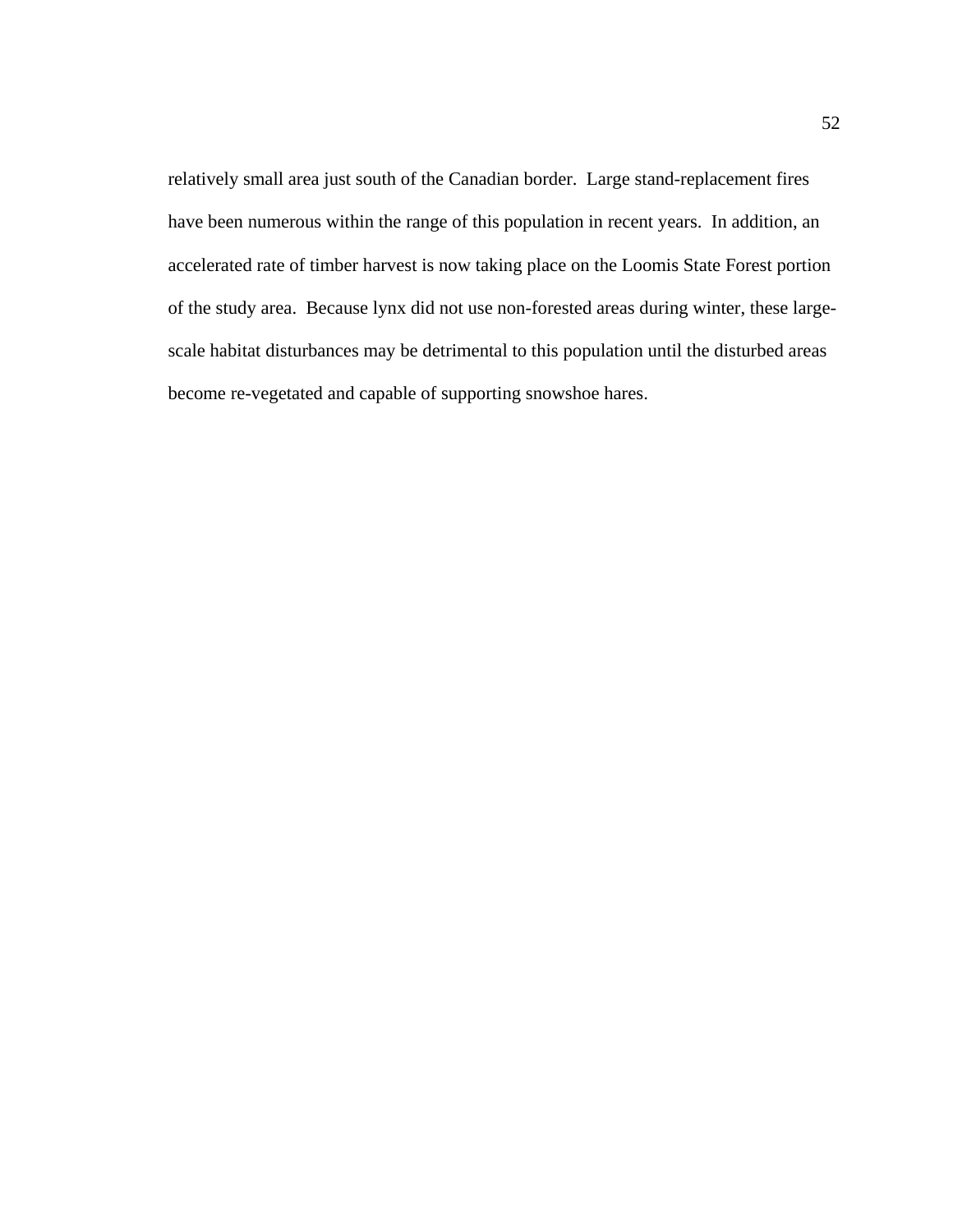# **BIBLIOGRAPHY**

Agee, J.K. 1993. Fire ecology of the Pacific Northwest forests. Island Press, Covelo, CA.

- Agee, J.K. 2000. Disturbance ecology of North American boreal forests and associated northern mixed/subalpine forests. Chapter 3 *in* L.F. Ruggiero, K.B. Aubry, S.W. Buskirk, G.M. Koehler, C.J. Krebs, K.S. McKelvey, and J.R. Squires, eds. Ecology and conservation of lynx in the United States. University of Colorado Press, Boulder, CO.
- Apps, C.D. 2000. Space-use, diet, demographics, and topographic associations of lynx in the southern Canadian Rocky Mountains: a study. Chapter 12 *in* L.F. Ruggiero, K.B. Aubry, S.W. Buskirk, G.M. Koehler, C.J. Krebs, K.S. McKelvey, and J.R. Squires, eds. Ecology and conservation of lynx in the United States. University of Colorado Press, Boulder, CO.
- Aubry, K.B., G.M. Koehler, and J.R. Squires. 2000*a*. Ecology of Canada lynx in southern boreal forests. Chapter 13 *in* L.F. Ruggiero, K.B. Aubry, S.W. Buskirk, G.M. Koehler, C.J. Krebs, K.S. McKelvey, and J.R. Squires, eds. Ecology and conservation of lynx in the United States. University of Colorado Press, Boulder, CO.
- Aubry, K.B., L.F. Ruggiero, J.R. Squires, K.S. McKelvey, G.M. Koehler, S.W. Buskirk and C.J. Krebs. 2000*b*. Conservation of lynx in the United States: a systematic approach to closing critical knowledge gaps. Chapter 17 *in* L.F. Ruggiero, K.B. Aubry, S.W. Buskirk, G.M. Koehler, C.J. Krebs, K.S. McKelvey, and J.R. Squires, eds. Ecology and conservation of lynx in the United States. University of Colorado Press, Boulder, CO.
- Bio/West Inc. 1999. Vegetation mapping on the Okanogan and Colville National Forests using Landsat Thematic Mapper images. Bio/west inc. 1063 west 1400 north, Logan, Utah 84321.
- Brand, C.J. and L.B. Keith. 1979. Lynx demography during a snowshoe hare decline in Alberta. Journal of Wildlife Management 43:827-849.
- Brand, C.J., L.B. Keith, and C.A. Fischer. 1976. Lynx responses to changing snowshoe hare densities in central Alberta. Journal of Wildlife Management 40:416-428.
- Brainerd, S.M. 1985. Reproductive ecology of bobcats and lynx in western Montana. M.S. Thesis. University of Montana, Missoula.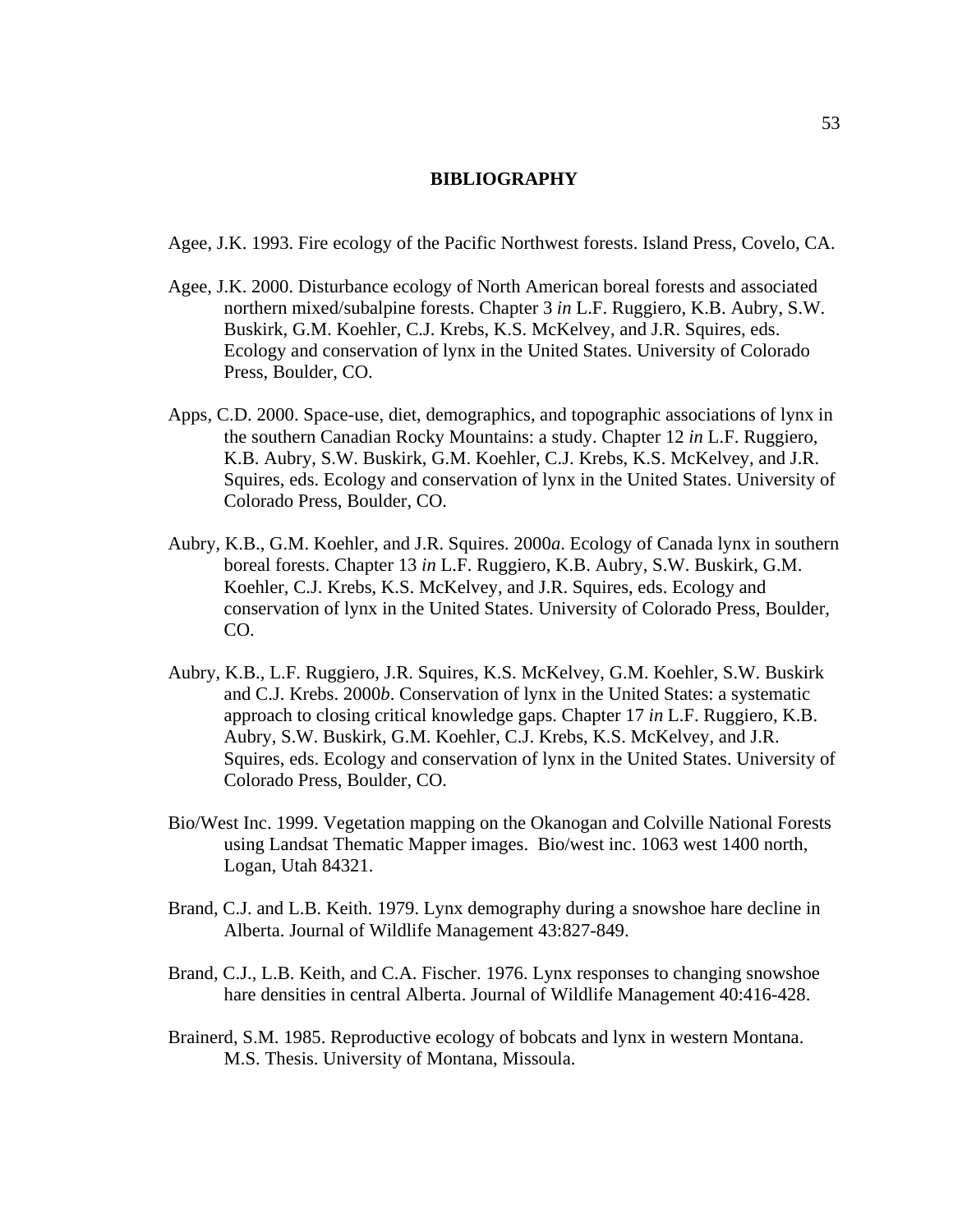- Brittell, J.D., R.J. Poelker, S.J. Sweeney, and G.M. Koehler. 1989. Native cats of Washington. Unpublished. Olympia, WA, Washington Department of Wildlife.
- Conroy, M.J., L.W. Gysel, and G.R. Dudderar. 1979. Habitat components of clear-cut areas for snowshoe hares in Michigan. Journal of Wildlife Management 43:680- 690.
- Daly, C. and G. Taylor. 2000. United States monthly or annual temperature, 1961-1990. Spatial Climate Analysis Service at Oregon State University. Corvallis, OR.
- Fahnestock, G.R. 1976. Fires, fuel, and flora as factors in wilderness management: the Pasayten case. Tall timbers fire ecology conference 15:33-70.
- Ferron, J., F. Potvin, and C. Dussault. 1998. Short-term effects of logging on snowshoe hares in the boreal forest. Canadian Journal of Forest Research 28:1335-1343.
- Franklin, J.F. and C.T. Dyrness. 1973. Natural vegetation of Oregon and Washington. General Technical Report PNW-8. Portland, OR; U.S. Department of Agriculture, Forest Service, Pacific Northwest Research Station.
- Haglund, B. 1966. Winter habits of the lynx (*Lynx lynx* L.) and wolverine (*Gulo gulo* L.) as revealed by tracking in the snow. Viltrevy 4(3):81-310.
- Hodges, K. 2000*a*. Ecology of snowshoe hares in southern boreal and montane forests. Chapter 7 *in* L.F. Ruggiero, K.B. Aubry, S.W. Buskirk, G.M. Koehler, C.J. Krebs, K.S. McKelvey, and J.R. Squires, eds. Ecology and conservation of lynx in the United States. University of Colorado Press, Boulder, CO.
- Hodges, K. 2000*b*. The ecology of snowshoe hares in northern boreal forests. Chapter 6 *in* L.F. Ruggiero, K.B. Aubry, S.W. Buskirk, G.M. Koehler, C.J. Krebs, K.S. McKelvey, and J.R. Squires, eds. Ecology and conservation of lynx in the United States. University of Colorado Press, Boulder, CO.
- Kesterson, M.B. 1988. Lynx home range and spatial organization in relation to population density and prey abundance. M.S. Thesis, University of Alaska, Fairbanks.
- Koehler, G.M. 1990. Population and habitat characteristics of lynx and snowshoe hares in north central Washington. Canadian Journal of Zoology 68:845-851.
- Koehler, G.M. and K.B. Aubry. 1994. Lynx. Pages 74-98 *in* L.F. Ruggiero, K.B. Aubry, S.W. Buskirk, L.J. Lyon, and W.J. Zielinski, eds. The Scientific basis for conserving forest carnivores: American marten, fisher, lynx, and wolverine in the western United States. USDA Forest Service General Technical Report RM-254.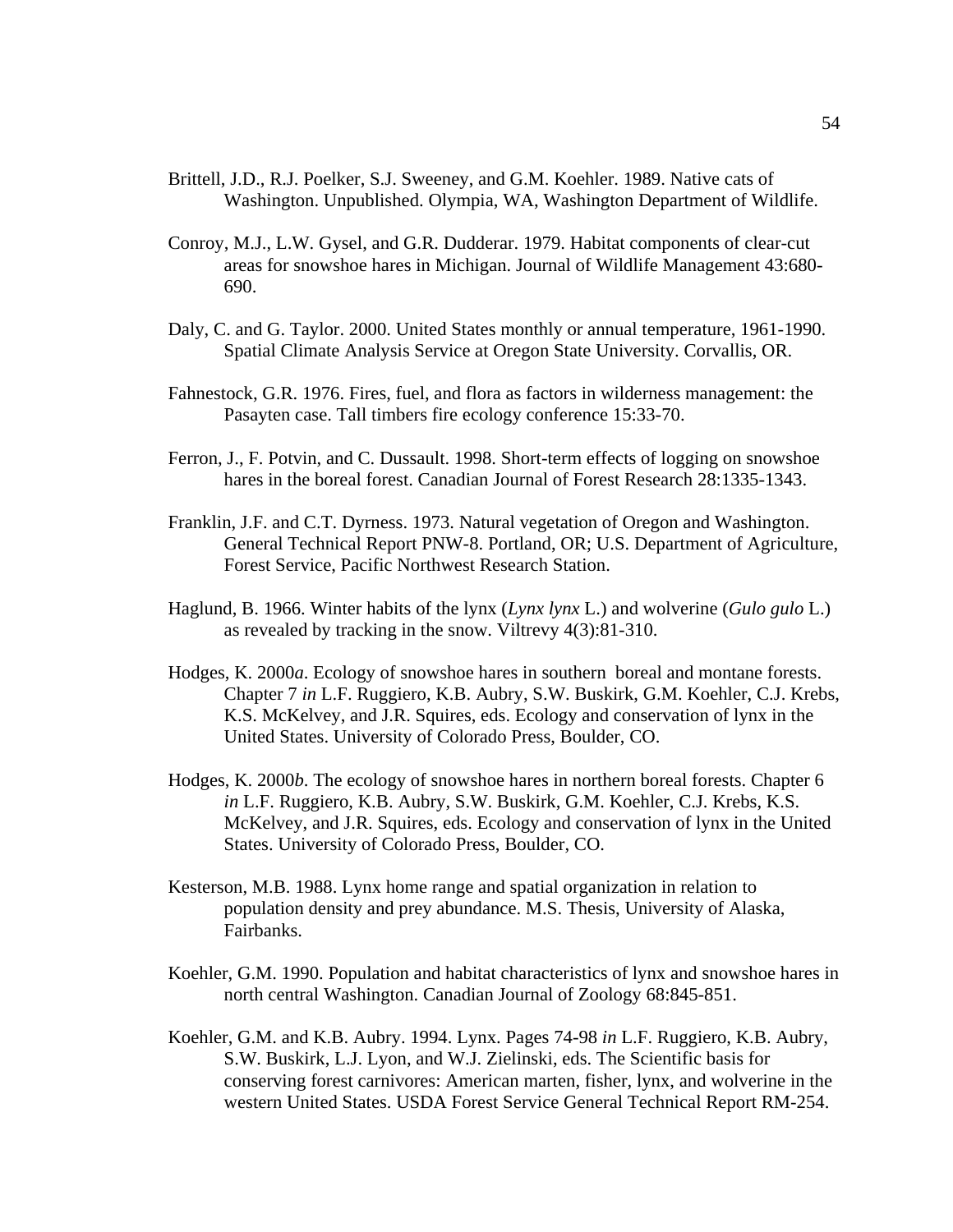- Koehler, G.M., and J.D. Brittell. 1990. Managing spruce-fir habitat for lynx and snowshoe hares. Journal of Forestry, 88(10):10-14.
- Koehler, G.M., M.G. Hornocker, and H.S. Hash. 1979. Lynx movements and habitat use in Montana. Canadian Field-Naturalist 93:441-442.
- Litvaitis, J.A., J.A. Sherburne, and J.A. Bissonette. 1985. Influence of understory characteristics on snowshoe hare habitat use and density. Journal of Wildlife Management 49:866-873.
- Major, A.R. 1989. Lynx, *Lynx canadensis canadensis* (Kerr) predation patterns and habitat use in the Yukon Territory, Canada. M.S. Thesis, State University of New York, Syracuse.
- McKelvey, K.S., Y.K. Ortega, G.M. Koehler, K.B. Aubry, and D. Brittell. 2000*a*. Canada lynx habitat and topographic use patterns in north central Washington: a re-analysis. Chapter 10 *in* L.F. Ruggiero, K.B. Aubry, S.W. Buskirk, G.M. Koehler, C.J. Krebs, K.S. McKelvey, and J.R. Squires, eds. Ecology and conservation of lynx in the United States. University of Colorado Press, Boulder, CO.
- McKelvey, K.S., K.B. Aubry, and Y.K. Ortega. 2000*b*. History and distribution of lynx in the contiguous United States. Chapter 8 *in* L.F. Ruggiero, K.B. Aubry, S.W. Buskirk, G.M. Koehler, C.J. Krebs, K.S. McKelvey, and J.R. Squires, eds. Ecology and conservation of lynx in the United States. University of Colorado Press, Boulder, CO.
- Moore, T.D., L.E. Spence, and C.E. Dugno. 1974. Identification of the dorsal guard hairs of some mammals of Wyoming. Bulletin No. 14. Wyoming Game and Fish Department. Cheyenne, WY.
- Mowat, G., K.G. Poole, and M. O'Donoghue. 2000. Ecology of lynx in Canada and Alaska. Chapter 9 *in* L.F. Ruggiero, K.B. Aubry, S.W. Buskirk, G.M. Koehler, C.J. Krebs, K.S. McKelvey, and J.R. Squires, eds. Ecology and conservation of lynx in the United States. University of Colorado Press, Boulder, CO.
- Murray, D.L., S. Boutin, M. O'Donoghue, and V.O. Nams. 1995. Hunting behavior of a sympatric felid and canid in relation to vegetative cover. Animal Behavior 50:1203-1210.
- Murray, D.L., S. Boutin, and M. O'Donoghue. 1994. Winter habitat selection by lynx and coyotes in relation to snowshoe hare abundance. Canadian Journal of Zoology 72:1444-1451.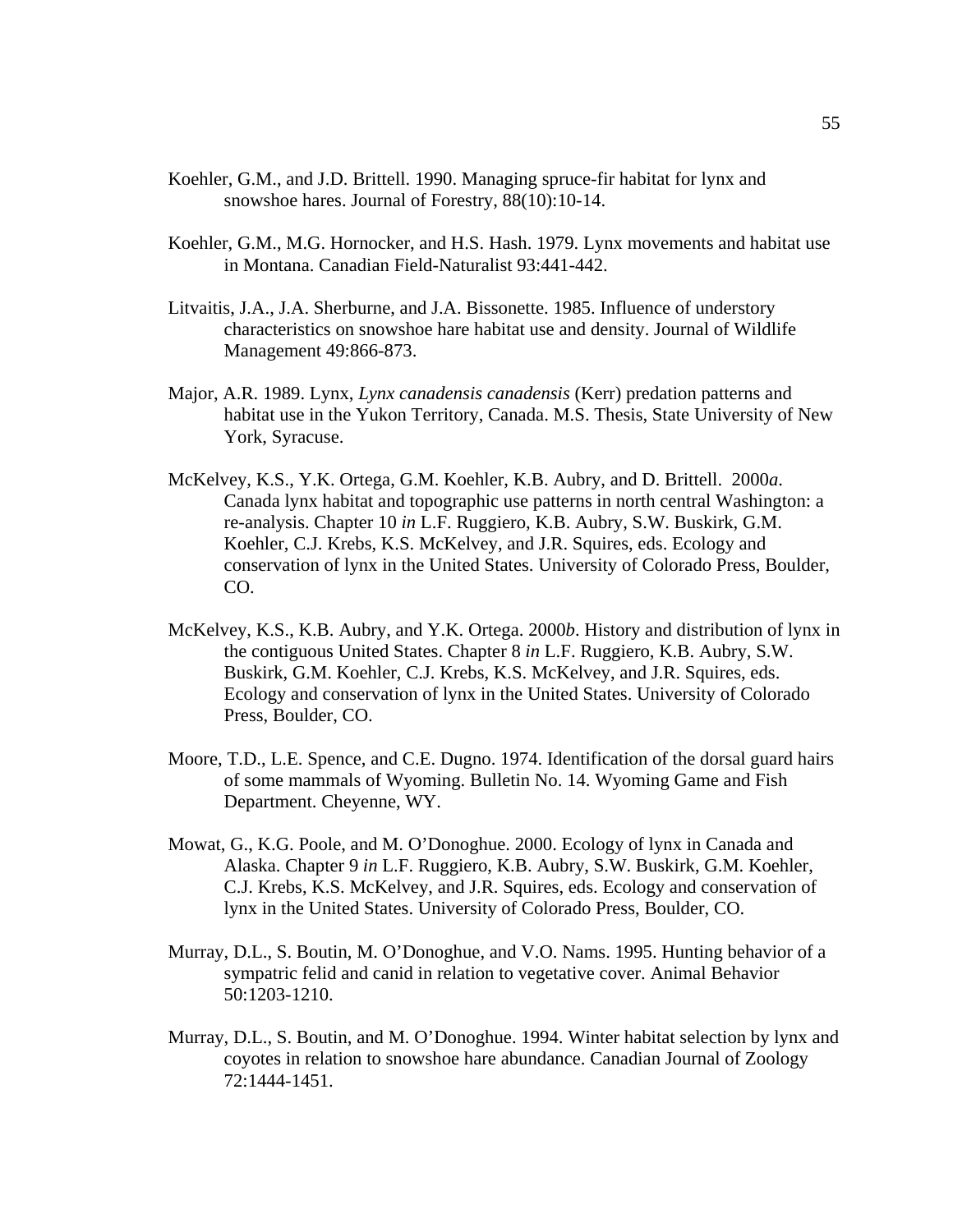- Murray, D.L., and S. Boutin. 1991. The influence of snow on lynx and coyote movements: does morphology effect behavior? Oecologia 88:463-469.
- Nellis, C.H., and L.B. Keith. 1968. Hunting activities and successes of lynx in Alberta. Journal of Wildlife Management 32:718-722.
- Natural Resources Conservation Service. 2003*a*. Snow course and monthly Snotel historic data. ftp://ftp.wcc.nrcs.usda.gov/data/snow/snow\_course/wasnow.txt.
- Natural Resources Conservation Service. 2003*b*. Snotel data network. http://www.wcc.nrcs.usda.gov/snotel/.
- O'Donoghue, M., S. Boutin, C.J. Krebs, D.L. Murray, and E.J. Hofer. 1998*a*. Behavioral responses of coyotes and lynx to the snowshoe hare cycle. Oikos 82:169-183.
- O'Donoghue, M., S. Boutin, C.J. Krebs, G. Zetula, D.L. Murray, and E.J. Hofer. 1998*b*. Functional responses of coyotes and lynx to the snowshoe hare cycle. Ecology 79:1193-1208.
- Paragi, T.F., W.N. Johnson, and D.D. Katnik. 1997. Selection of post-fire seres by lynx and snowshoe hares in the Alaskan taiga. Northwest Naturalist 78:77-86.
- Parker, G.R. 1981. Winter habitat use and hunting activities of lynx (*Lynx canadensis*) on Cape Breton Island, Nova Scotia. Pages 221-248 *in* J.A. Chapman and D. Pursely, eds. Worldwide Furbearer Conference proceedings, Aug 3-11. Frostburg, MD.
- Parker, G.R., J.W. Maxwell, and L.D. Morton. 1983. The ecology of lynx (*Lynx canadensis*) on Cape Breton Island. Canadian Journal of Zoology 61:770-786.
- Poole, K.G., L.A. Wakelyn, and P.N. Nicklen. 1996. Habitat selection by lynx in the Northwest Territories. Canadian Journal of Zoology, 74:845-850.
- Ruediger, B., J. Claar, S. Gniadek, B. Holt, L. Lewis, S. Mighton, B. Naney, G. Patton, T. Rinaldi, J. Trick, A. Vandahey, F. Wahl, N. Warren, D. Wenger, and A. Williamson. 2000. Canada lynx conservation assessment and strategy. USDA Forest Service, USDI Fish and Wildlife Service, USDI Bureau of Land Management, and USDI National Park Service. Forest Service Publication #R1- 00-53, Missoula, MT. 142pp.
- Ruggiero, L.F., K.B. Aubry, S.W. Buskirk, G.M. Koehler, C.J. Krebs, K.S. McKelvey, and J.R. Squires. 2000. The scientific basis for lynx conservation: qualified insights. Chapter 16 *in* L.F. Ruggiero, K.B. Aubry, S.W. Buskirk, G.M. Koehler, C.J. Krebs, K.S. McKelvey, and J.R. Squires, eds. Ecology and conservation of lynx in the United States. University of Colorado Press, Boulder, CO.